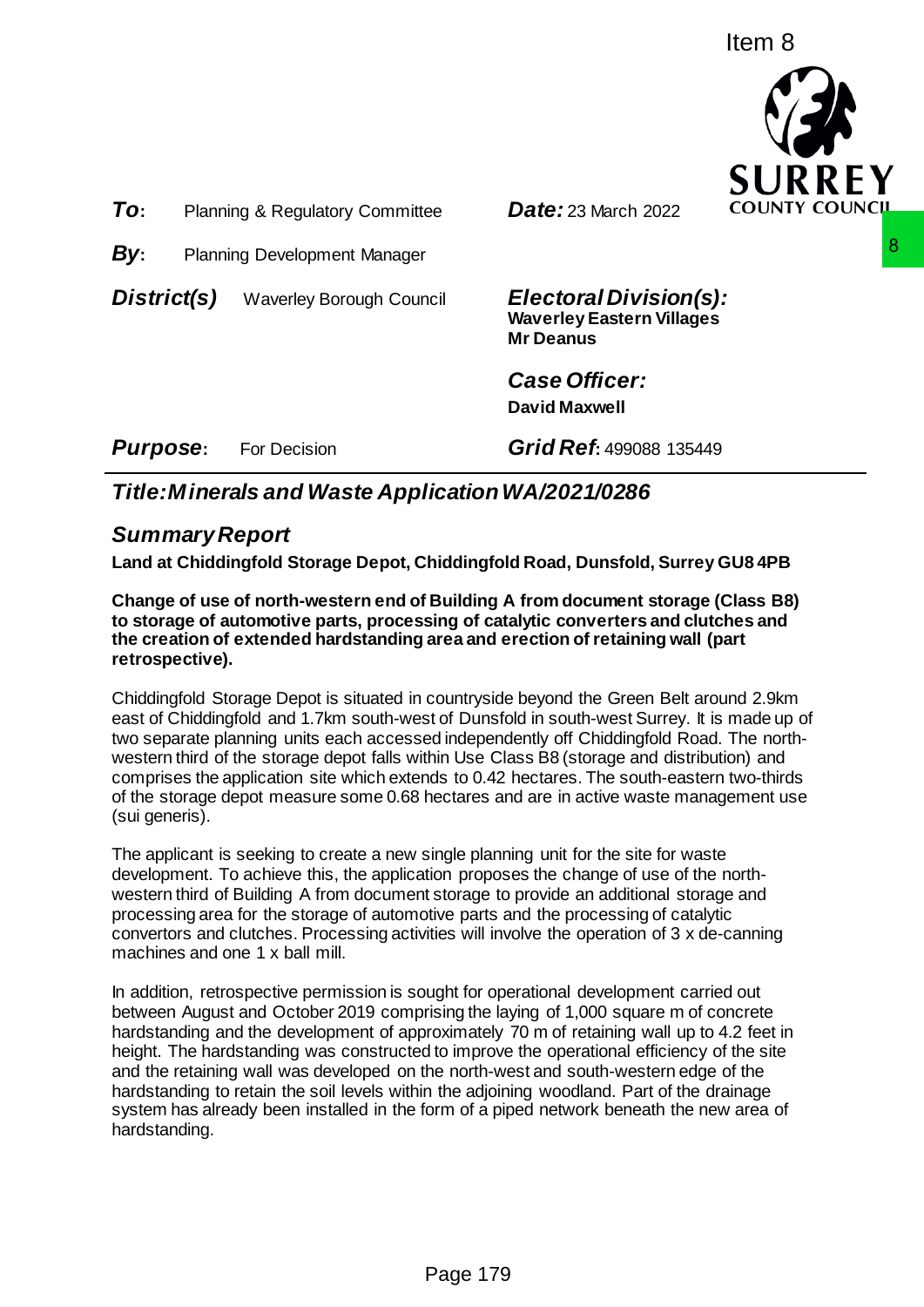The area is semi-rural in character and contains a scattering of residential dwellings, the nearest being 50 and 110 m to the north of the application site respectively. A small-scale wood and green waste processing and storage facility is being developed to the east of the application site on land adjacent to Wetwood Cottage which is on the opposite side of Chiddingfold Road.

The application site lies within an Area of Great Landscape Value (AGLV) and 560 m to the east of the Surrey Hills Area of Outstanding Natural Beauty. Except for the north-east boundary fronting Chiddingfold Road, which is partly screened by a line of deciduous trees (subject to Tree Preservation Orders) and hedgerow, the application site is surrounded by woodland. The north-west boundary of the application site abuts an area of woodland, beyond which, around 10 m from the site boundary, is the Birchen Copes Ancient Semi Natural Woodland. This includes the Chiddingfold Forest Site of Special Scientific Interest (SSSI) which is situated 25 m from the north-west boundary of the application site. The application site does not lie within or adjacent to an Air Quality Management Area and is situated within Flood Zone 1 which has a low probability of flooding.

The hours of operation would be the same as those that currently apply to the existing waste facility. No changes are proposed to the site access arrangements. The number of employees would increase from 8 to 10 following the proposed change of use resulting in a daily increase in the number of cars from 8 to 9 with one employee arriving by motor bike. The change of use would result in an increase in the number of HGV movements from 4 to 12 per month.

Waverley Borough Council has raised no objection to the application and has drawn attention to Dunsfold Parish Council's suggestion of a condition to restrict the permitted number of tips of metallic waste into the waste recycling skips. Six objections have been received from local residents with the impact on noise being the primary matter of concern. These concerns have been addressed by the applicant following amendments made to the application which have removed the proposals to relocate the metallic waste tipping operation into the application site, add an additional waste recycling skip, increase the number of daily tips currently permitted and amend the hours when tipping can take place. Subsequently, one local resident and the local county councillor have written in to express their support for these changes. **B**<br>
The septimator are line within an Area of Outstanding Natural<br>
boundary from thing Childfor[old Road, which is particle<br>
boundary for the Streep reservation Orders) and hedgetov<br>
wooddard. The north-west boundary of t

Having assessed the application, Officers consider that the proposal is in accordance with the principles of sustainable waste management. It would support the achievement of netself sufficiency in the management of Surrey's waste by increasing waste management capacity within the county. It would facilitate the recycling, recovery and preparation for reuse of automotive parts in accordance with the objectives of the waste hierarchy. The proposal would also help an existing rural business to expand in accordance with the National Planning Policy Framework 2021. The County Highway Authority (CHA) has assessed the application on highway safety, capacity and policy grounds and advised that the proposal is unlikely to have a material impact on highway safety issues subject to a condition to ensure that maximum visibility splays are achieved at all times.

The application has been reviewed by a number of consultees including those providing specialist environmental technical advice including in respect of noise, the water environment, landscape and visual impact, ecology and biodiversity. These consultees have all found the application to be acceptable subject to the imposition of planning conditions where necessary.

Taking the above considerations into account, Officers are satisfied that the proposed development is acceptable and complies with national planning policy and local development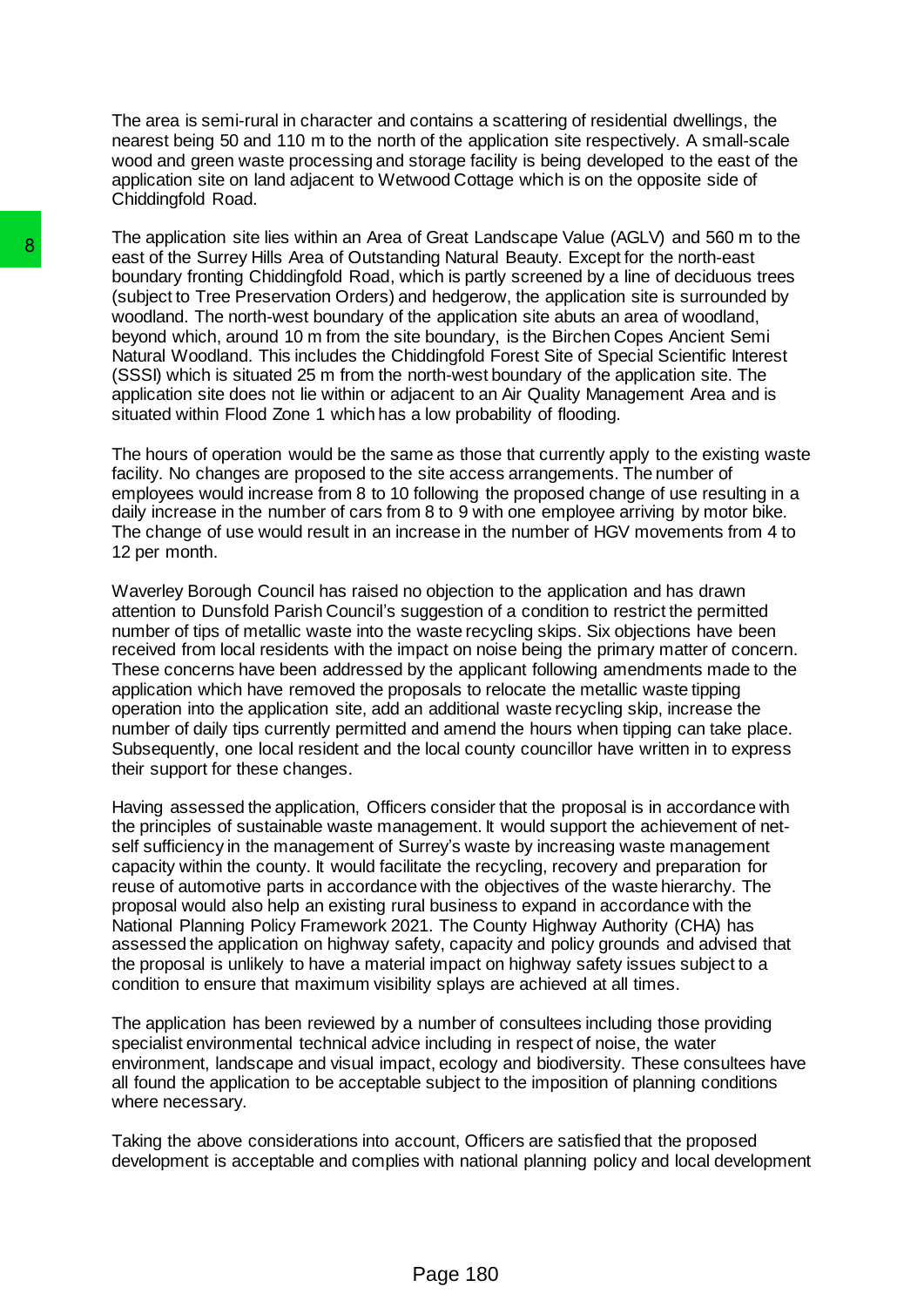plan policy requirements subject to the imposition of conditions to control the impact of the development on local amenity and the environment.

## **The recommendation is to PERMIT subject to conditions.**

# *Application details*

# *Applicant*

# *Date application valid*

# *Period for Determination*

# *Amending Documents*

- Email dated 7 September 2021 entitled, "SCC Ref 2020/0154 Land at Chiddingfold Storage Depot, Chiddingfold Road, Dunsfold, Surrey GU8 4PB"
- Industrial Noise Impact Assessment Ref SA 6377/2 dated July 2020, submitted 7 September 2021
- Email dated 8 October 2021 entitled, "RE: Land at Chiddingfold Storage Depot SCC Noise Consultants Response"
- Email dated 20 October 2021 entitled, "RE: Land at Chiddingfold Storage Depot SCC Noise Consultants Response"
- Industrial Noise Impact Assessment, Ref: SA 6377/3 dated October 2020, submitted 20 October 2021
- Email dated 29 October 2021 entitled, "RE: Tipping Method Demonstration"
- Email dated 2 December 2021 entitled "SCC Ref 2020/0154 Land at Chiddingfold Storage Depot, Chiddingfold Road, Dunsfold, Surrey GU8 4PB"
- Email dated 20 December 2021 entitled, "RE: SCC Ref 2020/0154 Land at Chiddingfold Storage Depot, Chiddingfold Road, Dunsfold, Surrey GU8 4PB"
- Drawing No: 0801 SK20-01 Rev D Proposed Retaining Wall and Hard Standing Dated December 2021
- Email dated 10 January 2022 entitled, "RE: SCC Ref 2020/0154 Land at Chiddingfold Storage Depot, Chiddingfold Road, Dunsfold, Surrey GU8 4PB
- Email dated 09 February 2022 entitled, "RE: QUESTIONS Re Chiddingfold Storage Depot;
- Email dated 09 February 2022 entitled, "RE: Chiddingfold Storage Depot Noise Comments"

# *Summary of Planning Issues*

| <b>Applicant</b>                                                                                                                                                    |                                                                                                                                                                                                                                                                                                                                                                                                                                                                                                                                                                                                                                                                                                                                                                                                                                                                                                                                                                                                                                                                                                                                                                                                                                                                                                                               |                                                              | 8 |
|---------------------------------------------------------------------------------------------------------------------------------------------------------------------|-------------------------------------------------------------------------------------------------------------------------------------------------------------------------------------------------------------------------------------------------------------------------------------------------------------------------------------------------------------------------------------------------------------------------------------------------------------------------------------------------------------------------------------------------------------------------------------------------------------------------------------------------------------------------------------------------------------------------------------------------------------------------------------------------------------------------------------------------------------------------------------------------------------------------------------------------------------------------------------------------------------------------------------------------------------------------------------------------------------------------------------------------------------------------------------------------------------------------------------------------------------------------------------------------------------------------------|--------------------------------------------------------------|---|
| 2RB Limited                                                                                                                                                         |                                                                                                                                                                                                                                                                                                                                                                                                                                                                                                                                                                                                                                                                                                                                                                                                                                                                                                                                                                                                                                                                                                                                                                                                                                                                                                                               |                                                              |   |
| Date application valid<br>23 February 2021                                                                                                                          |                                                                                                                                                                                                                                                                                                                                                                                                                                                                                                                                                                                                                                                                                                                                                                                                                                                                                                                                                                                                                                                                                                                                                                                                                                                                                                                               |                                                              |   |
| <b>Period for Determination</b><br>25 May 2021 (Extension of time agreed until 6 April 2022)                                                                        |                                                                                                                                                                                                                                                                                                                                                                                                                                                                                                                                                                                                                                                                                                                                                                                                                                                                                                                                                                                                                                                                                                                                                                                                                                                                                                                               |                                                              |   |
| <b>Amending Documents</b><br>September 2021<br>Noise Consultants Response"<br>Noise Consultants Response"<br>20 October 2021<br>December 2021<br>Depot;<br>Comments | • Email dated 7 September 2021 entitled, "SCC Ref 2020/0154 - Land at Chiddingfold<br>Storage Depot, Chiddingfold Road, Dunsfold, Surrey GU8 4PB"<br>• Industrial Noise Impact Assessment Ref SA - 6377/2 dated July 2020, submitted 7<br>• Email dated 8 October 2021 entitled, "RE: Land at Chiddingfold Storage Depot - SCC<br>• Email dated 20 October 2021 entitled, "RE: Land at Chiddingfold Storage Depot - SCC<br>• Industrial Noise Impact Assessment, Ref: SA - 6377/3 dated October 2020, submitted<br>• Email dated 29 October 2021 entitled, "RE: Tipping Method Demonstration"<br>• Email dated 2 December 2021 entitled "SCC Ref 2020/0154 - Land at Chiddingfold<br>Storage Depot, Chiddingfold Road, Dunsfold, Surrey GU8 4PB"<br>• Email dated 20 December 2021 entitled, "RE: SCC Ref 2020/0154 - Land at<br>Chiddingfold Storage Depot, Chiddingfold Road, Dunsfold, Surrey GU8 4PB"<br>• Drawing No: 0801 - SK20-01 Rev D Proposed Retaining Wall and Hard Standing Dated<br>• Email dated 10 January 2022 entitled, "RE: SCC Ref 2020/0154 - Land at Chiddingfold<br>Storage Depot, Chiddingfold Road, Dunsfold, Surrey GU8 4PB<br>• Email dated 09 February 2022 entitled, "RE: QUESTIONS Re Chiddingfold Storage<br>• Email dated 09 February 2022 entitled, "RE: Chiddingfold Storage Depot - Noise |                                                              |   |
| <b>Summary of Planning Issues</b>                                                                                                                                   |                                                                                                                                                                                                                                                                                                                                                                                                                                                                                                                                                                                                                                                                                                                                                                                                                                                                                                                                                                                                                                                                                                                                                                                                                                                                                                                               |                                                              |   |
| should be considered before the meeting.                                                                                                                            | This section identifies and summarises the main planning issues in the report. The full text                                                                                                                                                                                                                                                                                                                                                                                                                                                                                                                                                                                                                                                                                                                                                                                                                                                                                                                                                                                                                                                                                                                                                                                                                                  |                                                              |   |
|                                                                                                                                                                     | Is this aspect of the<br>proposal in accordance<br>with the development plan?                                                                                                                                                                                                                                                                                                                                                                                                                                                                                                                                                                                                                                                                                                                                                                                                                                                                                                                                                                                                                                                                                                                                                                                                                                                 | Paragraphs in the report<br>where this has been<br>discussed |   |
| Waste Management<br>Highways, Traffic and Access<br><b>Noise</b>                                                                                                    | Yes<br>Yes<br>Yes                                                                                                                                                                                                                                                                                                                                                                                                                                                                                                                                                                                                                                                                                                                                                                                                                                                                                                                                                                                                                                                                                                                                                                                                                                                                                                             | 50-66<br>67-77<br>78-89                                      |   |
|                                                                                                                                                                     | Page 181                                                                                                                                                                                                                                                                                                                                                                                                                                                                                                                                                                                                                                                                                                                                                                                                                                                                                                                                                                                                                                                                                                                                                                                                                                                                                                                      |                                                              |   |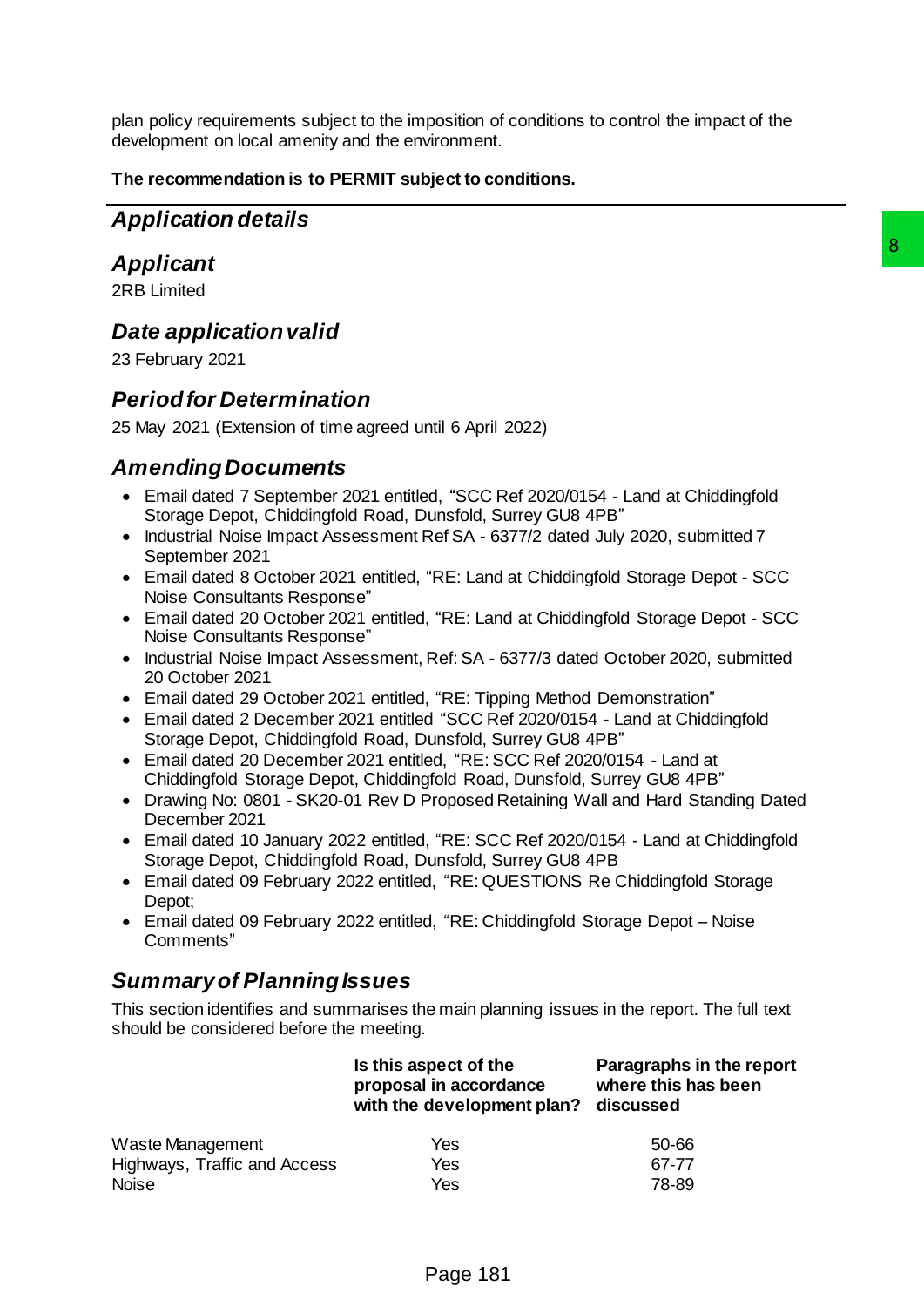| <b>Water Environment</b>        | Yes | $90-103$ |
|---------------------------------|-----|----------|
| Landscape and Visual Impact     | Yes | 104-118  |
| <b>Ecology and Biodiversity</b> | Yes | 119-143  |
| <b>Public Amenity</b>           | Yes | 144-145  |
| <b>Community Engagement</b>     | Yes | 146-148  |

# *Illustrative material*

## **Site Plan**

Plan 1 - Site Location and Application Site Area

## **Aerial Photographs**

Aerial 1 - Surrounding Area Areal 2 - Application Site

## **Plans and Drawings**

Drawing ref: 0801 - SK20-01 Rev D Proposed Retaining Wall and Hardstanding December 2021

## **Site Photographs**

Figure 1 - Main Site Entrance off Chiddingfold Road Looking North-West

Figure 2 - Secondary Entrance off Chiddingfold Road Serving Existing Document Storage Area

Figure 3 - View of North-Western Façade of Building A from Secondary Entrance

Figure 4 - View of Extended Yard Area Looking South-East

Figure 5 - View of Extended Yard Area Looking North-West

Figure 6 - View of Retaining Wall along South-West Boundary

Figure 7 - Storage of Automotive Vehicle Parts within Building A

Figure 8 - Skips for Tipping of Metallic Waste to the Rear of Building B

# *Background*

# *Site Description*

- 1. Chiddingfold Storage Depot is situated in countryside beyond the Green Belt approximately 2.9km east of Chiddingfold and around 1.7km south-west of Dunsfold. It lies on the south-west side of Chiddingfold Road which connects Dunsfold to the northeast with Chiddingfold to the west.
- 2. The wider site includes a larger building (Building A), which has been extended to the rear along part of its south-western elevation, a smaller building (Building B), an open concreted yard area, four external storage containers and three roll-on roll-off waste recycling skips. Apart from some extensions to Building A, the depot has been in existence in its current form for many decades. It has previously been used to house munitions during World War II, and subsequently for storage and distribution purposes up until 2013 when the larger part of the site was granted planning permission for waste related development. **Site Plant**<br>
Site Plan<br>
Pian 1 - Site Location and Application Site Area<br>
Aerial Photographs<br>
Aerial Photographs<br>
Aerial 1 - Surrounding Area<br>
Areal 2 - Application Site<br>
Plans and Drawings<br>
Drawing ref: 0801 - SK20-01 Re
	- 3. Building A, including its rear extension, occupies an area of approximately 3,550 square m (sq m). The original building has a flat roof and is around 7.5m in height, 84m in length and 32m wide. The walls are 400mm solid brick, the roof is 400 to 500mm solid concrete and the doors are 400mm solid steel rail operated. There are some high-level windows which face away from residents. The north-west third of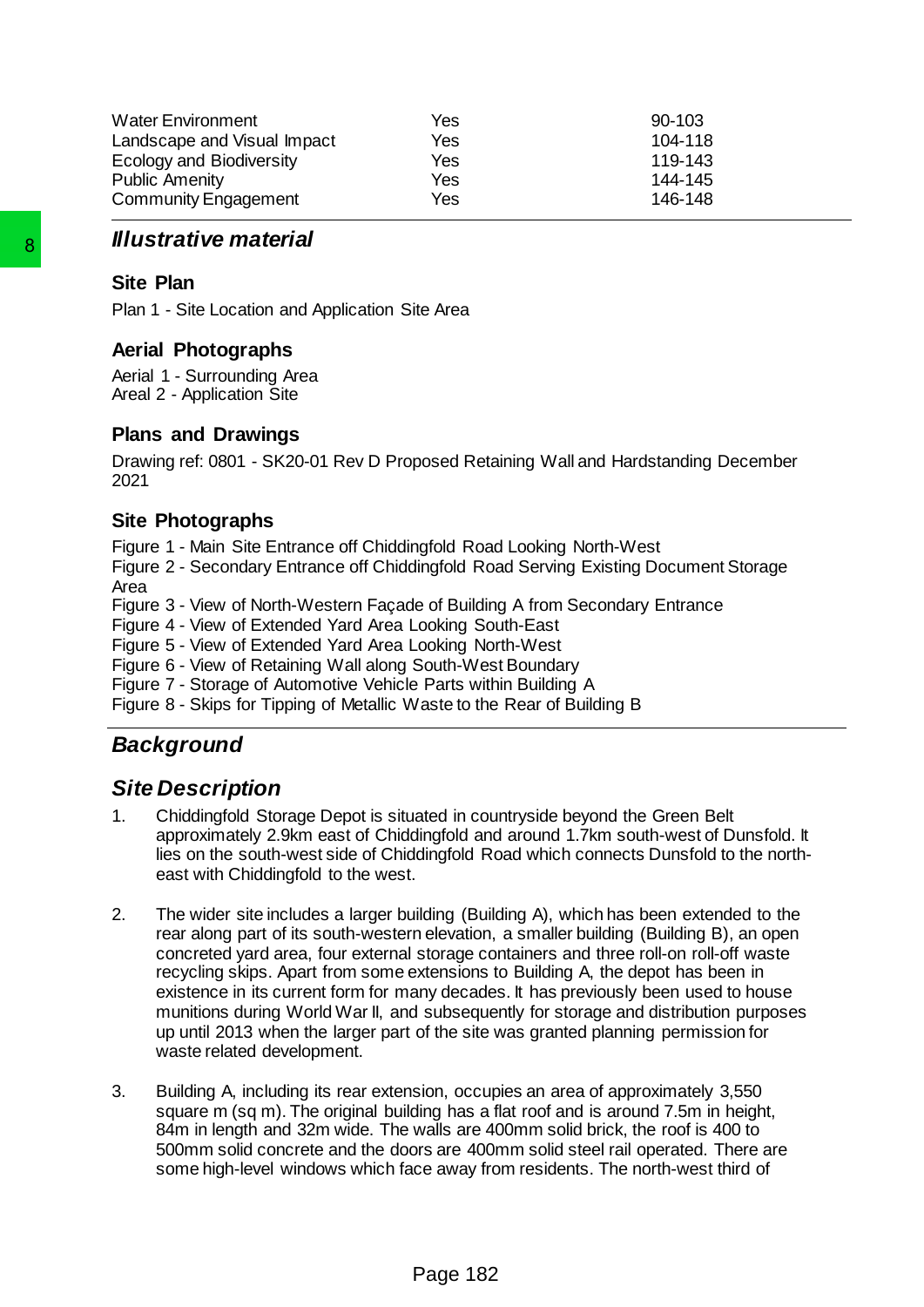Building A is used for document storage (Class B8) by Formex Archive Services Limited. This occupies an area of 207 sq m of floorspace and is unconnected to the waste use taking place elsewhere within the building and the wider site.

- 4. The south-eastern two-thirds of Building A are used to sort, catalogue and store discarded and refurbished automotive parts such as clutches, turbo chargers, air conditioning units, steering racks / pumps, electronic components and gear boxes. These parts are received, catalogued, stored and then distributed to customers who re-manufacture the parts for re-use. The building houses a number of ancillary offices, technical, and staff-welfare facilities. It also contains 179 sq m of internal mezzanine flooring and a small converted two-storey boiler room measuring 68 sq m. This room protrudes from the south-eastern façade of the building and is used for ancillary office accommodation.
- 5. The rear extension to the south-west of Building A is 48m long, 17m wide and 8.58m in height. It is used for the storage and processing of catalytic converters. It includes a two-storey element measuring 7.26m in and 3.89m wide. This provides additional office accommodation and a platform from which to oversee activities in the open yard. A single storey extension to the south-western façade of the office extension to Building A has also been developed measuring 5m in width by 7m in length. This building is used to accommodate a landscape maintenance store. Building B is situated to the south-east of Building A. It occupies an area of 220 sq m and is dedicated to clutch reprocessing activities. which, securing community and year looses.<br>
In stored and then distributed to customers who<br>
The building houses a number of ancillary offices,<br>
The building houses a number of ancillary offices,<br>
I. It also contains 179 s
- 6. The storage depot comprises two separate planning units each accessed independently from gated entrances off Chiddingfold Road. This first comprises the south-eastern two-thirds of the site which is used for the importation, deposit and storage of discarded automotive parts and the processing of discarded catalytic converters and clutches. This use is served by the main gated access to the site from Chiddingfold Road which is positioned between Buildings A and B. The second planning unit comprises the north-western third of the site which is used for document storage. This use is served by a secondary gated access off Chiddingfold Road situated around 120m to the north-west of the main access point.
- 7. The large open concrete yard areas are used for vehicle parking, the turning of heavy goods vehicles (HGVs), waste storage in skips and ancillary storage in the open. Four existing storage containers are situated along the south-east boundary of the depot. Three waste recycling skips are situated to the rear of Building B and are used for the tipping of metallic waste.
- 8. The application site primarily comprises the north-western third of the storage depot and covers an area of 0.42 hectares. The site area comprises: the north-western third of Building A currently used for document storage as well as the yard area that surrounds this part of the building; a very narrow strip of land which runs parallel and along the length of the south-western façade of the office extension to Building A; and part of the adjoining woodland. A small area of the application site overlaps with the permitted waste use. A soil embankment is situated along the south-west boundary of the application site beyond which lies an area of woodland.
- 9. Surrounding woodland effectively screens the wider site from views from the south, west, north-west and south-east. Views are available from Chiddingfold Road. This boundary is formed of palisade fencing, security access gates and mature hedgerows and deciduous trees. These mainly broadleaved trees are protected by Tree Preservation Orders (TPO) and partly screen views of Building A, particularly when they are in full leaf.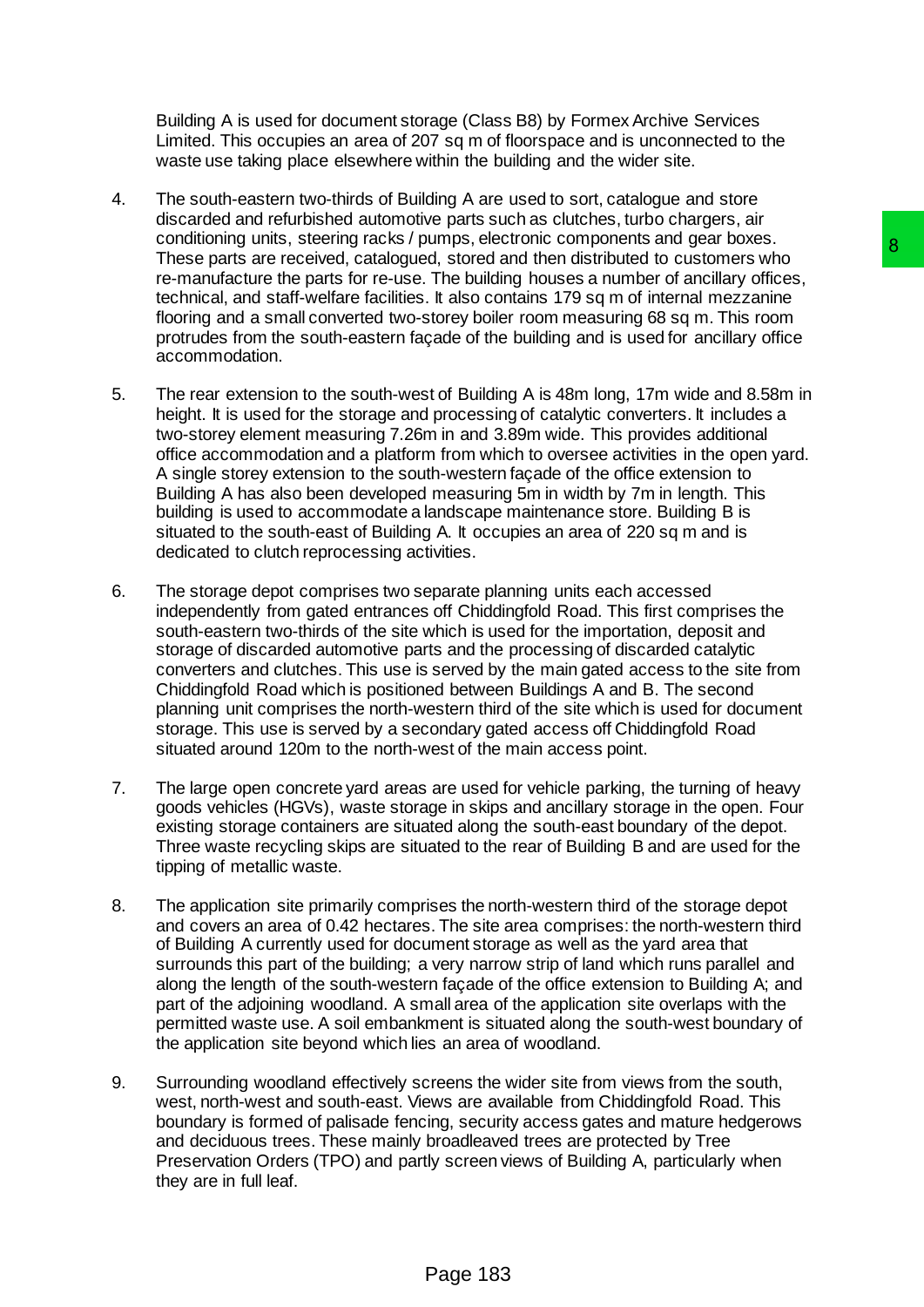- 10. The surrounding area comprises woodland, open countryside and isolated dwelling houses. The closest residential receptors to the application site boundary comprise Woodside Cottage (designated by Waverley Borough Council as a building of Local Merit) and Wetwood Rough located around 50 and 110m to the north respectively. Larchwood is situated approximately 115m to the south-east on the same side of Chiddingfold Road as the storage depot and is separated from the application site by a block of woodland, and a yard area at the south-eastern end of the storage depot. Wetwood Cottage and Millmead Cottage are located around 120 and 127m to the south-east respectively on the opposite side of Chiddingfold Road. There are further residential properties clustered around the junction of Chiddingfold Road with Plaistow Road and Wrotham Hill / Dunsfold Common Road some 1km towards the east.
- 11. To the east of the application site on the opposite side of Chiddingfold Road, a smallscale wood and green waste processing and storage facility is being developed on land adjacent to Wetwood Cottage. Several large agricultural sheds associated with Wetwood Farm are situated about 140m to the east of the application site beyond Wetwood and Millmead cottages.
- 12. The application site is located within an Area of Great Landscape Value (AGLV) and around 560m west of the boundary of the Surrey Hills Area of Outstanding Beauty (AONB). The site is not located within or adjacent to an Air Quality Management Area (AQMA) with the nearest AQMA being located 5.3 miles to the north in Godalming. The proposed development abuts an area of woodland to the north-west, beyond which is the Birchen Copse Ancient Semi Natural Woodland. Birchen Copse includes the Chiddingfold Forest Site of Special Scientific Interest (SSSI) which lies 25m from the application site boundary. Page 184 8
	- 13. The closest Site of Nature Conservation Importance (SNCI), Botany Bay to Durfold Wood SNCI is situated around 505m to the south. The nearest Listed Building is Redwood House which is Grade II listed and located approximately 470m to the west. An Area of High Archaeological Potential (AHAP) and a County Site of Archaeological Importance (CSAI) are located 400 and 440m to the south-east respectively.

# *Planning History*

- 14. On 10 January 1980, planning permission ref: WA/79/1960 was granted for the use of the site for the storage of fertilisers and animal feed stuffs. Due to the description of the development permitted, Officers considered that this allow the land to be used for Use Class B8 (storage or distribution).
- 15. Planning permission ref: WA/2013/1223 was granted in October 2013 for the importation, deposit, storage and transfer of discarded automotive parts (class B8), the importation, deposit, storage and processing of discarded catalytic converters, external alterations to the former boiler room, additional vehicle parking spaces and the installation of passive infrared lighting.
- 16. In April 2014, the County Planning Authority (CPA) approved details (ref: WA/2014/0056) of a scheme for the parking and turning of vehicles, a delivery management plan and a scheme for the repair and maintenance of the concrete yard surface.
- 17. Planning permission ref: WA/2014/0939 was granted in March 2015 for the retention of 4 containers for storage purposes in connection with the existing waste facility.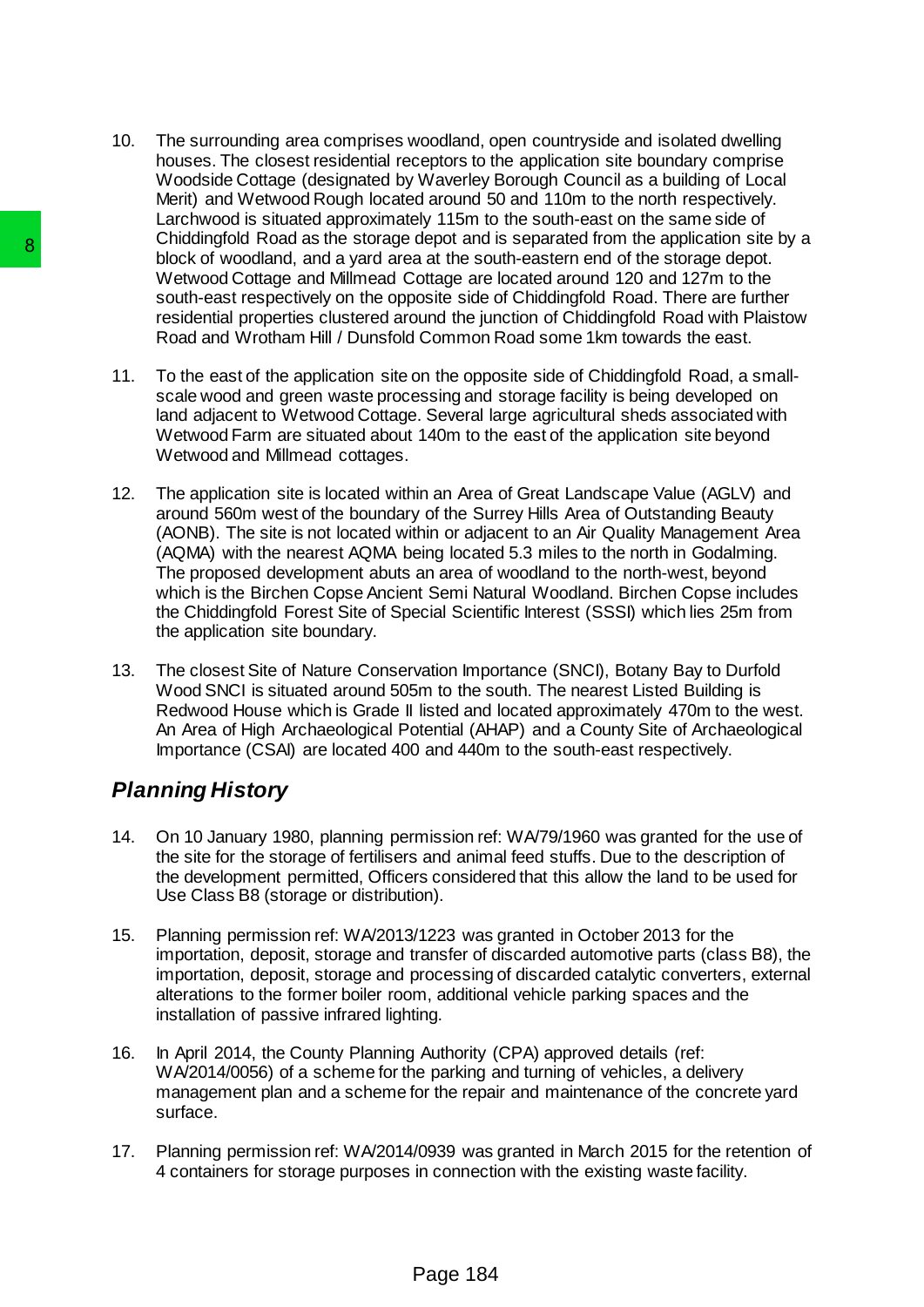- 18. In March 2015, planning permission ref: WA/2014/0863 was granted for an amendment to Condition 3 and the removal of Condition 8 of planning permission ref: WA/2013/1223.
- 19. Planning permission ref: WA/2017/2144 was granted in May 2018 for an extension to the principal building (Building A) to provide additional storage and processing areas, the change of use of the site to include the reprocessing of clutches in Building B, the re-siting of 4 containers and the erection of a landscape machinery store.
- 20. In September 2018, a non-material amendment (ref: WA/2018/1393) to planning permission ref: WA/2017/2144 was approved to narrow the width of the two-storey office extension to Building A from 4.65 to 3.89m and to increase its length from 4.65 to 7.26m.
- 21. A further non-material amendment (ref: WA/2018/1865) to planning permission ref: WA/2017/ 2144 was approved in November 2018 for the removal of the landscape maintenance store from the site and the development of a single storey extension to the approved two storey office extension to Building A measuring 5m by 7m.
- 22. Planning permission ref: WA/2019/0155 was granted in May 2019 for the provision of a package treatment plant to facilitate the management of sewage at the waste facility.
- 23. Details were approved for a Scheme of Bat and Bird Box Provision and Maintenance (ref: WA/2018/1878), a Noise Monitoring Scheme (ref: WA/2019/0368) a Drainage Strategy (ref: WA/2019/1501) and a SuDS Verification Report (ref: WA/2021/0277) in December 2018, July 2019, November 2019 and August 2021 respectively.

\_\_\_\_\_\_\_\_\_\_\_\_\_\_\_\_\_\_\_\_\_\_\_\_\_\_\_\_\_\_\_\_\_\_\_\_\_\_\_\_\_\_\_\_\_\_\_\_\_\_\_\_\_\_\_\_\_\_\_\_\_\_\_\_\_\_\_\_\_\_\_\_\_

# *The Proposal*

- 24. The applicant is seeking to create a new single planning unit for the site for waste development. In order to achieve this, the proposal is seeking to change the use of the north-western third of the site, including the north-western third of Building A, from document storage (Class B8) to provide an additional storage and processing area for the storage of automotive parts and the processing of catalytic convertors and clutches. This involves a total of 207 sq m of floorspace within Building A being repurposed from document storage to the processing of catalytic convertors and clutches. Processing activities will involve the operation of 3 x de-canning machines and one 1 x ball mill. In addition, retrospective permission is sought for operational development comprising the erection of an external hardstanding area and retaining wall. As these were installed between August and October 2019, this proposal is therefore part retrospective. provide additional solvade and protossing and protossing B, the<br>place the reprocessing of cluiches in Building B, the<br>cition of a landscape machinery store.<br>
and a particle: "WA/2018/1983) to planning<br>
approved to narrow t
- 25. The new area of concrete hardstanding extends to approximately 1,000 sq m between the south-western facade of Building A and the south-west boundary of the application site. Part of the drainage system has already been installed in the form of a piped network beneath the concrete hardstanding. The extended area of hardstanding was developed to improve the operational efficiency of the site and is used for the outdoor storage of items including boxes of waste prior to distribution. For security reasons, waste material delivered for processing will be unloaded and stored inside as soon as delivered.
- 26. The retaining wall is needed to retain the soil levels within the adjoining woodland. It comprises sectional concrete blocks stacked on a concrete foundation. It has been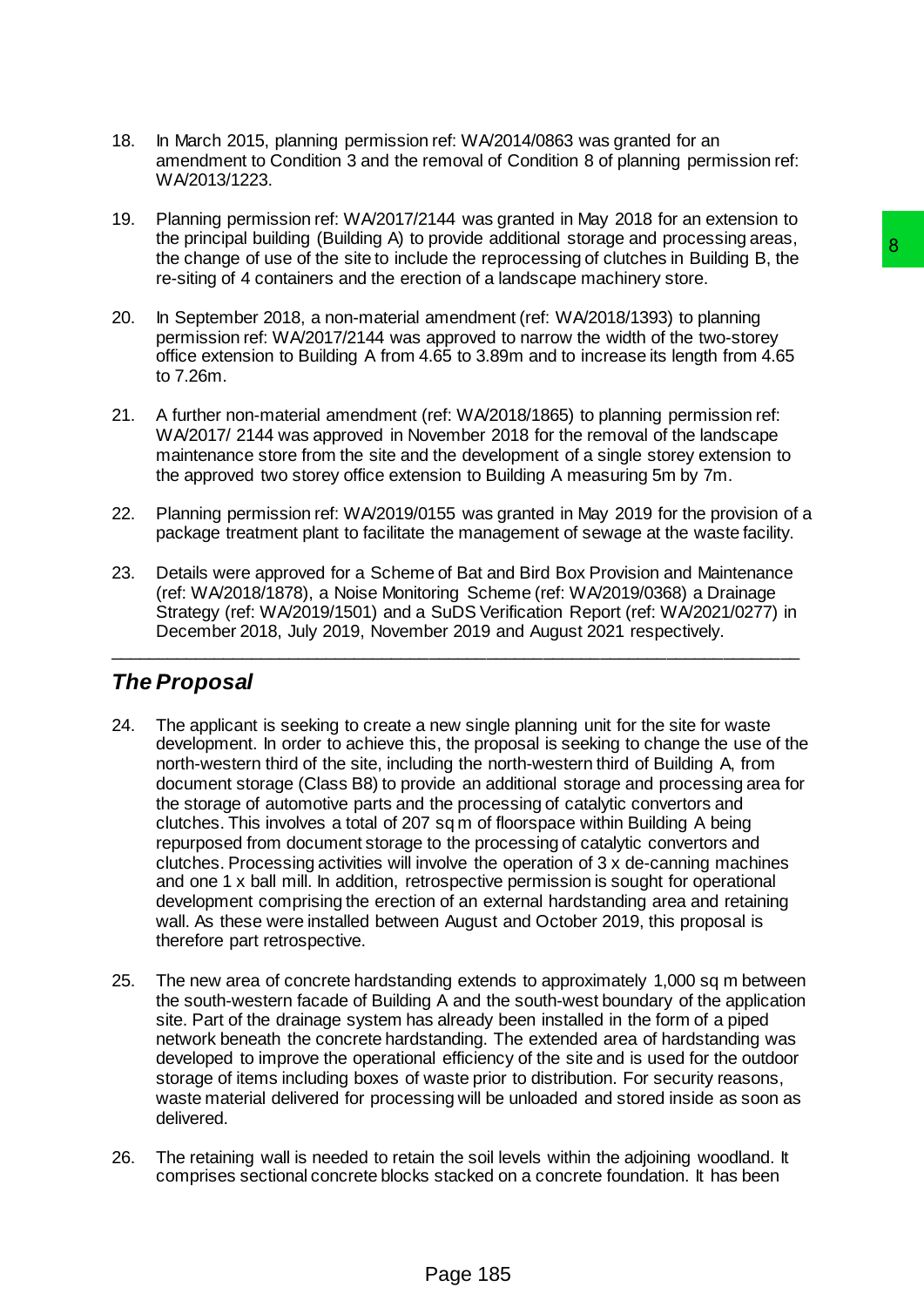sited along the south-west, west and north-western perimeter of the new area of concrete hardstanding. The retaining wall is approximately 70m in length and up to 1.28m in height. It slopes downwards from 1.28 to 0.96m along the north-western perimeter.

- 27. The hours of operation would be the same as those that currently apply to the existing waste facility. The application includes proposals to manage the adjoining woodland to secure the natural regeneration of trees, enhance and strengthen the tree stock and provide for biodiversity improvements. No additional external lighting is proposed.
- 28. Following an amendment to the application in December 2021, the new hardstanding area is no longer proposed to be used to accommodate the 3 existing roll-on roll-off waste recycling skips, used for the tipping of metallic waste and which were to be relocated from the rear of Building B to the rear of Building A, or for the siting of a 4th additional roll-on roll-off waste recycling skip. However, this still remains an aspiration of the operator. The amendment also removes the original proposal to increase the permitted number of tips of metallic waste from 3 between 1600 and 1700 hours Monday to Friday to 4 tips in any one hour between 1000 and 1600 hours Monday to Friday. The applicant has explained that this amendment was intended to simplify the planning considerations and to achieve the principal objective which is the change of use of the north-western end of Building A.

# *Consultations and Publicity*

# *District Council*

| 29. | Waverley Borough Council | No objection and draw attention to the Parish   |
|-----|--------------------------|-------------------------------------------------|
|     |                          | Council's suggestion of a condition in relation |
|     |                          | to limiting tipping.                            |

## **Consultees (Statutory and Non-Statutory)**

| 28. | use of the north-western end of Building A.                | secure the natural regeneration of trees, enhance and strengthen the tree stock and<br>provide for biodiversity improvements. No additional external lighting is proposed.<br>Following an amendment to the application in December 2021, the new hardstanding<br>area is no longer proposed to be used to accommodate the 3 existing roll-on roll-off<br>waste recycling skips, used for the tipping of metallic waste and which were to be<br>relocated from the rear of Building B to the rear of Building A, or for the siting of a 4th<br>additional roll-on roll-off waste recycling skip. However, this still remains an aspiration<br>of the operator. The amendment also removes the original proposal to increase the<br>permitted number of tips of metallic waste from 3 between 1600 and 1700 hours<br>Monday to Friday to 4 tips in any one hour between 1000 and 1600 hours Monday to<br>Friday. The applicant has explained that this amendment was intended to simplify the<br>planning considerations and to achieve the principal objective which is the change of |
|-----|------------------------------------------------------------|---------------------------------------------------------------------------------------------------------------------------------------------------------------------------------------------------------------------------------------------------------------------------------------------------------------------------------------------------------------------------------------------------------------------------------------------------------------------------------------------------------------------------------------------------------------------------------------------------------------------------------------------------------------------------------------------------------------------------------------------------------------------------------------------------------------------------------------------------------------------------------------------------------------------------------------------------------------------------------------------------------------------------------------------------------------------------------------|
|     | <b>Consultations and Publicity</b>                         |                                                                                                                                                                                                                                                                                                                                                                                                                                                                                                                                                                                                                                                                                                                                                                                                                                                                                                                                                                                                                                                                                       |
| 29. | <b>District Council</b><br><b>Waverley Borough Council</b> | No objection and draw attention to the Parish<br>Council's suggestion of a condition in relation<br>to limiting tipping.                                                                                                                                                                                                                                                                                                                                                                                                                                                                                                                                                                                                                                                                                                                                                                                                                                                                                                                                                              |
|     | <b>Consultees (Statutory and Non-Statutory)</b>            |                                                                                                                                                                                                                                                                                                                                                                                                                                                                                                                                                                                                                                                                                                                                                                                                                                                                                                                                                                                                                                                                                       |
| 30. | County Highway Authority                                   | Proposal is unlikely to have a material impact<br>on highway safety issues subject to condition<br>and recommends further conditions to<br>encourage more sustainable transport<br>choices.                                                                                                                                                                                                                                                                                                                                                                                                                                                                                                                                                                                                                                                                                                                                                                                                                                                                                           |
| 31. | <b>County Noise Consultant</b>                             | Recommend that the existing planning<br>conditions are brought forward.                                                                                                                                                                                                                                                                                                                                                                                                                                                                                                                                                                                                                                                                                                                                                                                                                                                                                                                                                                                                               |
| 32. | <b>Lead Local Flood Authority</b>                          | Content with the development proposed<br>subject to conditions.                                                                                                                                                                                                                                                                                                                                                                                                                                                                                                                                                                                                                                                                                                                                                                                                                                                                                                                                                                                                                       |
| 33. | <b>Thames Water</b>                                        | No views received.                                                                                                                                                                                                                                                                                                                                                                                                                                                                                                                                                                                                                                                                                                                                                                                                                                                                                                                                                                                                                                                                    |
| 34. | County Landscape Officer                                   | Supports a landscape condition requiring<br>submission and approval of a landscape plan<br>with aftercare regime including landscape<br>enhancements and enhanced management of<br>existing woodland if deemed necessary to<br>achieve a biodiversity net-gain.                                                                                                                                                                                                                                                                                                                                                                                                                                                                                                                                                                                                                                                                                                                                                                                                                       |
|     |                                                            |                                                                                                                                                                                                                                                                                                                                                                                                                                                                                                                                                                                                                                                                                                                                                                                                                                                                                                                                                                                                                                                                                       |
|     |                                                            | Page 186                                                                                                                                                                                                                                                                                                                                                                                                                                                                                                                                                                                                                                                                                                                                                                                                                                                                                                                                                                                                                                                                              |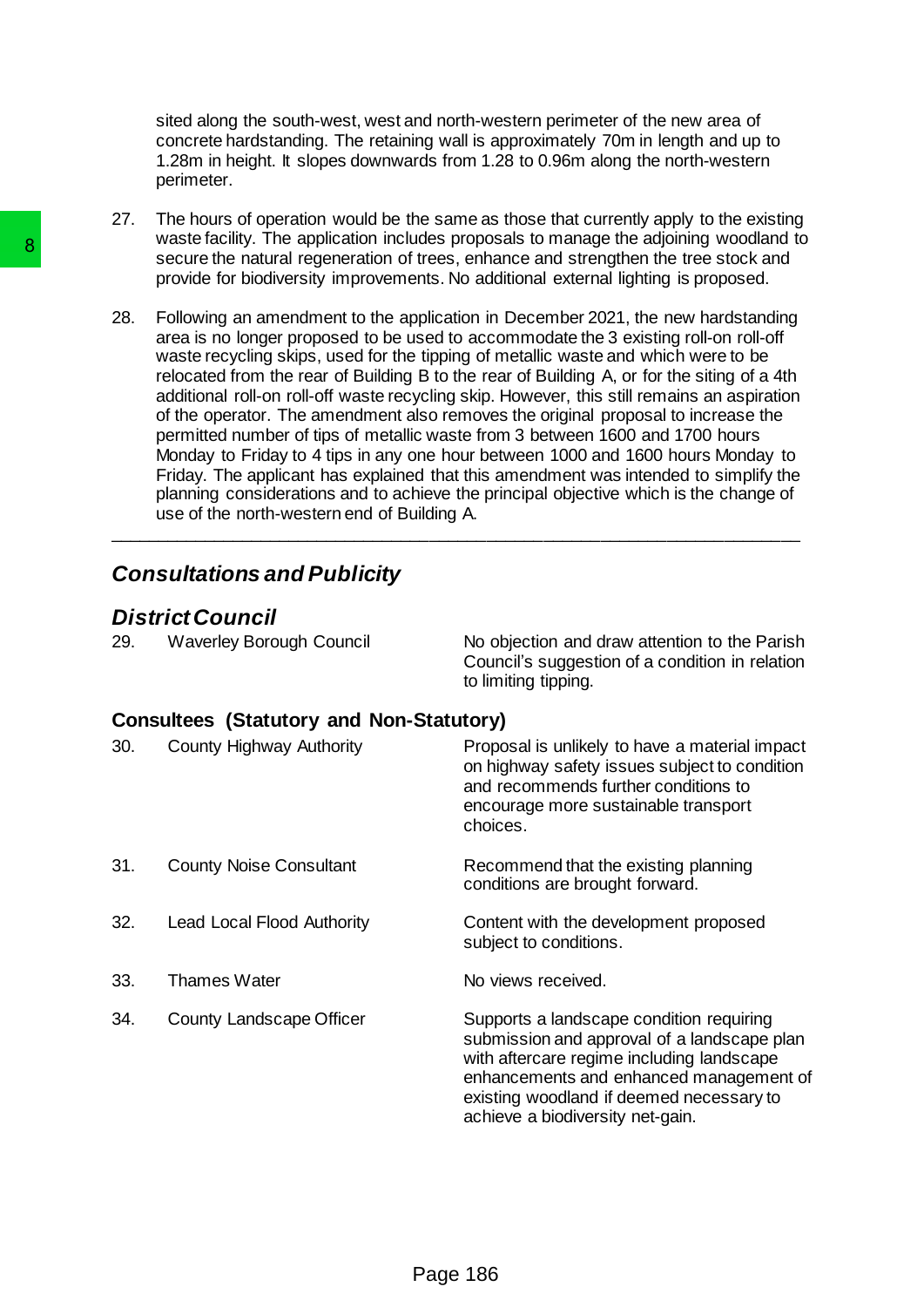| 35. | <b>County Ecologist</b>                                                                                                                                                                                                                                                                                                                                      | No objection. A landscaping condition should<br>be sufficient to provide some biodiversity net-<br>gain.                                                                                                                                                                                                                                                                                                                                                                                                                                                                                                                                                                                                                                                                                                                                         |
|-----|--------------------------------------------------------------------------------------------------------------------------------------------------------------------------------------------------------------------------------------------------------------------------------------------------------------------------------------------------------------|--------------------------------------------------------------------------------------------------------------------------------------------------------------------------------------------------------------------------------------------------------------------------------------------------------------------------------------------------------------------------------------------------------------------------------------------------------------------------------------------------------------------------------------------------------------------------------------------------------------------------------------------------------------------------------------------------------------------------------------------------------------------------------------------------------------------------------------------------|
| 36. | <b>County Arboriculturalist</b>                                                                                                                                                                                                                                                                                                                              | No views received.                                                                                                                                                                                                                                                                                                                                                                                                                                                                                                                                                                                                                                                                                                                                                                                                                               |
| 37. | <b>Health and Safety Executive</b>                                                                                                                                                                                                                                                                                                                           | Development does not intersect a pipeline or<br>8<br>hazard zone so do not have an interest in the<br>development.                                                                                                                                                                                                                                                                                                                                                                                                                                                                                                                                                                                                                                                                                                                               |
| 38. | <b>UK Power Networks</b>                                                                                                                                                                                                                                                                                                                                     | Infrastructure plans provided do not identify<br>any electrical utility infrastructure within the<br>application site.                                                                                                                                                                                                                                                                                                                                                                                                                                                                                                                                                                                                                                                                                                                           |
| 39. | <b>SGN</b>                                                                                                                                                                                                                                                                                                                                                   | Infrastructure plans provided do not identify<br>the presence of any gas utility infrastructure<br>within the vicinity of the application site.                                                                                                                                                                                                                                                                                                                                                                                                                                                                                                                                                                                                                                                                                                  |
|     | <b>Parish/Town Council and Amenity Groups</b>                                                                                                                                                                                                                                                                                                                |                                                                                                                                                                                                                                                                                                                                                                                                                                                                                                                                                                                                                                                                                                                                                                                                                                                  |
| 40. | <b>Dunsfold Parish Council</b>                                                                                                                                                                                                                                                                                                                               | The number of tips into the roll on/roll off<br>skips should only be increased from 3 to 4 per<br>day between 1600 and 1700 hours Mondays<br>to Fridays and from 15 to a maximum of 20<br>tips per week due to residents' concerns<br>about the additional noise impact envisaged<br>by the proposal.                                                                                                                                                                                                                                                                                                                                                                                                                                                                                                                                            |
|     |                                                                                                                                                                                                                                                                                                                                                              | Summary of publicity undertaken and key issues raised by public                                                                                                                                                                                                                                                                                                                                                                                                                                                                                                                                                                                                                                                                                                                                                                                  |
| 41. | properties were directly notified by letter.                                                                                                                                                                                                                                                                                                                 | The application was publicised by the posting of two site notices and an advert was<br>placed in the local newspaper. A total of 13 owner/occupiers of neighbouring                                                                                                                                                                                                                                                                                                                                                                                                                                                                                                                                                                                                                                                                              |
| 42. | summary of the reasons provided are set out below.                                                                                                                                                                                                                                                                                                           | Six letters of representation have been received objecting to the application. A                                                                                                                                                                                                                                                                                                                                                                                                                                                                                                                                                                                                                                                                                                                                                                 |
|     | remaining in situ although the terms of their lease are not known.<br>is excessive and any increase should be minimal.<br>٠<br>throughout the day.<br>Request for a quieter method of tipping metallic waste to be found.<br>п<br>There appears to be a change of use from storage to processing.<br>٠<br>The increased need for water use at the site.<br>٠ | Heard from a reliable authority that Hensel Recycling are no longer relocating to the<br>north-western end of Building A and the document storage company (Formex) are<br>Proposed increase in heavy goods vehicle (HGV) movements from 2 to 6 per week<br>Unwarranted noise impact from the proposal to increase the timing of the noisy<br>tipping of metallic waste from 3 tips an hour between 1600 and 1700 hours to a<br>maximum of four tips in any one hour between 1000 and 1600 hours increasing the<br>number of tips from 15 to 120 per week and resulting in unwelcome sporadic noise<br>Increase in the number of tips should be limited to a maximum of 20 per week.<br>Request for new drainage pipe placed on woodland adjoining Barn Cottage to be<br>redirected as potentially toxic metals are being processed in the plant. |
|     | trees.                                                                                                                                                                                                                                                                                                                                                       | The recent felling of the copse on the site which appeared to be a large number of                                                                                                                                                                                                                                                                                                                                                                                                                                                                                                                                                                                                                                                                                                                                                               |
|     |                                                                                                                                                                                                                                                                                                                                                              | Page 187                                                                                                                                                                                                                                                                                                                                                                                                                                                                                                                                                                                                                                                                                                                                                                                                                                         |

# **Parish/Town Council and Amenity Groups**

| 40. | <b>Dunsfold Parish Council</b> | The number of tips into the roll on/roll off<br>skips should only be increased from 3 to 4 per<br>day between 1600 and 1700 hours Mondays<br>to Fridays and from 15 to a maximum of 20<br>tips per week due to residents' concerns<br>about the additional noise impact envisaged<br>by the proposal. |
|-----|--------------------------------|-------------------------------------------------------------------------------------------------------------------------------------------------------------------------------------------------------------------------------------------------------------------------------------------------------|
|     |                                |                                                                                                                                                                                                                                                                                                       |

# **Summary of publicity undertaken and key issues raised by public**

- 41. The application was publicised by the posting of two site notices and an advert was placed in the local newspaper. A total of 13 owner/occupiers of neighbouring properties were directly notified by letter.
- 42. Six letters of representation have been received objecting to the application. A summary of the reasons provided are set out below.
	- Heard from a reliable authority that Hensel Recycling are no longer relocating to the north-western end of Building A and the document storage company (Formex) are remaining in situ although the terms of their lease are not known.
	- Proposed increase in heavy goods vehicle (HGV) movements from 2 to 6 per week is excessive and any increase should be minimal.
	- Unwarranted noise impact from the proposal to increase the timing of the noisy tipping of metallic waste from 3 tips an hour between 1600 and 1700 hours to a maximum of four tips in any one hour between 1000 and 1600 hours increasing the number of tips from 15 to 120 per week and resulting in unwelcome sporadic noise throughout the day.
	- **Increase in the number of tips should be limited to a maximum of 20 per week.**
	- Request for a quieter method of tipping metallic waste to be found.
	- There appears to be a change of use from storage to processing.
	- Request for new drainage pipe placed on woodland adjoining Barn Cottage to be redirected as potentially toxic metals are being processed in the plant.
	- The increased need for water use at the site.
	- The recent felling of the copse on the site which appeared to be a large number of trees.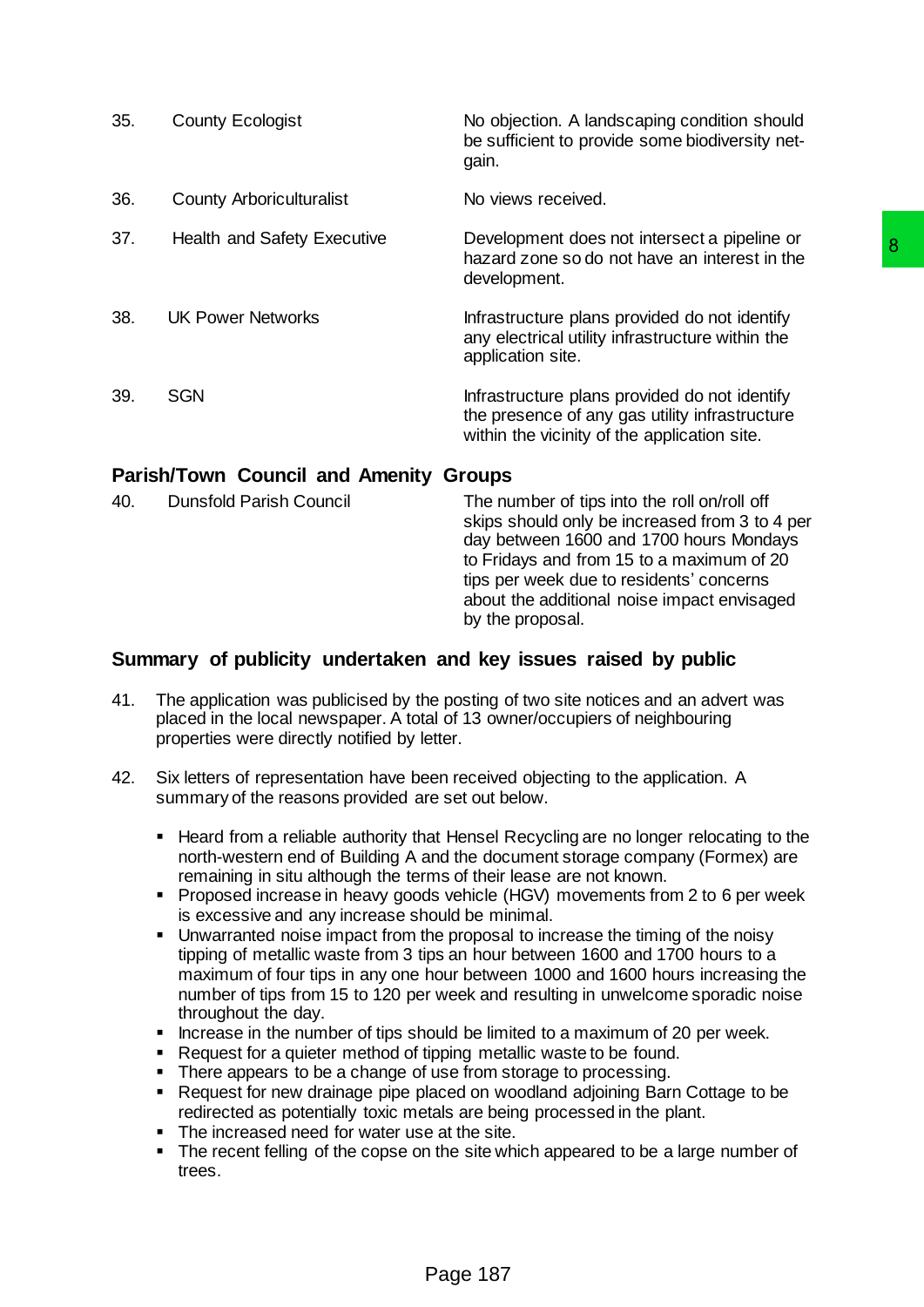- Photograph contained in paragraph 2.01 of the Planning, Design and Access Statement is not up to date and does not show the amount of building work that has since taken place.
- Have had formal dialogue with the operator but feel that this must be backed up formally by conditions so that any future owners have to abide by them.

43. A representation was received from a local resident, who had written in previously to object to the application, commenting that they were delighted with the favourable and very good result in respect of the amendments to the application.

# *Planning considerations*

- 44. The guidance on the determination of planning applications contained in the Preamble/Agenda front sheet is expressly incorporated into this report and must be read in conjunction with the following paragraphs.
- 45. In this case the statutory development plan for consideration of the application consists of the Surrey Waste Local Plan 2020 (SWLP), the Waverley Borough Local Plan Part 1: Strategic Policies and Sites 2018 (LPP1) and the 'saved' policies contained within the Waverley Borough Local Plan 2002 (WBLP). The County Planning Authority (CPA) are in the process of preparing a new Minerals and Waste Local Plan (MWLP) for Surrey which will replace the existing Surrey Minerals Plan 2011 and SWLP 2020. The MWLP remains at an early stage of preparation and the Issues and Options document was published for consultation between 15 November 2021 and 7 March 2022.
- 46. The Borough Council are in the process of preparing the Waverley Borough Local Plan Part 2: Site Allocations and Development Management Policies (LPP2). The LPP2 was submitted to the Secretary of State for Examination in December 2021. As the plan has not been subject to public examination, it is considered that limited weight can be attributed to the draft policies contained within the emerging plan. Once the LPP2 has been adopted, the WBLP will be replaced by the LPP1 and LPP2.
- 47. Dunsfold Parish Council have commenced work on the preparation of a Neighbourhood Plan after their application to designate the parish of Dunsfold as a Neighbourhood Area was approved by the Borough Council on 2 August 2017. The application site is located within this Neighbourhood Area in its entirety. Work on the preparation of a draft plan for consultation remains ongoing.
- 48. The CPA has considered the need for the application to be supported by an Environmental Impact Assessment (EIA) and has adopted an EIA Screening Opinion. This concluded that given the scale and nature of the application, the proposed development does not require an EIA.
- 49. In considering this application the acceptability of the proposed development will be assessed against relevant development plan policies and material considerations which include the National Planning Policy Framework 2021 (NPPF), National Planning Policy for Waste 2014 (NPPW) and National Planning Policy Guidance (nPPG) last updated in June 2021. In assessing the application against development plan policy, it will be necessary to determine whether the proposed measures for mitigating any environmental impact of the development are satisfactory. In this case the main planning considerations are sustainable waste management, highways, traffic and access, noise, water environment, landscape and visual impact, ecology and biodiversity, amenity and public engagement. Chieral to the application, commenting that the very good result in respect of the amendment<br>
Very good result in respect of the amendment<br>
Paraming considerations<br>
44. The guidance on the determination of planning<br>
The re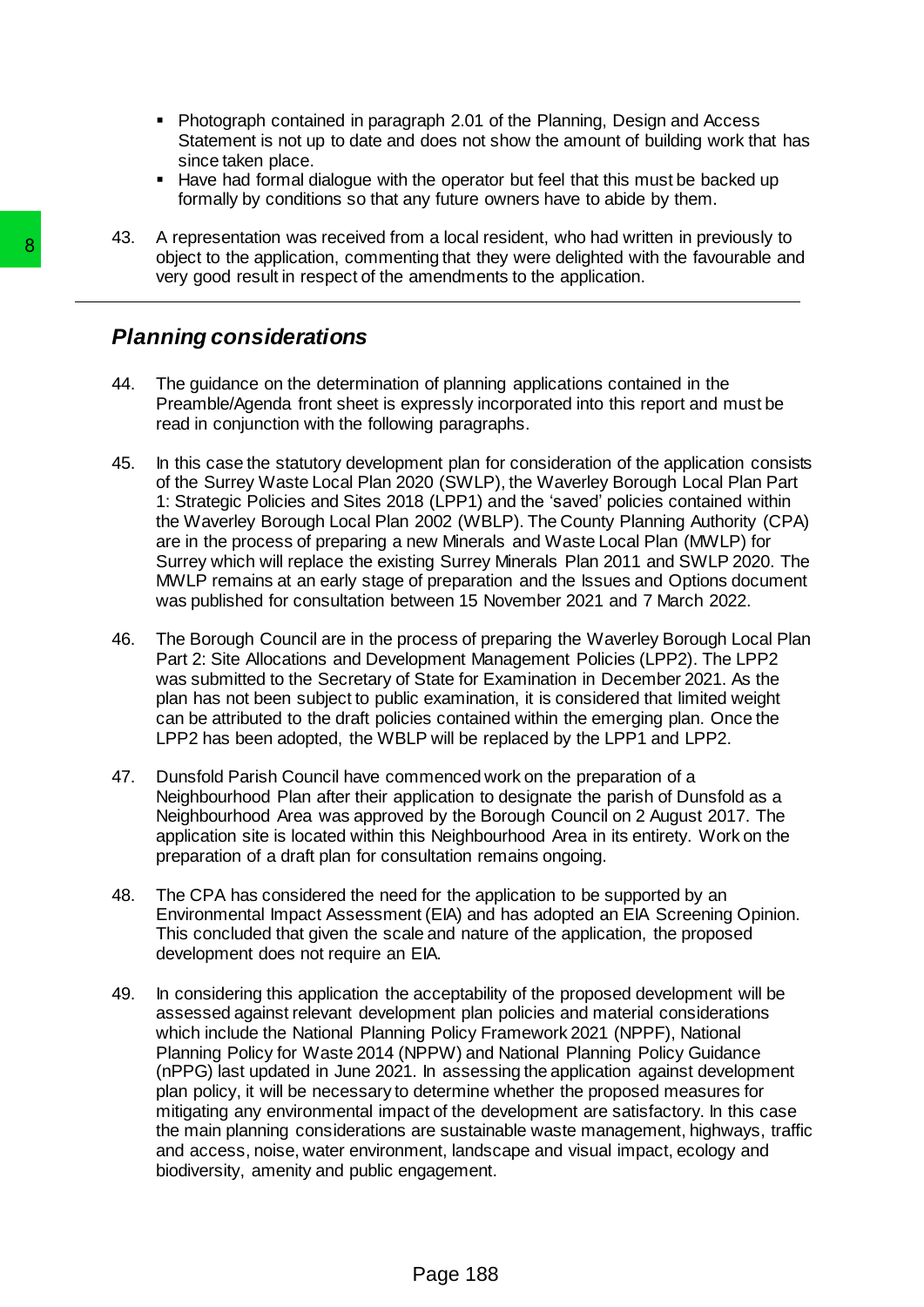## **Waste Management**

 $\overline{a}$ 

## *Surrey Waste Local Plan 2020*

Policy 1: Need for Waste Development Policy 2: Recycling and Recovery (other than inert C,D&E waste and soil recycling facilities) Policy 8: Improvement or Extension of Existing Facilities Policy 10: Areas Suitable for Development of Waste Management Facilities

- 50. NPPF paragraph 7 explains that the purpose of the planning system is to contribute to the achievement of sustainable development. Paragraph 8 sets out that there are three dimensions to sustainable development which the planning system can help to achieve: economic, social and environmental. The economic objective includes the need to help build a strong, responsive and competitive economy and the environmental objective involves the prudent use of natural resources and the minimisation of waste and pollution. NPPF paragraph 84 promotes the sustainable growth and expansion of all types of business in rural areas, and the development and diversification of agricultural and other land-based rural businesses in order to support a prosperous rural economy. Islam praculates<br>
is of Waste Management Facilities<br>
purpose of the planning system is to contribute to<br>
electroment. Paragraph 8 sets out that there are three<br>
enert which the planning system can help to<br>
commental. The e
- 51. Paragraph 1 of the NPPW states that positive planning plays a pivotal role in delivering this country's waste ambitions including through: delivery of sustainable development and resource efficiency, local employment opportunities and wider climate change benefits, by driving waste management up the waste hierarchy; and, helping to secure waste re-use, recovery or disposal without endangering human health or harming the environment.
- 52. NPPW paragraph 4 promotes the identification of sites for waste development in local plans which: provide opportunities to co-locate waste facilities together and with complementary activities; and give priority to the re-use of previously developed land and sites identified for employment uses. Paragraph 7 states that when determining planning applications, waste planning authorities should, amongst other matters, only expect applicants to demonstrate the quantitative or market need for new or enhanced waste management facilities where proposals are not consistent with an up-to-date Local Plan.
- 53. The Waste Framework Directive (WFD), as amended, sets requirements for the collection, transport, recovery and disposal of waste. The WFD includes a requirement to apply the 'waste hierarchy' when planning for waste management. The waste hierarchy is a system of prioritising the different ways in which waste can be managed with the most sustainable method, prevention, at the top of the hierarchy followed by preparing for reuse, recycling, other recovery<sup>1</sup>, with the least sustainable method, disposal, at the bottom. In terms of targets, page 35 of the Waste Management Plan for England (January 2021) states that for end-of-life vehicles (ELVs), there is a 95% reuse, recycling and recovery requirement.
- 54. The vision for the SWLP is composed of 5 key elements that reflect national planning policy. These elements include net self-sufficiency and sustainable waste management (waste hierarchy). The SWLP Spatial Strategy states that Surrey has a need for additional waste management capacity. It explains that factors that can

<sup>&</sup>lt;sup>1</sup> Processing of wastes into materials to be used as fuels or for backfilling.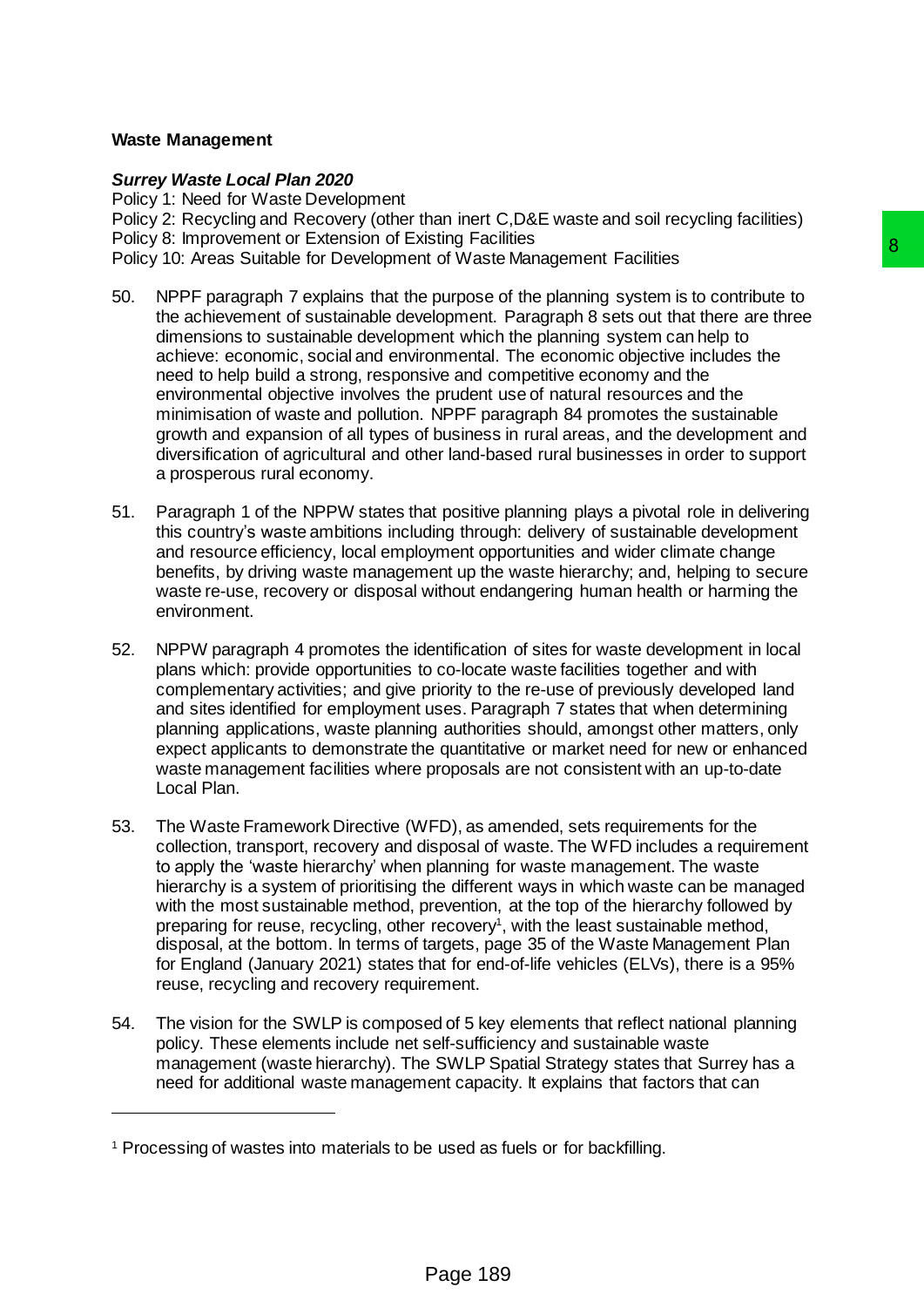provide for this need include appropriate extensions and enhancements to existing facilities. Sites identified for employment uses and industrial and storage purposes are seen as areas potentially suitable for waste development. Previously developed land and sites identified for employment uses are included amongst the types of land uses prioritised for waste use as well as land not in the Green Belt.

- 55. SWLP Policy 1 states that planning permission will be granted for the development of new waste facilities that contribute to achieving targets for recycling, recovery and the diversion of waste from disposal in a manner that does not prevent management of the waste at the highest point practical in the waste hierarchy. Policy 2 states that planning permission for the development of recycling or recovery facilities will be granted where the site is suitable when assessed against Policy 10 and other policies in the Plan. The policy also supports the co-location of such activities with other waste and non-waste development where it can be demonstrated that there are benefits from the co-location which may include more efficient production, in terms of quantity or quality, of recyclate and waste derived fuels and fewer lorry movements.
- 56. Policy 8 of the SWLP states that planning permission for the improvement or extension of existing waste management facilities will be granted where: any change to the type and/or quantity of waste managed is consistent with the Plan's requirements for the management of waste and that the quantity of waste to be managed is equal to or greater than the quantity of waste currently managed on site; benefits to the environment and local amenity will result; and the improvement or extension of a recycling and recovery facility is consistent with Policy 2. SWLP Policy 10 states that planning permission will be granted for the development of waste facilities on land identified for employment uses or industrial and storage purposes, land considered to be previously developed and land otherwise suitable for waste development when assessed against other policies in the Plan. or where F out y states that planting permission and the same than the particulation of warster form distorsal in a manner of weaks for the development of reacting wastes at the highest point practical in the was permissio
	- 57. The Planning, Design and Access Statement (Planning Statement) sets out that the applicants, 2RB Ltd (formerly Refine Metals Ltd) are the leaders in purchasing and processing of catalytic converters. Their business also includes Auto Parts UK Limited who specialise in the supply of automotive parts used in remanufacturing processes off-site and Fleetway Clutches Limited who are leading experts in clutch reprocessing. The application is intended to enable Hensel Recycling, who are currently based in Slinfold (west of Horsham), to relocate into the north-western third of Building A for the purposes of the processing of catalytic convertors.
	- 58. The applicant states that the proposal would enable the company to continue to provide a much needed source of local employment in this rural area and help an existing business to expand. In terms of the number of employees, the Transport Statement explains that 8 staff are employed by the existing document storage company and 10 staff members will be employed as a result of the proposed change of use. Officers consider that the proposal would make a small contribution towards the economic dimension of sustainable development set out in the NPPF.
	- 59. The application would provide an additional storage and processing area for the storage of automotive parts and the processing of catalytic convertors and clutches. These activities involve the cataloguing and transfer of tens of thousands of discarded automotive parts for reconditioning / re-use or disposal off-site every year, the recovery of precious metals from some 500 tonnes of discarded catalytic converters per annum and the reprocessing of worn-out clutches prior to dispatch. As discarded automotive parts comprise scrap metal, it is considered likely that a significant proportion would be likely to be recycled with only a small fraction being disposed.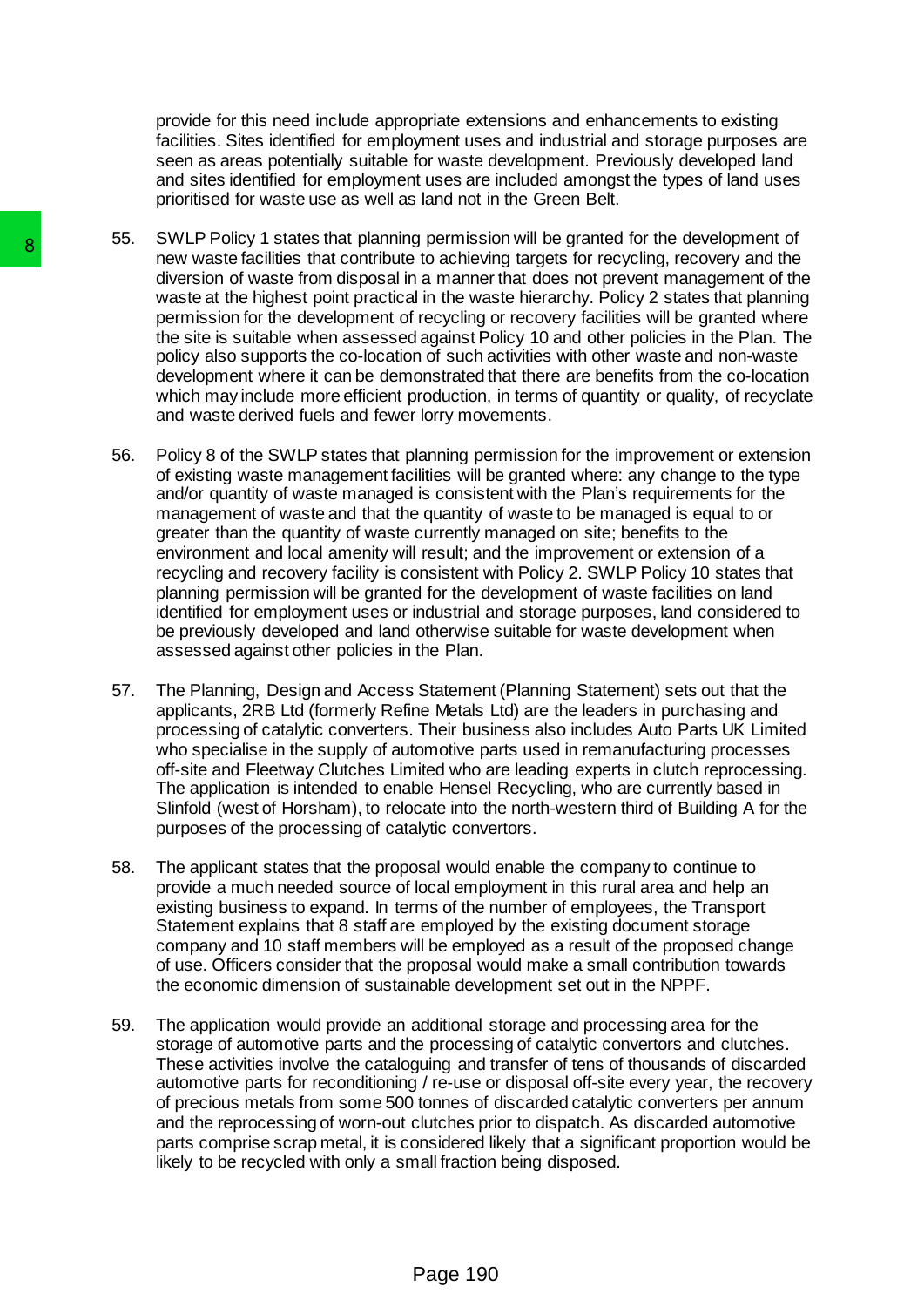- 60. Officers accept that the application accords with the NPPF in respect of supporting the environmental dimension of sustainable development and promoting a prosperous rural economy. The application would comply with the NPPW by supporting the principle of positive planning and contribute to the target for the reuse, recycling and recovery of ELVs contained in the Waste Management Plan for England.
- 61. In accordance with the SWLP Vision and Spatial Strategy, the application would support the achievement of net self-sufficiency in the management of Surrey's waste. It would also result in the provision of additional waste management capacity on previously developed land in accordance with NPPW and SWLP Policy 10.
- 62. The application comprises an extension to an existing waste facility. It would promote the re-use, recycling and recovery of waste and the diversion of waste from disposal at the highest point practical in the waste hierarchy by supporting the preparation of materials for reuse in accordance with SWLP Policy 1. The relocation of Hensel Recycling's catalytic converter processing business to Chiddingfold Storage Depot would result in the co-location of the company with other similar specialist waste management facilities. This is considered likely to result in a more efficient operation and increase the quantity of recycled materials produced at the site in accordance with SWLP Policy 2. In accordance with SWLP Policy 8, the proposal would extend an existing waste facility and increase the quantity of waste managed at the site in accordance with the SWLP's requirements for waste management. Fand systems stately), the splinted<br>sufficiency in the management of Surrey's waste.<br>sufficiency in the management capacity on<br>state with NPPW and SWLP Policy 10.<br>Sion to an existing waste facility. It would promote<br>since
- 63. Officers accept that the extended area of hardstanding would improve the operational efficiency of the site. It is considered that the smoother surface would be easier to clean, reduce any limited potential for dust during periods of warm dry weather and reduce noise from vehicles traversing over the surface.
- 64. The Borough Council has raised no objection to the application. A representation has been received claiming that Hensel Recycling are no longer proposing to relocate to the application site although no evidence has been provided to support this. In response to this claim, the applicant has clarified that it is still proposed that Hensel Recycling relocates to Building A.
- 65. In view of the above assessment, it is considered that the proposed change of use would enable a local business to expand helping to improve the efficiency of the business, support the local economy, make effective use of previously developed land and increase waste management capacity at the site in a manner consistent with national policy requirements and the local development plan.

## **Conclusion**

66. In view of the above considerations, the application is considered to be consistent with the principles of positive planning and sustainable waste management and supports the objectives of the waste hierarchy and the achievement of net self-sufficiency in the management of Surrey's waste in accordance with the requirements of the NPPF, NPPW, WFD and SWLP Polices 1, 2, 8 and 10.

#### **Highways, Traffic and Access**

#### *Surrey Waste Local Plan 2020*

Policy 14: Protecting Communities and the Environment Policy 15: Transport and Connectivity *Waverley Local Plan Part 1 2018* Policy ST1: Sustainable Transport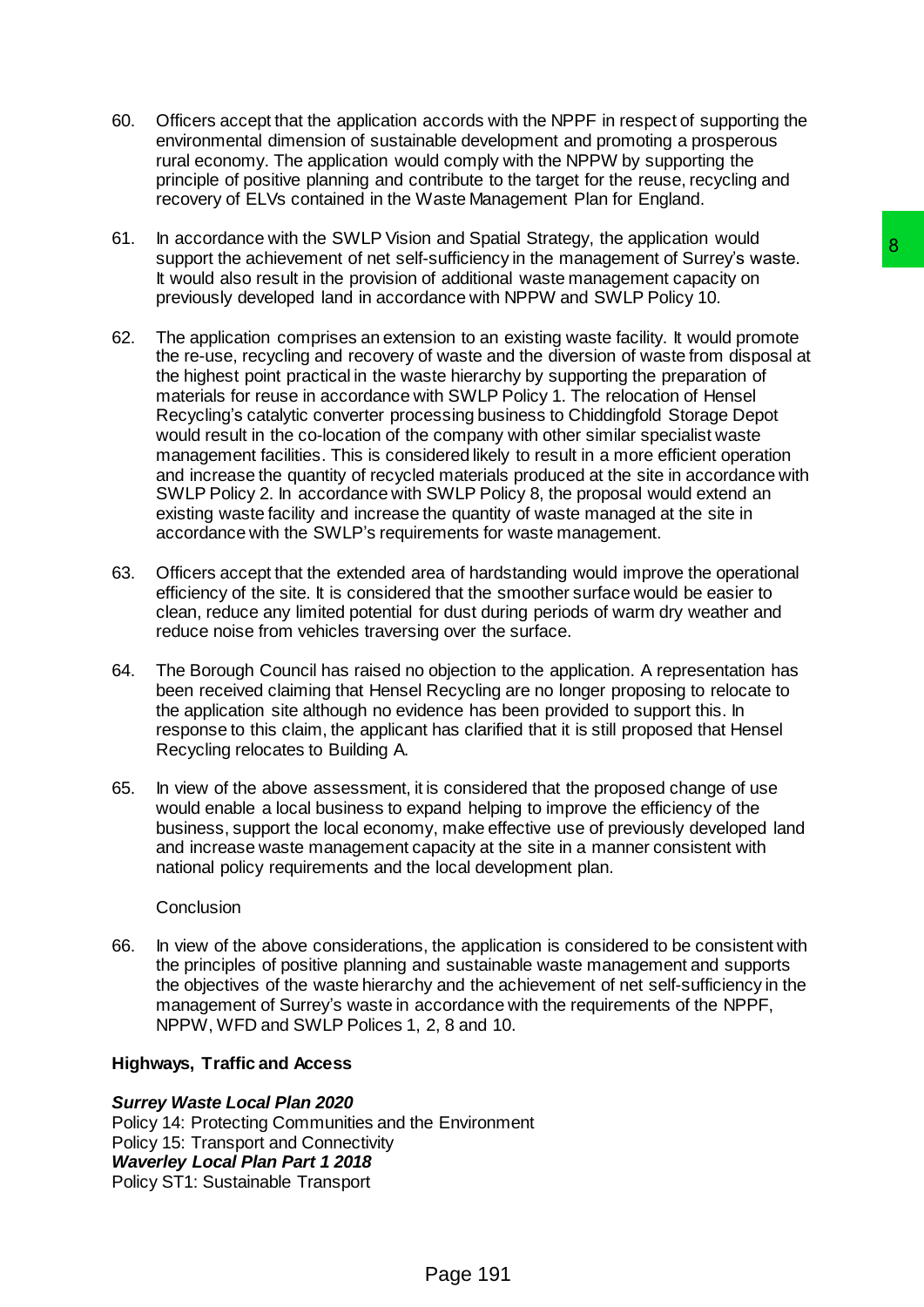#### *Waverley Local Plan 2002*

'Saved' Policy D1: Environmental Implications of Development 'Saved' Policy M5: Provision for Cyclists 'Saved' Policy M13: Heavy Goods Vehicles

- 67. NPPF paragraph 110 seeks to ensure that: appropriate opportunities to promote sustainable transport modes have been taken; safe and suitable access to the site can be achieved for all users; and any significant impacts from the development on the transport network (in terms of capacity and congestion), or on highway safety, can be cost effectively mitigated to an acceptable degree. Paragraph 112 sets out that development should be designed to enable charging of plug-in and other ultra-low emission vehicles in safe, accessible and convenient locations. Paragraph 108 states that development should only be prevented or refused on highways grounds if there would be an unacceptable impact on highway safety, or the residual cumulative impacts on the road network would be severe.
- 68. SWLP Policy 15 promotes waste development where transport links are adequate to serve the development or can be improved to an appropriate standard. Where the need for road transport has been demonstrated, the policy seeks to ensure: waste is transported using the best roads available; the distance and number of movements are minimised; cumulative impacts on the road network will not be severe; there is safe and adequate means of access and vehicle movements will not have an unacceptable impact on highway safety; satisfactory provision is made to allow for safe vehicle turning and parking, manoeuvring, loading, and electric charging; and low or zero emission vehicles are used. Policy 14 of the SWLP supports development that will not result in unacceptable impacts on communities and the environment in respect of public amenity and safety including impacts caused by noise, dust, fumes and vibration. B<br>
Sustainable using to those stare to be achieved for all users; and any significant<br>
transport network (in terms of capacity and cor<br>
development should be designed to enable close and the constraint<br>
cost effectively mi
	- 69. LPP1 Policy ST1 states, relevant to this proposal, that the Council will work to ensure that development schemes: are located where opportunities for sustainable transport modes can be maximised reflecting the amount of movement generated, the nature and location of the site and recognising that solutions and measures will vary from urban to rural locations; give priority to the needs of pedestrians, cyclists, public transport users, car sharers and users of low and ultra-low emission vehicles; and include measures to encourage non-car use such as on-site cycle parking.
	- 70. 'Saved' WBLP Policy D1 states that development will not be permitted where it would result in levels of traffic which are incompatible with the local highway network or cause significant environmental harm by virtue of noise and disturbance. 'Saved' Policy M5 requires new development to provide cycle parking facilities and 'saved' Policy M13 seek to minimise the adverse impact of lorry traffic.
	- 71. The application site would be accessed off Chiddingfold Road via the secondary access to the storage depot. Chiddingfold Road is a 'C' classified two-way single carriageway road with a 60mph speed limit. It provides access to Dunsfold village to the north-east of the site via Wrotham Hill, and to Chiddingfold village to the west via High Street Green. More widely, the site is located between the A283 to the west and the A281 to the east which in turn connect to the wider strategic road network. No changes are proposed to existing site access arrangements.
	- 72. The applicant has submitted a Transport Statement in support of the development. This explains that the current occupier, Formex Archive Services Limited, operate with four vans providing deliveries to the site 10 times per month, with two HGV collections a month. This equates to 24 movements per month comprising 20 light van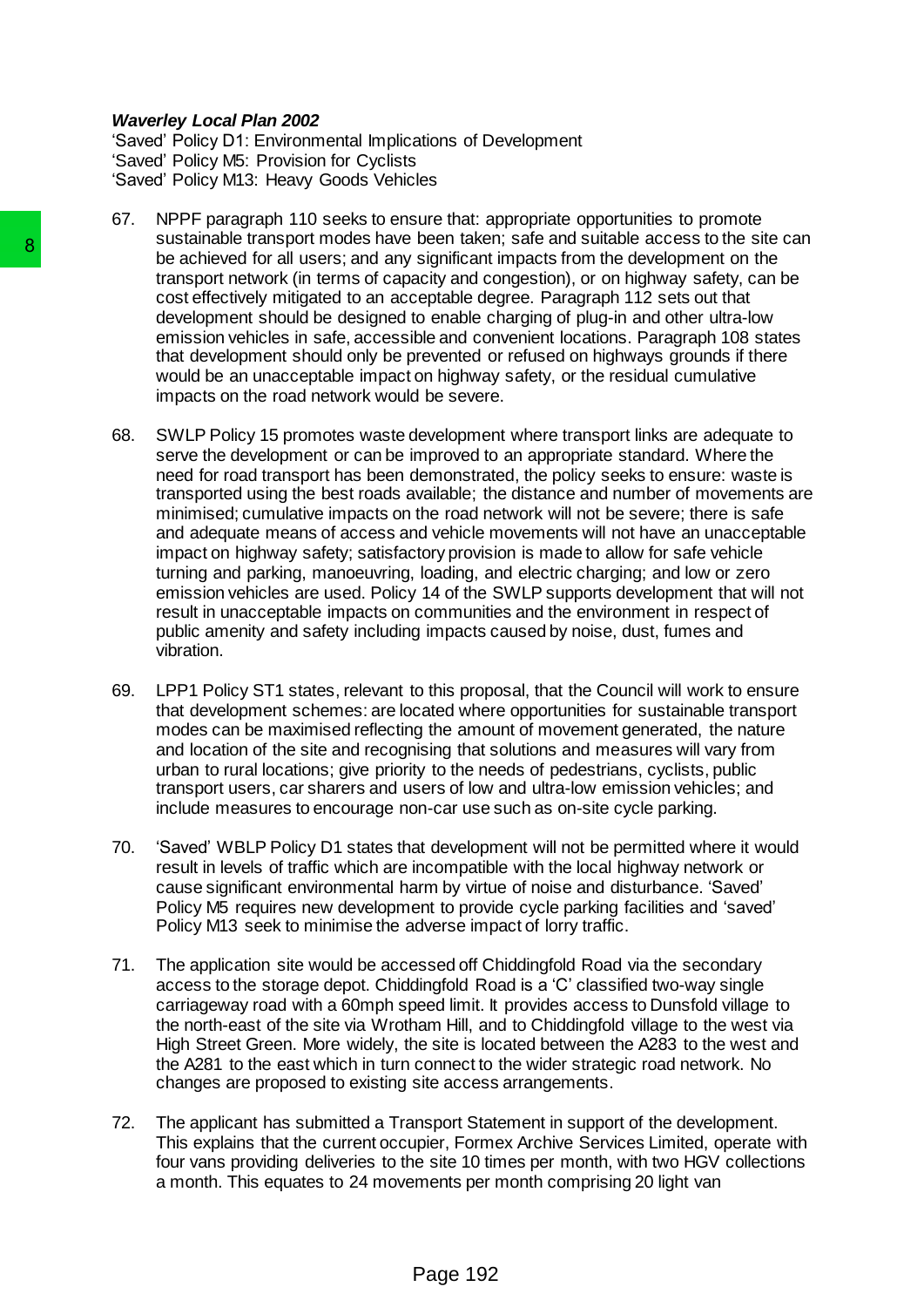movements and 4 HGV movements. The proposed change of use will attract around 10 customer deliveries per month using small transit vehicles and six HGVs. This equates to 32 movements per month comprising 20 small transit vehicle movements and 12 HGV movements. The proposal would therefore result in an additional 8 HGV movements per month. The applicant argues that this would not result in a significant difference to the existing operation.

- 73. The number of employees would increase from 8 to 10 resulting in a daily increase in the number of cars from 8 to 9 with one employee arriving by motor bike. The applicant considers that this small increase in movements associated with the changes in staff would not have a material impact on the site access or surrounding highway network.
- 74. The proposal has been considered by the County Highway Authority (CHA) who have assessed the application on highway safety, capacity and policy grounds. The CHA consider that the proposal is unlikely to have a material impact on highway safety issues subject to the imposition of a pre-commencement condition to ensure that maximum visibility splays are achieved at all times and any overgrown vegetation is maintained by the applicant. Conditions have also been recommended by the CHA in respect of the provision of facilities for the secure, covered parking for bicycles and at least 10% of available parking spaces being provided with a fast charge socket and a further 10% being provided with a power supply for fast charge sockets for future use.
- 75. A representation has been received objecting to the application as the increase in HGV movements is considered excessive. Officers are satisfied that eight additional HGV movements per month would be compatible with the local highway network and not have an unacceptable impact on highway safety given that this would equate to around one additional HGV movement every four days on average. Neither is this considered likely to cause significant environmental harm from noise and disturbance, result in unacceptable impacts on public amenity and safety or have a severe cumulative traffic impact. In this respect, Officers have considered the combined impact of 17 vehicular movements per day associated with the small-scale wood and green waste processing and storage facility on land adjacent to Wetwood Cottage situated on the opposite side of Chiddingfold Road. In this respect, Officers are mindful that the green waste facility would only contribute to a slight net-increase in terms of vehicle movements. brease from 8 to 10 resulting in a daily increase in<br>more employee arriving by motorolike. The appliciant<br>movements associated with the changes in staff<br>the site access or surrounding highway network.<br>The site access or su
- 76. As the application is part retrospective, the proposed pre-commencement condition recommended by the CHA in relation to the achievement of visibility splays could not be imposed in this case. Consequently, Officers consider that the condition should be reworded to apply prior to the commencement of waste operations associate with the proposed change of use. The proposed conditions requiring the provision of facilities for cyclists and electric car users would help to encourage more sustainable transport choices in accordance with development plan policy.

## **Conclusion**

77. In view of the small number of additional HGV movements that would be generated by the proposal and the advice provided by the CHA, Officers are satisfied that the proposal would not cause significant harm in terms of highways, traffic and access and meets the requirements of national and local plan policies subject to conditions to ensure that visibility splays are achieved and to encourage more sustainable transport choices.

## **Environment and Amenity**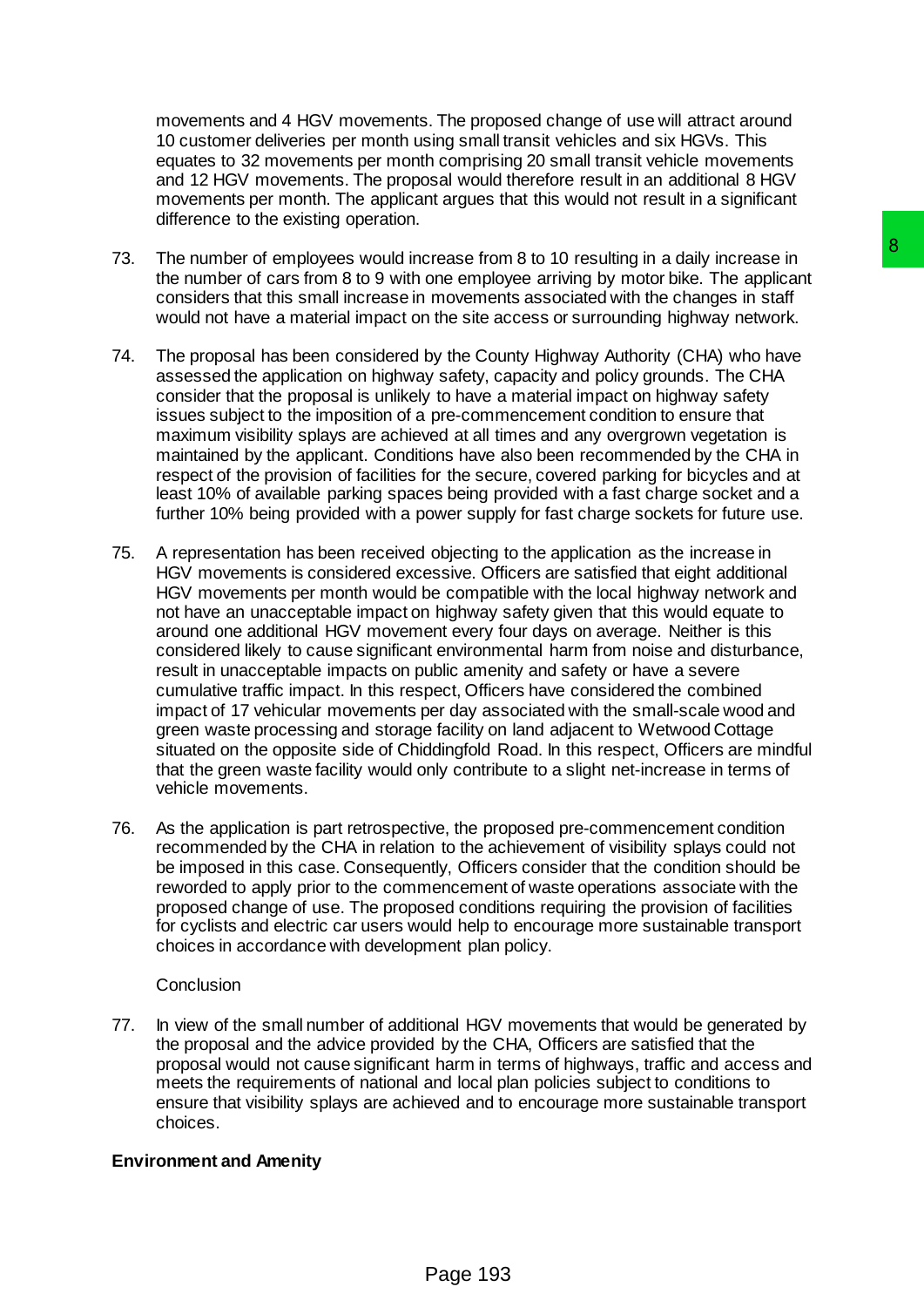### *Surrey Waste Local Plan 2020*

Policy 13: Sustainable Design Policy 14: Protecting Communities & the Environment Policy 16: Community Engagement *Waverley Local Plan Part 1 2018* Policy RE1: Countryside beyond the Green Belt Policy RE3: Landscape Character Policy NE1: Biodiversity and Geological Conservation Policy CC1: Climate Change Policy CC4: Flood Risk Management **Waverley Local Plan Part 2 Pre-Submission Document 2020** Policy DM1: Environmental Implications of Development **Waverley Borough Local Plan 2002** Policy D1: Environmental Implications of Development Policy D2: Compatibility of Uses Policy D7: Trees, Hedgerows and Development Policy C7: Trees, Woodlands and Hedgerows

*Noise*

- 78. NPPF paragraph 174 states that planning decisions should prevent new and existing development from contributing to, being put at unacceptable risk from, or being adversely affected by unacceptable levels of noise pollution. Paragraph 185 adds that planning decisions should ensure that new development is appropriate for its location, mitigate, and reduce to a minimum, potential adverse impacts resulting from noise from new development, and avoid noise giving rise to significant adverse impacts on health and quality of life.
- 79. SWLP Policy 14 requires that waste development does not result in unacceptable impacts on communities and the environment including in relation to public amenity and safety in respect of impacts caused by noise. 'Saved' WBLP Policy D1 states that development will not be permitted where it would result in material detriment to the environment by virtue of loss of general amenity, including disturbance resulting from the emission of noise or vibration. WBLP 'saved' Policy D2 seeks to ensure that proposed and existing land uses are compatible and that development which may have a materially detrimental impact on sensitive uses with regard to environmental disturbance or pollution will not be permitted. Draft LPP2 Policy DM1 states that development should avoid harm to the health or amenity of occupants of nearby land and buildings, and future occupants of the development, including by way of an unacceptable increase in noise. Folloty NET: Biodiversity kand deter<br>Folloty NET: Biodiversity and Geological Conservati<br>Folloty NET: Biodiversity and Geological Conservati<br>Folloty OC1: Climate Change<br>
Waverley Local Risk Management<br>
Waverley Local Risk
	- 80. An Industrial Noise Impact Assessment was submitted in support of the application. This assesses whether the proposals, in combination with existing waste activities outside the application site boundary, would have a demonstrable adverse effect in terms of noise that outweigh the benefits of the development. The assessment is based on a worst case scenario. It takes into account noise levels associated with the initial proposal to relocate the metallic waste tipping operation into the application site although this no longer forms part of the proposal.
	- 81. Background noise levels of 44dB were derived from an earlier survey undertaken by the applicant's acoustic consultants in April 2018. These were considered by the applicant to be more representative of the actual level of background noise levels in the immediate vicinity of the site. This was because a COVID-19 lockdown was in place in April 2020 when the acoustic consultants undertook their noise survey and recorded a lowest background noise level of 40dB between 0700 and 2300 hours.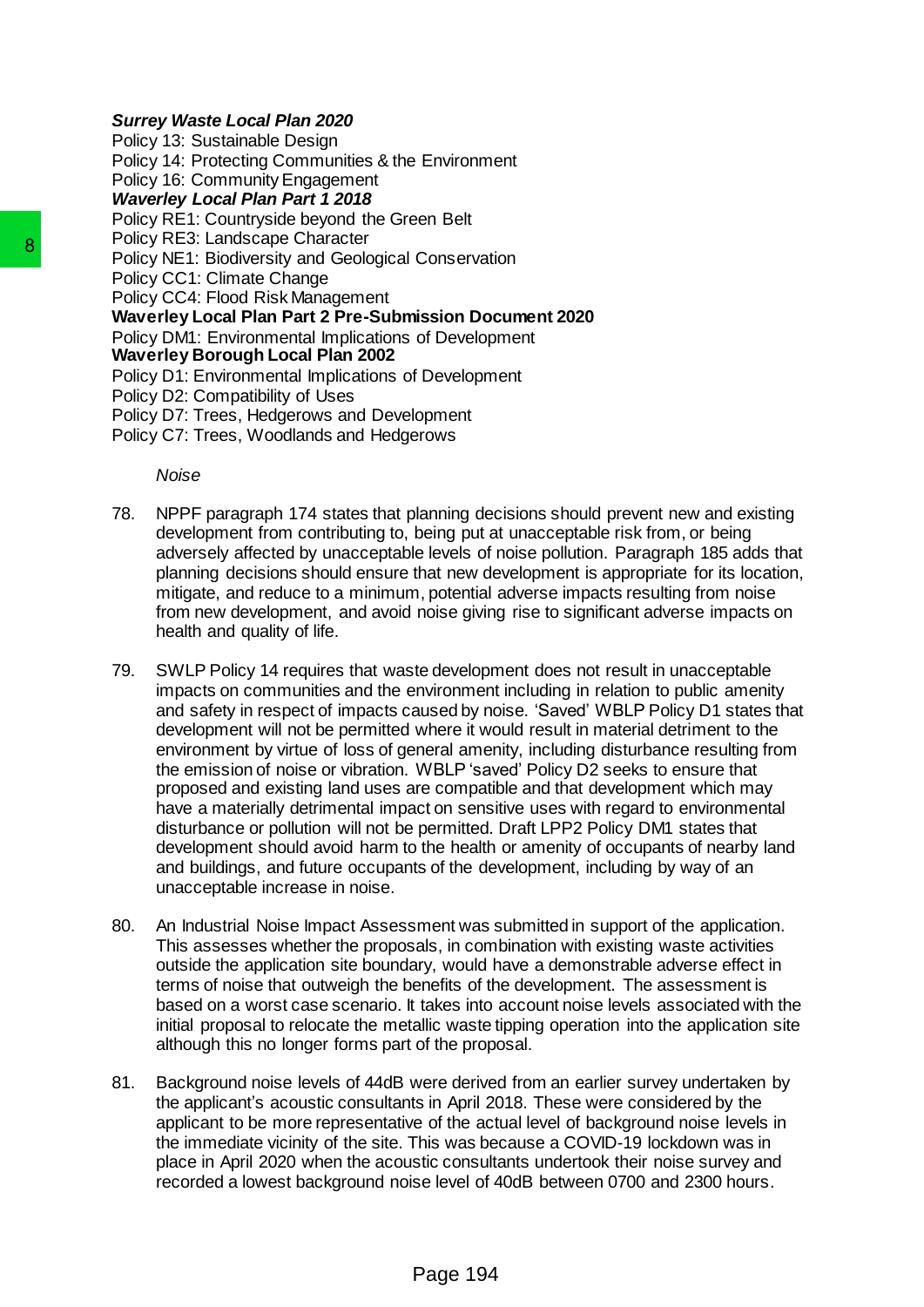Consequently, a background noise level of 44dB at the nearest sensitive receptor was seen as being more representative for the local area between 0700 and 2300 hours for the purposes of the assessment.

- 82. The assessment found that the proposed development would result in a noise level of 43dB at the nearest sensitive receptor following the inclusion of a plus 3dB penalty to allow for any tonal elements and a further plus 3dB penalty to allow for any impulsive elements that may be present from the proposed plant. This indicates that a low impact could be expected from the proposed development. The assessment therefore concludes that any noise generated by the development will be below background levels at the main sensitive receptor points, will have a low impact on existing residents and will not result in unacceptable disturbance.
- 83. Following the amendments to the application, the applicant has confirmed that the technical content of the noise assessment remains accurate in respect of the new proposed changes, the conclusions contained within the report continue to reflect the acoustic environment that the proposal will have on the local residents, and the conclusion that the development will have a low Impact at the nearest noise sensitive premises remains unchanged.
- 84. To reduce the noise impact of waste processing operations in the north-west third of Building A, the noise assessment recommends the imposition of a condition requiring that the high levels windows in Building A are either secondary glazed with 10mm laminated glass set back at least 100mm or bricked up. This recommendation is accepted by Officers as the noise assessment takes this attenuation measure into account as part of its noise calculations. In the interests of protecting the amenity of local residents, Officer also consider it necessary to impose a condition requiring the doors on the north-western façade of Building A to be kept closed at all times when waste processing operations are taken place within the north-west third of the building. This would mirror an existing condition relating to Building B to the south-east of the application site. ulture) subset per langua that the existence and the proposed plant. This indicates that a low<br>the proposed plant. This indicates that a low<br>by the development. The assessment therefore<br>by the development will be below bac
- 85. The County Noise Consultant (CNC) accepts the use of the earlier April 2018 noise survey data to establish background noise levels. The CNC has advised that if the County Council is mindful to grant consent, the whole site should operate under one set of compiled conditions, with an additional condition to control the number of tips permitted per hour, in order to protect residential amenity and other noise sensitive facilities or areas. The CNC has therefore advised that the existing noise conditions under planning permission (ref: WA/2017/2144) can be brought forward.
- 86. Officers consider that an additional condition to control the number of tips permitted per hour is not required or justifiable in this case. This is because Condition 14 of planning permission ref: WA/2014/0863 already controls the number of tips to no more than 3 per hour between the hours of 1600 and 1700 hours Mondays to Fridays. Further, the tipping operation will remain in its existing location which lies outside the boundary of the application site. Otherwise, Officers accept the CNC's advice to bring the existing noise conditions forward. This will ensure that the whole site operates under one set of noise conditions.
- 87. The Borough Council has raised no objection to the application. Together with the local county councillor, they have drawn attention to Dunsfold Parish Council's suggestion that a condition should be imposed to limit the tipping of metallic waste. Objections have been received from local residents raising concerns about the proposed increase in the number tips and extension to the time period in which tipping can take place.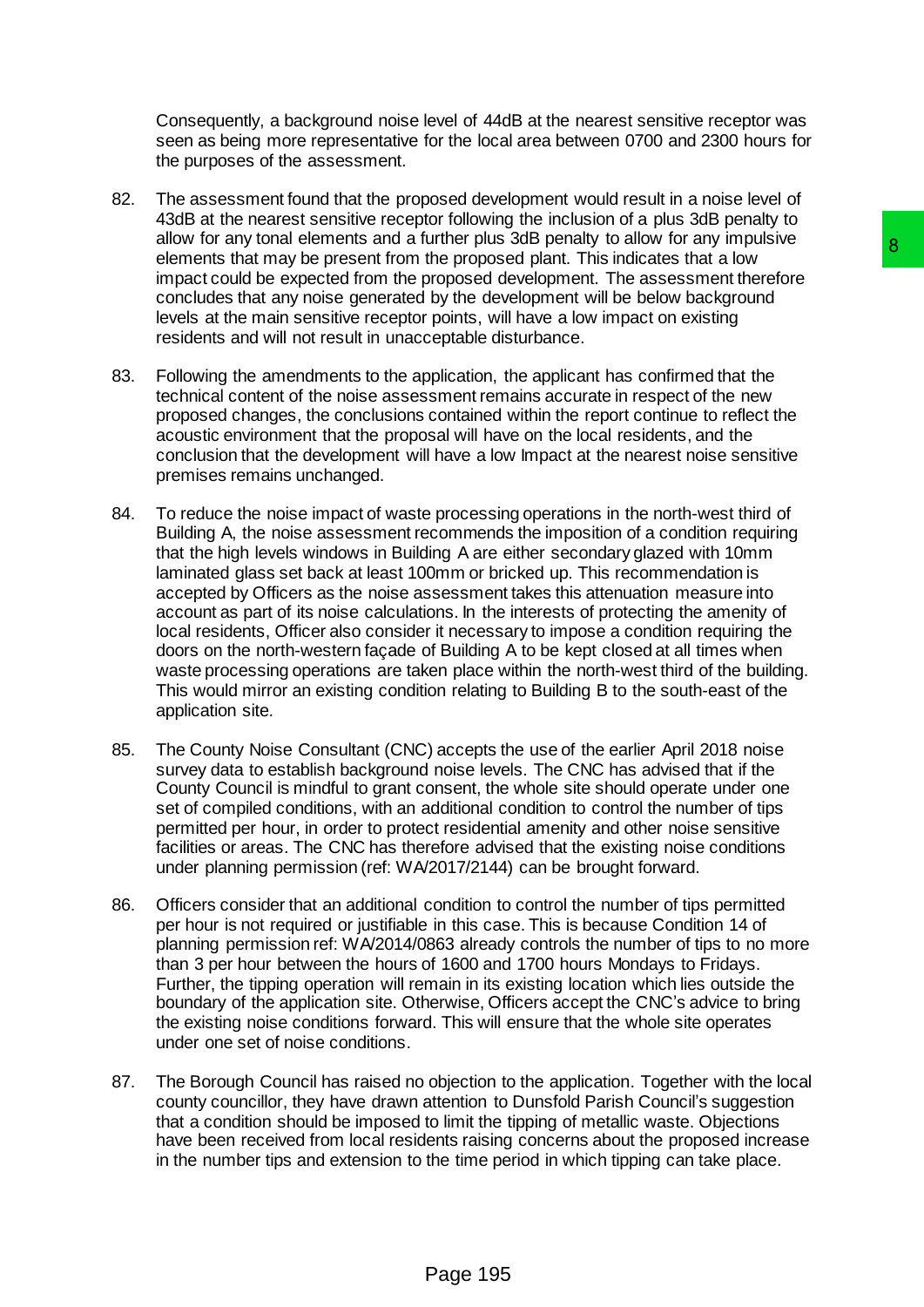88. These responses and representations were made before the application was amended to remove the proposals to relocate the existing tipping operation, add an additional waste recycling skip, increase the number of tips of metallic waste and extend the time periods when tipping can take place. As a consequence, these concerns are no longer relevant as they relate to changes that are no longer proposed by this application. Following the amendments to the application, a representation has been received from a resident expressing their support for the amendments despite having previously objected to the application. Further, the local county councillor has expressed their satisfaction with the amendments to the application.

#### **Conclusion**

89. Having taken into consideration the findings of the submitted Noise Assessment, the amendments to the application, the advice received from the County Noise Consultant and the views expressed by consultees and local residents, Officers are satisfied that subject to the imposition of conditions, the proposal would not result in unacceptable levels of noise pollution or significant adverse impacts on the environment, health, quality of life or amenity of the local community. For these reasons, the proposals are considered to comply with national planning policy and local development plan policy requirements in respect of noise.

#### *Water Environment*

- 90. With regard to planning and flood risk, NPPF paragraph 159 states that inappropriate development in areas at risk of flooding should be avoided by directing development away from areas at highest risk. Where development is necessary in such areas, the development should be made safe for its lifetime. Paragraph 167 sets out that when determining planning applications, local planning authorities should ensure that floodrisk is not increased elsewhere.
- 91. SWLP Policy 13 requires all proposals for waste development to promotes measures to ensure resilience and enable adaptation to a changing climate. SWLP Policy 14 requires that waste development does not result in unacceptable impacts on communities and the environment including in relation to the water environment with respect to: (a) flood risk (arising from all sources), including impacts on, and opportunities to provide and enhance, flood storage and surface water drainage capacity; and (b) water resources, including impacts on the quantity and quality of surface water and ground water resources, taking account of Source Protection Zones, the status of surface watercourses and waterbodies and groundwater bodies.
- 92. In relation to mitigating and adapting to the impacts of climate change, LPP1 Policy CC1 supports development that includes measures to provide appropriate flood storage capacity, address issues of flood risk and use sustainable drainage systems (SuDS) to help reduce surface water run-off. Policy CC4 of the LPP1 aims to reduce the overall and local risk of flooding by ensuring development is located, designed and laid out to ensure that it is safe, that the risk from flooding is minimised whilst not increasing the risk of flooding elsewhere, and that residual risks are safely managed. The policy requires SuDS for major developments and encourages them for smaller schemes. It also requires no increase in the volume or rate of surface water run-off leaving the site and no property or highway flooding, off-site, for up to the 1 in 100 year storm return period, including an allowance for climate change. 8<br>
a resultint explosion. Further, the local<br>
statistication the supplication. Further, the local<br>
statistication with the amendments to the application.<br>
Separation with the amendments to the application. Further, the loc
	- 93. 'Saved' WBLP Policy D1 states that development will not be permitted where it would result in material detriment to the environment by virtue of loss or damage to important environmental assets such as local watercourses and potential pollution of water. To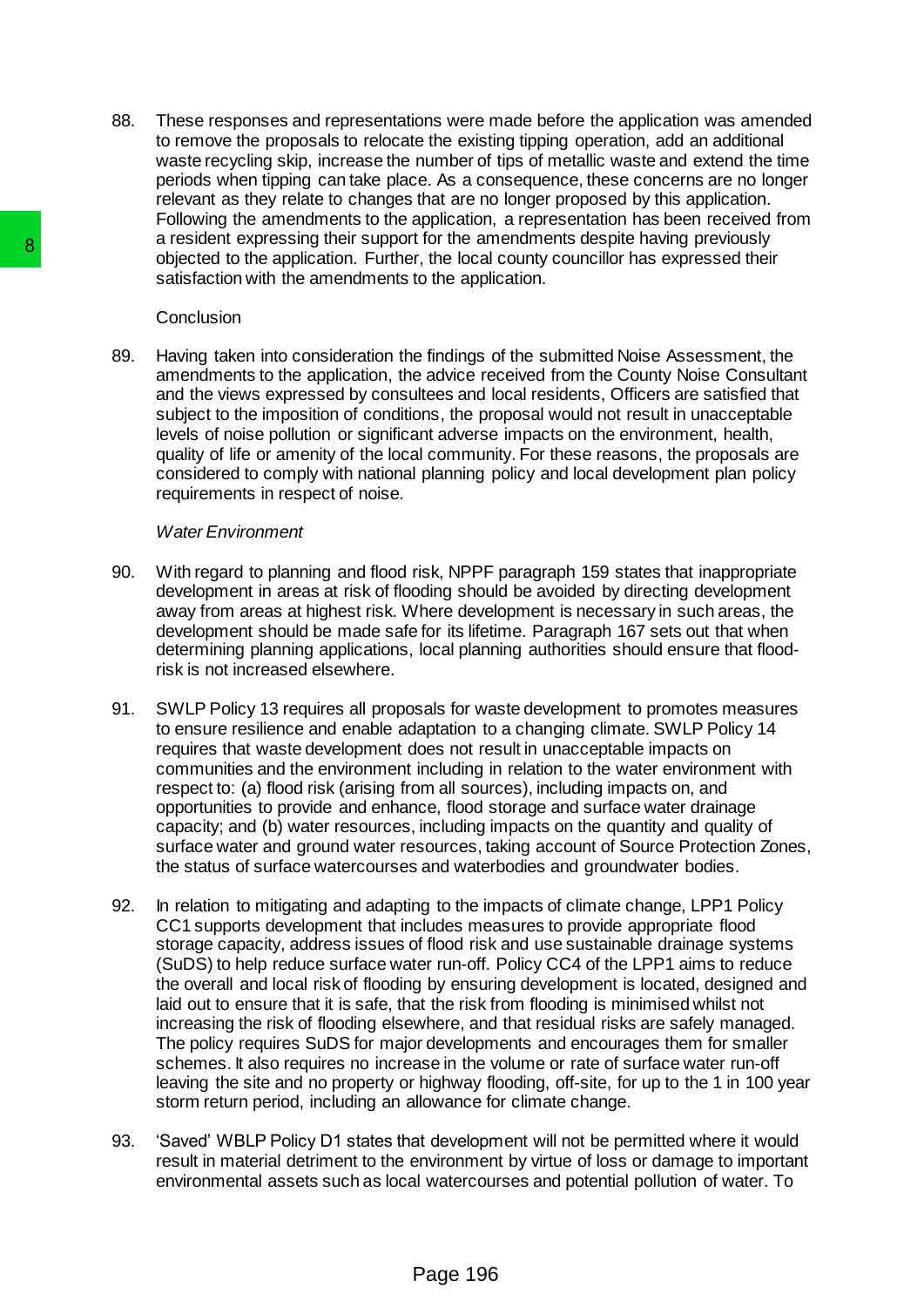limit environmental impacts, the policy explains that the Council may include the submission of a flood-risk / run-off assessment to determine the potential flood risk to the development, the likely effects of the development on flood risk to others, whether mitigation is necessary, and if so, whether it is likely to be effective and acceptable.

#### Surface Water Flooding

- 94. The wider site has an existing approved and purpose-built drainage system already in place which collects surface water run-off and directs this into a piped network. The system discharges into a drainage basin located to the south of Building A. Aided by the installation of a flow restriction device, the water in the drainage basin out-falls at an attenuated rate into the adjacent water course. The dimensions of the drainage basin are approximately 10m by 20m, it has an average depth of approximately 1.3m and can hold 306.9 cubic metres of water.
- 95. The applicant has submitted a Flood Risk Assessment (FRA) and Surface Water Management Strategy (SWMS) in support of the application. This explains that the application site is wholly located in Flood Zone 1 where there is a low probability of flooding (i.e. a less than a 1 in 1000 annual probability of river or sea flooding in any one year). The FRA considers the risk of surface water flooding for a wide range of sources and identifies that the risk to the proposed development is low. The exception is the risk of flooding from surface water which could accumulate in the area of proposed new hardstanding if the surface water drainage system has insufficient capacity and becomes surcharged.
- 96. As this is a part retrospective application and part of the drainage system has already been installed (i.e. the piped network beneath the concrete hardstanding), it is not possible to change this part of the drainage system. The FRA / SWMS therefore proposes modifications to ensure that the risk of flooding remains low. These modifications comprise a system of swales, installed around the area of hardstanding, designed to channel any surface water into the existing drainage basin from where it will discharge at the restricted rate of 2 litres per second (2l/s) into a watercourse. The FRA / SWMS states that this rate of discharge has been agreed previously by the LPA as part of an approved planning application for the extension of the building.
- 97. The FRA / SWMS explains that both the existing and proposed drainage systems have been hydraulically modelled and the results of the analysis demonstrate that by enlarging the existing detention basin to provide a minimum of 66.25 cubic m of additional storage capacity, the risk of flooding off-site will not be increased.

#### Groundwater Flooding

98. In terms of groundwater, the FRA / SWMS identifies that the underlying geology in the area is Weald Clay Formation (mudstone) with no overlying superficial deposits. This bedrock is typically considered impermeable meaning that above ground flooding as a result of groundwater emergence is not expected in this location. This is supported by the detailed mapping on groundwater emergence provided as part of the Defra Groundwater Flood Scoping Study (May 2004) which shows that no groundwater flooding events were recorded during the very wet periods of 2000/01 or 2002/03, and that the site is not located within an area where groundwater emergence is predicted. Further, inspection of the Waverley Strategic Flood Risk Assessment (SFRA) identifies that there are no records of groundwater flooding having occurred at this location in the past. For these reasons, the FRA / SWMS finds that the risk of groundwater flooding is low. aved and purpose-built drainage system already in<br>tun-off and directs this into a piped network. The<br>assin located to the south of Building A. Alded by<br>evoce, the water in the drainage basin out-falls at<br>water course. The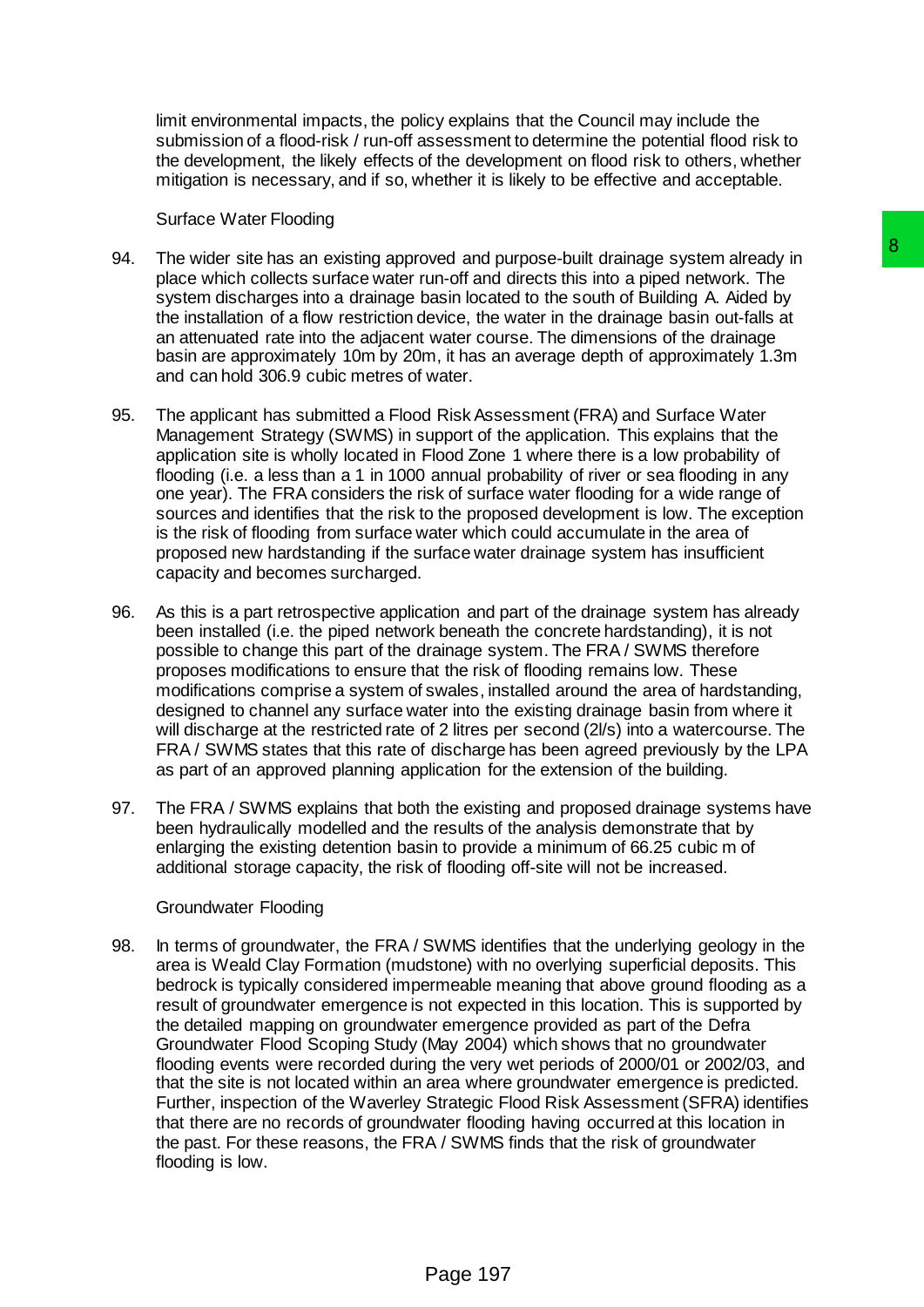#### Assessment

- 99. The Lead Local Flood Authority (LLFA) has reviewed the surface water drainage strategy for the proposed development and assessed it against the requirements of the NPPF, its accompanying nPPG and the Non-Statutory Technical Standards for Sustainable Drainage Systems. The LLFA has advised that they are satisfied that the proposed drainage scheme meets the requirements set out in the aforementioned documents and are content with the development proposed, subject to the imposition of two planning conditions. These are necessary to ensure that the SuDS Scheme is properly implemented and maintained throughout the lifetime of the development. The first condition requires details of the design of the surface water drainage scheme to be submitted to the CPA within 3 months for approval in writing. The second condition requires the submission of a verification report upon completion of the surface water swale and extension of the existing attenuation basin for written approval by the CPA.
- 100. No views on the application have been received from Thames Water. Representations objecting to the application have been received due to concerns over the increased need for water use at the site and the need for the new drainage pipe placed on woodland adjoining Barn Cottage to be redirected as potentially toxic metals are being processed in the plant.
- 101. The application does not set out any proposals for additional water use at the site. Due to the nature of operations taking place on the site, the main pollutants will be hydrocarbon based. The existing attenuation drainage basin inlet pipe contains a screen to capture any debris. Further, an oil / petrol inceptor estimated to be approximately 1.3m deep, 20m long and 10m wide has been installed beneath the area of hardstanding to reduce the risk of any pollutants reaching the detention basin and subsequently the watercourse. A second oil / petrol inceptor tank is proposed to be installed on the south-east boundary of the wider storage depot site beyond the application site boundary.
- 102. The proposed measures are therefore considered to satisfactorily demonstrate that surface water will be contained within the site and will be discharged at a restricted rate preventing any increased risk of flooding to the surrounding land. The assessment is also considered to provide sufficient evidence to demonstrate that the risk of groundwater flooding is low.

#### **Conclusion**

103. Officers are satisfied that subject to the imposition of conditions requiring the provision of enhanced storage and surface water drainage capacity, and a subsequent verification report to demonstrate that the drainage scheme has been satisfactorily implemented and will be maintained throughout its lifetime, the application site has a low probability of flooding, would not have an unacceptable impact on water resources, including groundwater, or communities and the environment by increasing flood-risk elsewhere and would not result in damage to local water courses or the potential pollution of water. For these reasons, the application is therefore considered to be in accordance with national planning policy and the requirements of the development plan in respect of the impact on the water environment. B<br>
proposed uralities where interest to reduce the proposed to documents and are concern with the develop<br>
of two planning conditions. These are necessare<br>
for properly implemented and maintained through<br>
frist condition r

#### *Landscape and Visual Impact*

104. NPPF paragraph 174 states that planning decisions should contribute to and enhance the natural and local environment by: protecting and enhancing valued landscapes and sites of biodiversity or geological value and soils; recognising the intrinsic character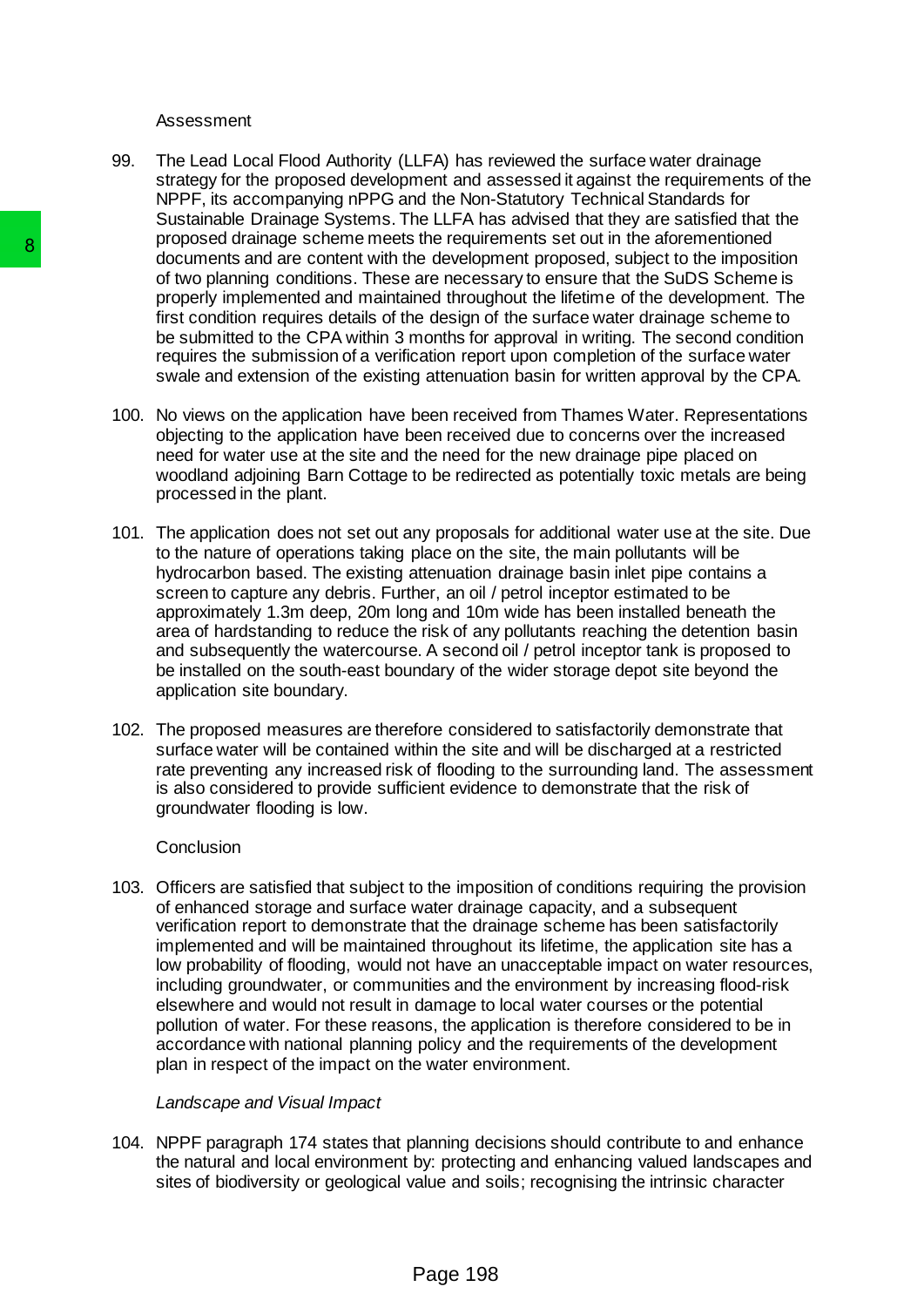and beauty of the countryside including the benefits of trees and woodland; minimising impacts on and providing net gains for biodiversity; prevent development from contributing to, being put at unacceptable risk from, or being adversely affected by land instability; and remediating and mitigating unstable land, where appropriate.

- 105. SWLP Policy 13 requires all proposals for waste development to demonstrate that the development is of a scale, form and character appropriate to its location and maximise landscape enhancements and other measures that may contribute to green infrastructure provision. The policy also promotes measures to ensure resilience and enable adaptation to a changing climate. Policy 14 of the SWLP requires waste development to be consistent with national policy with respect to protected landscapes including the Surrey Hills AONB and not to result in unacceptable impacts on the landscape (including impacts on the appearance, quality and character of the landscape and any features that contribute to its distinctiveness, including character areas defined at the national and local levels) and land and soil resources including the need to address existing and potential land stability issues. cirate alway by the the other states are the model of the contribute to green<br>
measures that may contribute to green<br>
and the product of the SWLP requires waste<br>
also promotes measures to ensure resilience and<br>
and a plot
- 106. LPP1 Policy RE1 seeks to recognise and safeguard the intrinsic character and beauty of the countryside. Policy RE3 of the LPP1 requires new development to respect and where appropriate enhance the distinctive character of the landscape in which it is located. The policy states that the setting of the AONB will be protected where development outside its boundaries harm public views from or into the AONB. It also requires the same principles for protecting the AONB to be applied to the AGLV pending a review of the Surrey Hills AONB boundary.
- 107. 'Saved' WBLP Policy D1 states that development will not be permitted where it would result in material detriment to the environment by virtue of the loss or damage to important environmental assets including landscape and harm to the visual character and distinctiveness of a locality, particularly in respect of the design and scale of the development and its relationship to its surroundings.
- 108. SCC's Landscape Character Assessment (2015) identifies 21 generic landscape character types across the county. These are split into 140 locally related and named landscape character areas. The application site is located within generic landscape character area WW Wooded Low Weald. This comprises predominantly lowland, undulating between roughly 50m AOD and 100m AOD, and rising up to meet the greensand hills to the north. The area is scattered with woodland blocks and includes significant amounts of tree cover, including ancient woodland, tree belts, shaws, hangers and large mature hedgerow trees such as oaks.
- 109. The application site lies in local landscape character area WW3: Grafham to Dunsfold Wooded Low Weald. Key characteristics are: that it consists of relatively low lying, gently undulating landform; at least 50% of the character area is covered by ancient woodland; it contains extensive continuous tracts of woodland including semi-natural broadleaved woodland, as well as coniferous plantations with mixed and broadleaved stands; there are occasional wooded gills and hangers; between woodland blocks there are arable fields and smaller areas of pasture, often bounded by hedges and tree belts; and the enclosed nature of the character area limits long distance views.
- 110. The application site is located within an AGLV at around 55m above ordnance datum (AOD). The AGLV forms a buffer around the edge of the Surrey Hills AONB which is located around 560m to the west of the application site at 70m AOD. In view of the extent of the separation distance between the application site and the AONB, intervening topography, the limited scale of new development proposed and the amount of woodland screening around the north-west and south-west boundaries of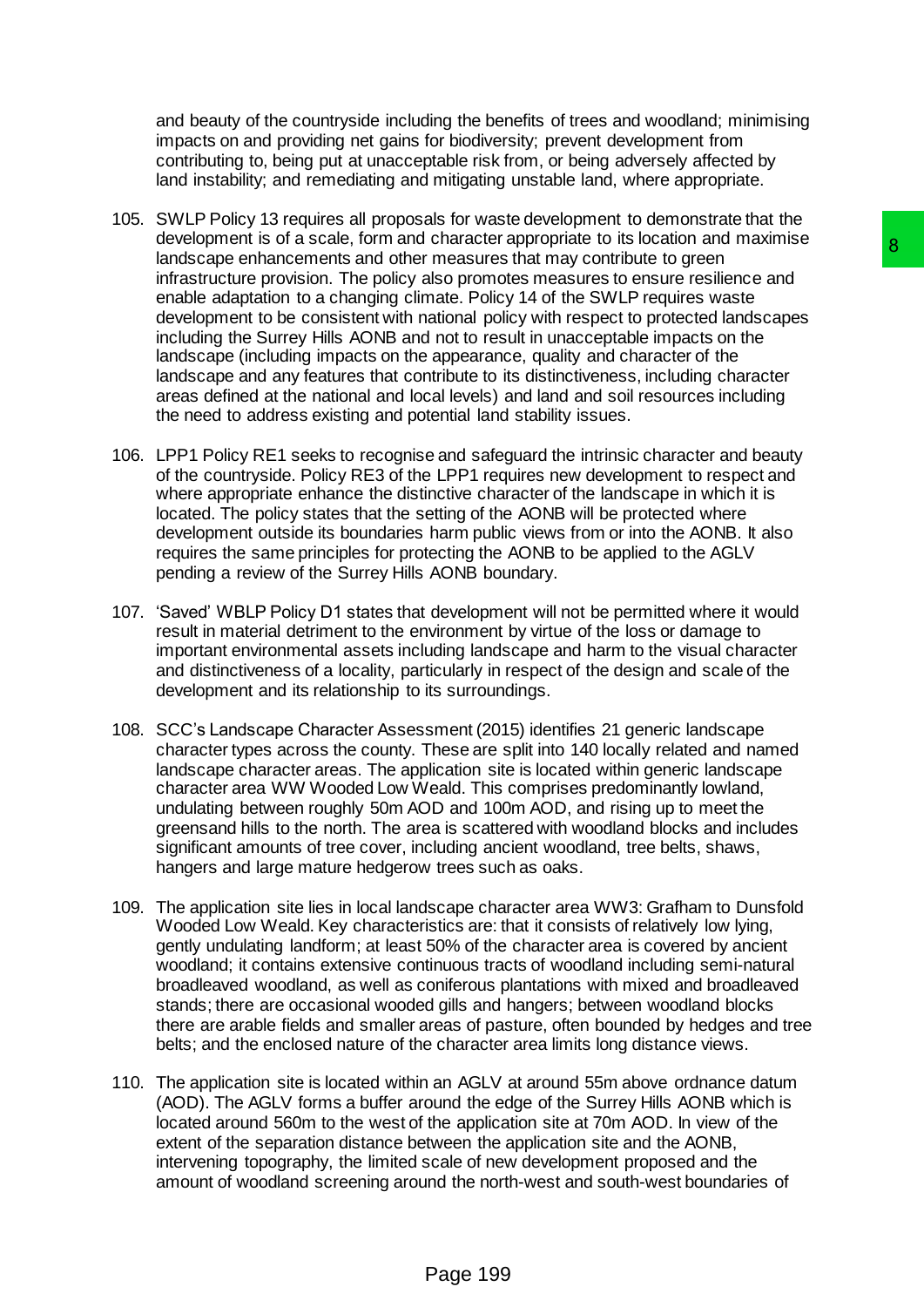the site, the proposal would not have an adverse impact on the setting of the AONB and would not harm public views from or into the AONB.

- 111. The change of use of the north-western third of Building A will have no additional visual and landscape impact as the building is already there. The extended area of hardstanding has been laid on previously developed land and is well set back from the site entrance on Chiddingfold Road. The new area of hardstanding and retaining wall are almost entirely hidden from public view being situated towards the rear of the site between the back of Building A and adjoining woodland. In the context of the overall site, these new features are dwarfed by the size of the existing Building A. Further, the surrounding woodland effectively screens the wider site from views from the south, west, north-west and south-east. The trees protected by TPOs alongside the site boundary fronting Chiddingfold Road are not affected by the proposal.
- 112. The soil embankment along the south-west boundary of the application site slopes towards the storge depot posing a risk of land slippage. The retaining wall has been developed along this boundary to retain the soil levels within the adjoining woodland. This will help to increase the stability of the adjoining land, protect adjoining soils and prevent earth and soil from slipping onto the application site in accordance with national landscape policy and the requirements of SWLP Policy 14.
- 113. The applicant has submitted a Tree Constraints Plan, Tree Survey and Impact Assessment (TSIA), Arboricultural Method Statement (AMS), Tree Protection Plan and Preliminary Ecological Appraisal (PEA) in support of the application. The details contained in these submissions are considered in the section on Ecology and Biodiversity below.
- 114. The County Landscape Officer (CLO) has advised that the proposed internal change of use is not relevant to landscape considerations and has raised no concerns over the physical development itself as this is of limited scale and is sited in a discreet location at the rear of the site. The CLO believes that the main issue relevant to landscape is the relationship between the external development and the adjoining woodland as any damage would adversely affect landscape character.
- 115. As the proposal to construct the retaining wall is retrospective, the CLO points out that it is unclear whether there was any damage to trees during its construction. However, if deemed appropriate to achieve biodiversity net-gain (BNG), the CLO would support the imposition of a landscape condition to secure the management actions for the nonancient woodland to the south-west of the site as set out in the submitted TSIA, the recommendation in respect of trees and SuDS contained in the submitted PEA, landscape enhancements through new planting around the site boundaries and enhanced management of the existing woodland. State entrates on the back of Bullding And and adjoining the set and the state site, these new features that back of Bullding A and adjoining west, north-west and oxid bit all and and adjoining west, north-west and south-e
	- 116. Officers consider that it would be appropriate to impose a condition requiring the submission of a Landscape Management Plan incorporating the recommendations for the enhancement of existing woodland set out in the TSIA and new planting around the site boundary. This would help to secure the preservation and enhancement of the local landscape which forms part of the AGLV. The issue of BNG is considered in the section on Ecology and Biodiversity below.
	- 117. A representation has been received stating that the recent felling of the copse on the site appeared to include a large number of trees. In response, the applicant has confirmed that this is as a result of normal woodland management and is not related to this current planning application.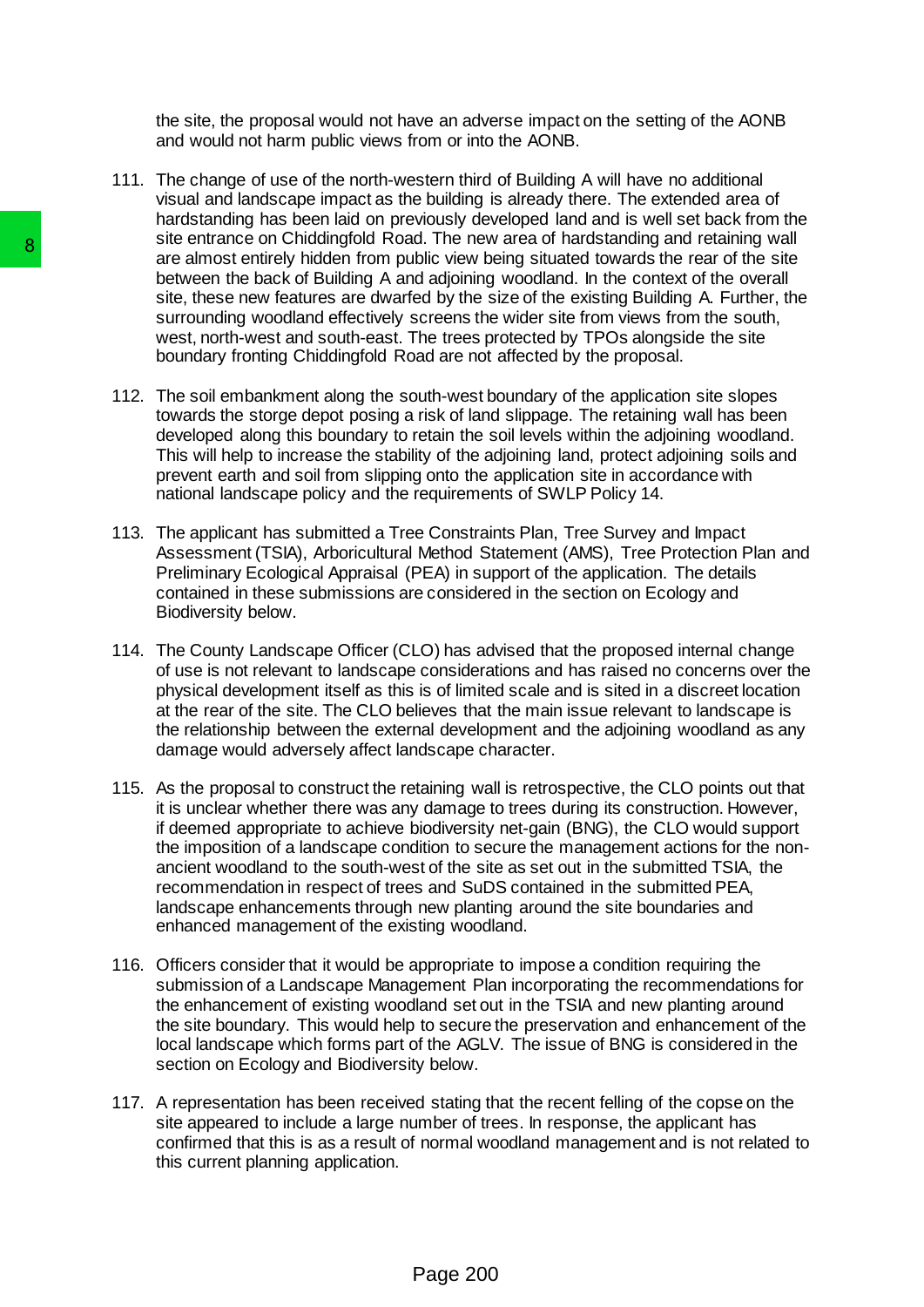## **Conclusion**

 $\overline{a}$ 

118. Having assessed the landscape and visual impact of the proposal, Officers are satisfied that subject to the imposition of a landscape condition to protect and enhance the adjoining woodland and enhance planting around the periphery of the site, the application would not have an unacceptable impact on the AGLV or visual amenity and is in accordance with national and local development plan policies relating to landscape protection.

## *Ecology and Biodiversity*

- 119. NPPF paragraph 174 states that planning decisions should contribute to and enhance the natural and local environment by: protecting and enhancing sites of biodiversity and soils; recognising the wider benefits from natural capital and ecosystems including trees and woodland; and minimising impacts on and providing net-gains for biodiversity, including by establishing coherent ecological networks that are more resilient to current and future pressures. Paragraph 179 requires plans to promote the conservation, restoration and enhancement of priority habitats and the protection and recovery of priority species.
- 120. Paragraph 180 states that planning permission should: be refused if significant harm to biodiversity resulting from a development cannot be avoided, adequately mitigated or, as a last resort, compensated for; not normally be permitted for development located within or outside a SSSI which is likely to have an adverse impact on it unless the benefits of the development in this location clearly outweigh both its likely impact and any broader impacts on the national network of SSSIs; be refused for development resulting in the loss or deterioration of irreplaceable habitats (such as ancient woodland and ancient or veteran trees) unless there are wholly exceptional reasons<sup>2</sup> and a suitable compensation strategy exists; and, be supported for development whose primary objective is to conserve or enhance biodiversity and that opportunities to improve biodiversity in and around developments should be integrated as part of their design, especially where this can secure measurable net-gains for biodiversity. based to the production and production and enhance of the production and enhance productions aboutd contribute to and enhance if  $\mu$ ; protecting and no hancing sites of biodiversity in greats of productions of an providin
- 121. Policy 13 of the SWLP requires all proposals for waste development to demonstrate that measures are included to maximise biodiversity gains during its construction and operation. SWLP Policy 14 requires waste development to be consistent with national policy in respect of sites of national importance for biodiversity including SSSIs located within the county or where they could be affected by development located in the county. The policy also requires that waste development does not result in unacceptable impacts on communities and the environment including in relation to the natural environment including biodiversity, sites of local importance for biodiversity such as SNCIs, irreplaceable habitats such as ancient woodland and protected species.
- 122. LPP1 Policy NE1 seeks to conserve and enhance biodiversity by permitting development that retains, protects and enhances features of biodiversity interest and ensures appropriate management of those features and that adverse impacts are avoided, or if unavoidable, are appropriately mitigated. The policy pays particular regard to designated sites including SSSIs, SNCIs and ancient woodland and does not

<sup>2</sup> For example, infrastructure projects (including nationally significant infrastructure projects, orders under the Transport and Works Act and hybrid bills), where the public benefit would clearly outweigh the loss or deterioration of habitat.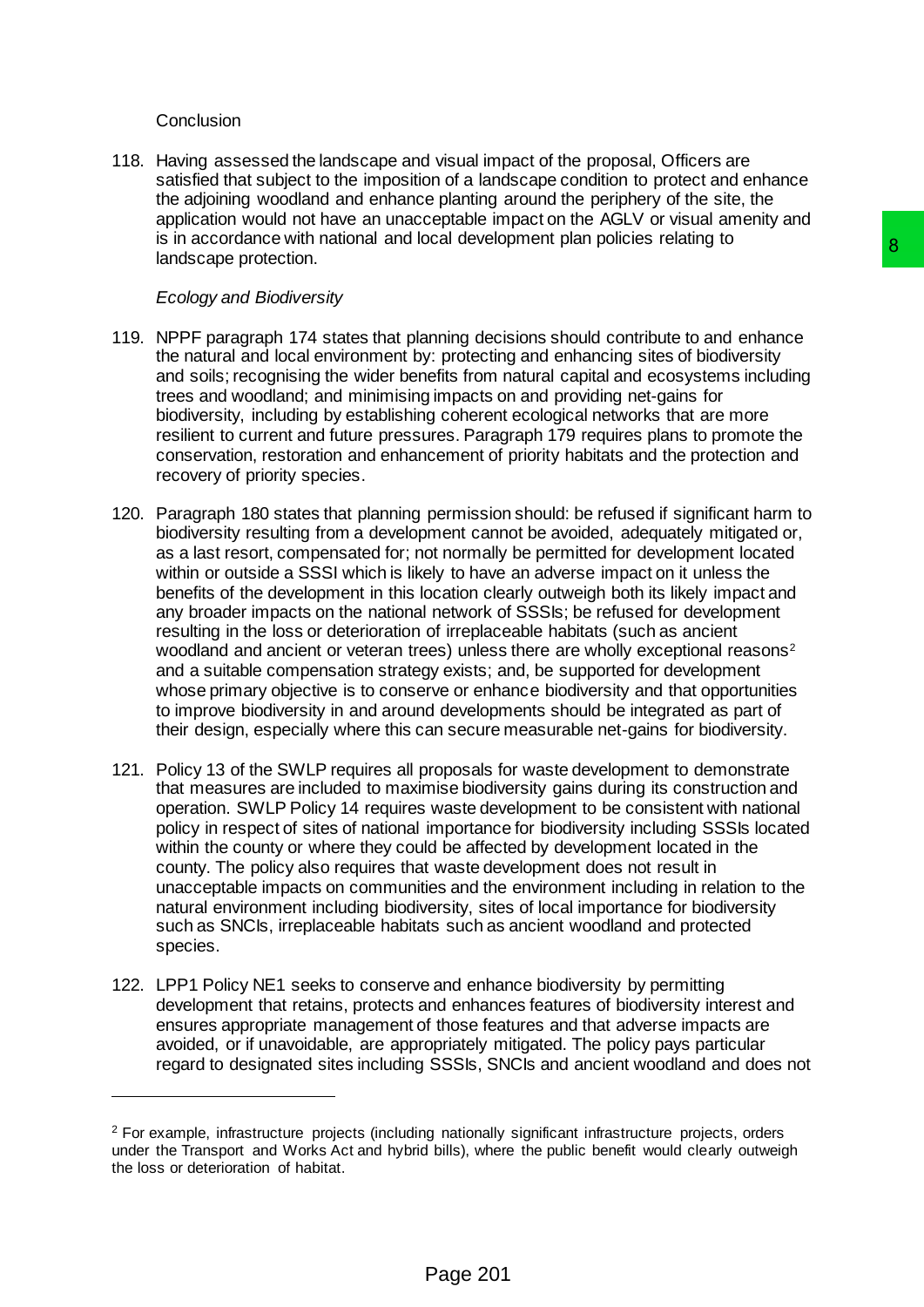allow development adjacent to these sites where it would have an adverse impact on the integrity of the nature conservation interest. It also requires new development within and adjacent to Biodiversity Opportunity Areas (BOAs) to, where appropriate, contribute to the protection, management and enhancement of biodiversity which may include the restoration and creation of priority habitats and the recovery of priority species populations.

- 123. Policy NE2 of the LPP1 states that new development should make a positive contribution to biodiversity by creating or reinforcing habitat linkages between designated sites in order to achieve a connected ecological network of wildlife corridors and green infrastructure. The policy also aims to maintain and enhance existing trees, woodland and hedgerows where appropriate. 'Saved' WBLP Policy D1 states that development will not be permitted where it would result in material detriment to the environment by virtue of loss or damage to important environmental assets, such as areas of ecological value.
- 124. 'Saved' Policy D7 of the WBLP aims to ensure that development proposals on sites which contain, or are close to, important trees, groups of trees or hedgerows provide for their long-term retention and does not permit proposals resulting in a loss of important trees or groups of hedgerows, requires the adequate protection during construction of trees and hedgerows that are to be retained to avoid damage including activities causing soil compaction or severance of roots, requires adequate separation between important trees or hedgerows and the proposed development, and requires the planting of new trees and other vegetation where appropriate.
- 125. WBLP 'saved' Policy C7 seeks to ensure that the extent of tree cover in the Borough is maintained and resists the loss or seeks the replacement of trees, woodlands and hedgerows in areas which contain features that are characteristic or make a significant contribution to the appearance of the landscape and are of wildlife interest. The policy seeks opportunities for improving hedgerows present on development sites through landscape management.
- 126. Chiddingfold Forest SSSI is located around 25m to the north-west of the application site which is located within a SSSI Impact Zone. The MAGIC website, which is managed by Natural England, describes the SSSI as being in a favourable condition and confirms that the type of waste use being proposed does not fall within the categories of waste development that Natural England are required to be consulted on. Reflecting on the limited nature of the proposed new development, with waste processing taking place within an enclosed space, the location of the development within an existing industrial site, and the small increase in the number of HGV movements, the proposal is not considered to have an adverse ecological impact on the SSSI. 8<br>
123. Policy NE2 of the LPP1 states that new devel<br>
contribution to biodiversity by creating or reint<br>
corridos and gene minfrastructure. The policy<br>
cersions and gene infastructure at complex<br>
existing trees, woodland
	- 127. Two SNCIs lie within 1km of the application site, the nearest of which is the Botany Bay to Durfold Wood SNCI being located around 505m to the south. In view of the limited nature of the operational development proposed, the extent of the separation distance between the application site and the nearest SNCIs and the intervening land uses situated in between, the application is considered unlikely to have an unacceptable ecological impact on SNCIs in the vicinity.
	- 128. The application site is located within the Chiddingfold and West Weald Woodlands Biodiversity Opportunity Area (BOA) which has been identified as it contains lowland mixed deciduous woodland, wet woodland, lowland meadows and ancient woodland. It also abuts an area of woodland to the north-west and south-west and the Birchen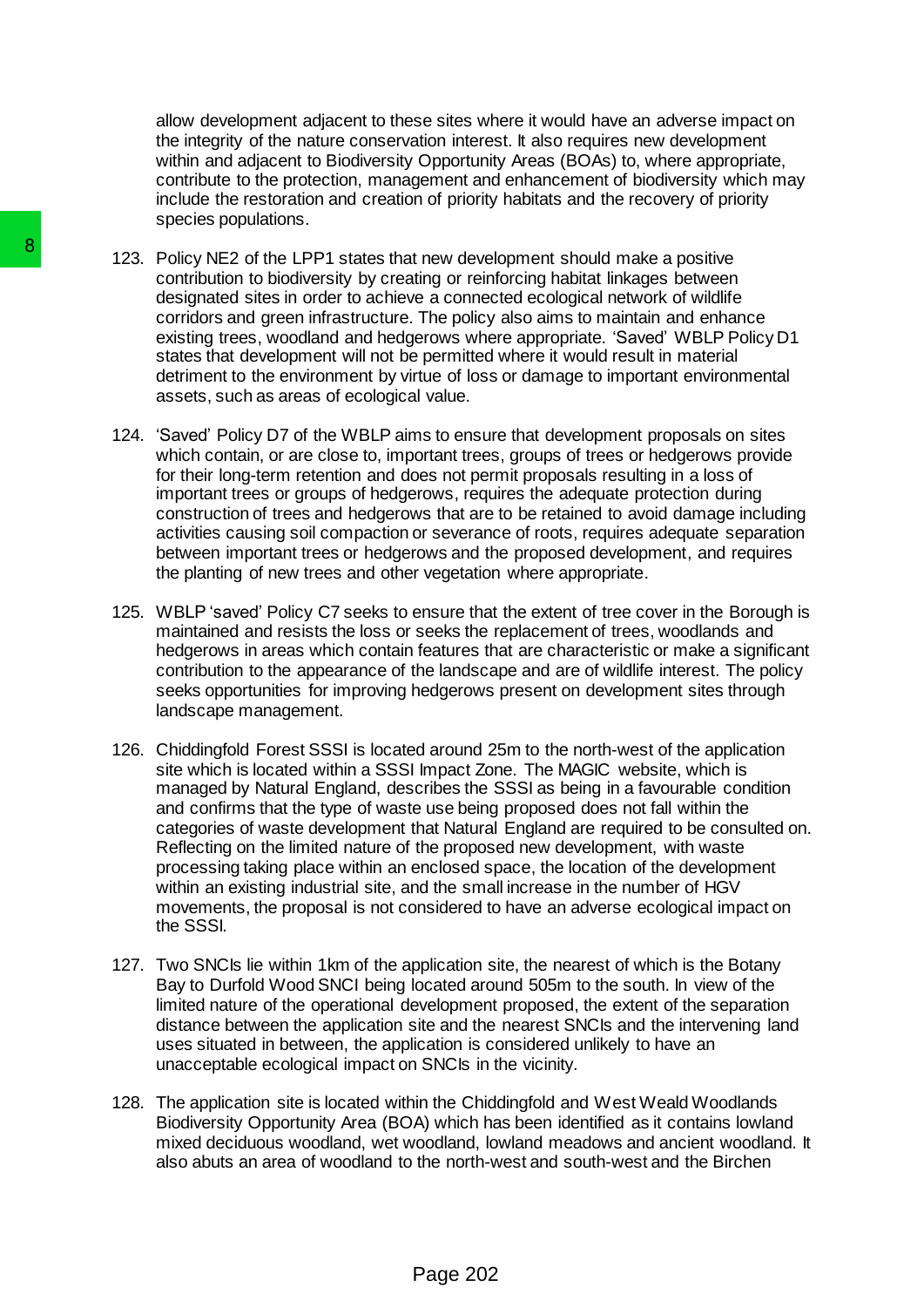Copse Ancient Semi Natural Woodland is situated some 10m from the north-western boundary of the application site.

Trees and Woodland

- 129. The applicant has submitted a Tree Constraints Plan, Tree Survey and Impact Assessment (TSIA), Arboricultural Method Statement (AMS) and a Tree Protection Plan in support of the application. The Tree Constraints Plan shows the root protection areas (RPAs) of trees located on the woodland edge along the north-west and southwest boundaries of the site. The submitted TSIA explains that the proposed retaining wall has been carefully sited at the edge of the existing concrete and compound area and although the proposed excavation to form the wall is proximate to the trees on the woodland edge, the proposed development results in no direct tree loss, seeks to retain the tree cover and is located remote from RPAs. The AMS adds that no tree removal or pruning work is required to accommodate the retaining wall and that utility provision is not located in an area where it would harm trees.
- 130. The TSIA sets out mitigation measures necessary to protect trees when development work is taking place and where intrusion within the RPA is unavoidable. The Tree Protection Plan shows a 2m high protective steel mesh barrier located between the retaining wall and the adjoining woodland along the site's south-western boundary. This is used to protect trees and their root protection zones during development. The AMS sets out restrictions within the temporarily barriered areas which include prohibiting the storage of materials and equipment and the exclusion of heavy plant, machinery, cranes and delivery vehicles. The Tree Protection Plan illustrates that the placement of a protective barrier close to the north-west boundary of the site to protect adjoining trees during the construction of the retaining wall was not required due to the extent of the separation distance between the retaining wall and the RPAs of adjacent trees in this location. between the constraints Plan shows the rote-to-to-<br>he Tree Constraints Plan shows the root protection<br>or order of the existing only the noth-west and south-<br>morded and gap along the north-west and compound area for<br>any ord
- 131. The Tree Constraints Plan and Tree Protection Plan identify the different tree types located on the woodland edge. They show the results of tree survey work undertaken including the condition of the tree types listed and recommended tree works which form part of a woodland management strategy set out within the TSIA. This strategy involves the selective thinning of at least a 10 metre-wide band of mixed broadleaf woodland adjacent to the south-west boundary of the site. This is intended to remove the ash which are showing advanced signs of ash dieback, the weaker specimens of birch, and goat willow whilst retaining the oak and hawthorn. Specifically, the strategy identifies two goat willows and two aspen trees for coppicing to promote low level regeneration and / or allow adjoining hornbeam saplings to develop more fully. It also identifies the need for selective thinning around a single English oak tree to allow the tree to develop.
- 132. The strategy aims to leave behind the hawthorn understorey and specimens of English oak and hornbeam. This is intended to enhance the woodland edge, increase light levels, secure the natural regeneration of trees in order to overcome a propensity for edge trees to fail due to extreme weather events, enable a diverse array of species to grow and thrive, encourage the development of a robust woodland edge that will benefit biodiversity, and help the tree stock to be able to withstand climate change.
- 133. In view of the above, it is considered that the retaining wall will assist in protecting the adjacent woodland and preserve the ecological attributes of the BOA. It will help to retain operations within the application site, prevent soil movement and support the conservation of the adjoining woodland. Further, Officers accept that the woodland management strategy would contribute to the protection, management and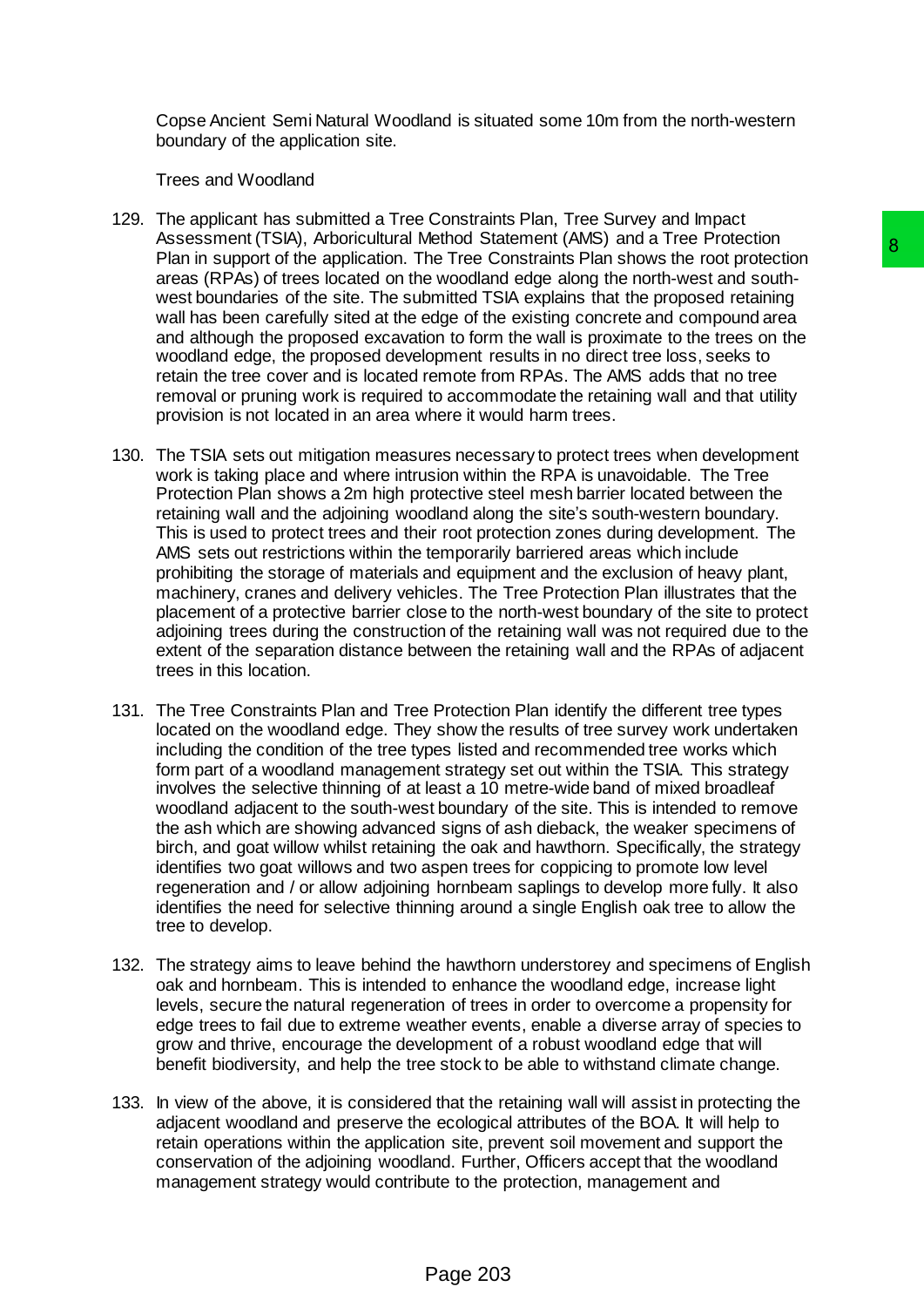enhancement of biodiversity within the BOA and would not have an unacceptable ecological impact on irreplaceable habitats such as ancient woodland or result in their loss or deterioration.

Habitats and Species

- 134. The applicant has submitted a Preliminary Ecological Appraisal (PEA) and Preliminary Inspection for Bats (PIB) in support of the development. The PEA comprises an online data search and Phase 1 habitat survey to assess the baseline ecological conditions of the site and its potential to support protected species and species of conservation concern. The PIB comprises an external and internal inspection for bats of the buildings on site to inform an assessment of the potential for summer roosting and winter hibernating bats being present. It also assesses habitats for their potential to support foraging and commuting bats.
- 135. Twenty-eight areas of ancient woodland and ten areas of ancient planted woodland were identified within 1 km of the site which is immediately adjacent to an area of deciduous woodland, which is a Priority Habitat. During the survey, the site was found to comprise scattered scrub, broad-leaved trees, tall ruderal, ephemeral/short perennial, fences, walls, buildings, bare ground, and hard standing. No invasive plant species or protected / notable rare plant species were noted and no priority habitats were found within the application site. In terms of protected species and priority species, the survey found that great crested newts and reptiles were very unlikely to be present on site, and the likelihood of birds and invertebrates of conservation concern, badger, hazel dormouse, brown hare, water vole, European otter and European hedgehog being present was found to be negligible. The supplicant it as solution at Treminanty Evidentia and Phase finalization of Data (PIB) in support of the develoption for Bast Packing that such the stile size the site and its potential to support protected concern. Th
	- 136. The site was found to have potential to support common toads, habitats with potential to support breeding birds and Building B was identified as having low potential to support roosting bats. The applicant's ecological surveys recommend a range of mitigation measures in respect of priority habitats, trees and protected species and species of conservation concern. Some of these measures relate to the construction of development that has already taken place and are therefore no longer considered relevant going forward. Those measures that are still deemed relevant to this proposal include:

## 137. Priority habitats

- There should be no direct access from the development into the adjacent woodland.
- The removal of trees should be kept to a minimum.
- Any planting of shrubs and trees should include native species of local provenance, such as guelder-rose (Viburnum opulus), field maple (Acer campestre), blackthorn (Prunus spinosa) and hornbeam (Carpinus betulus).
- A sensitive lighting plan should be adopted, to ensure that outside lighting does not adversely affect adjacent habitats and wildlife, particularly bats when foraging and commuting.

## 138. Trees

- Trees on site should be retained, where possible. Any trees lost as a result of the proposed development, should be replaced with equivalent numbers of native species.
- 139. Protected Species and Species of Conservation Concern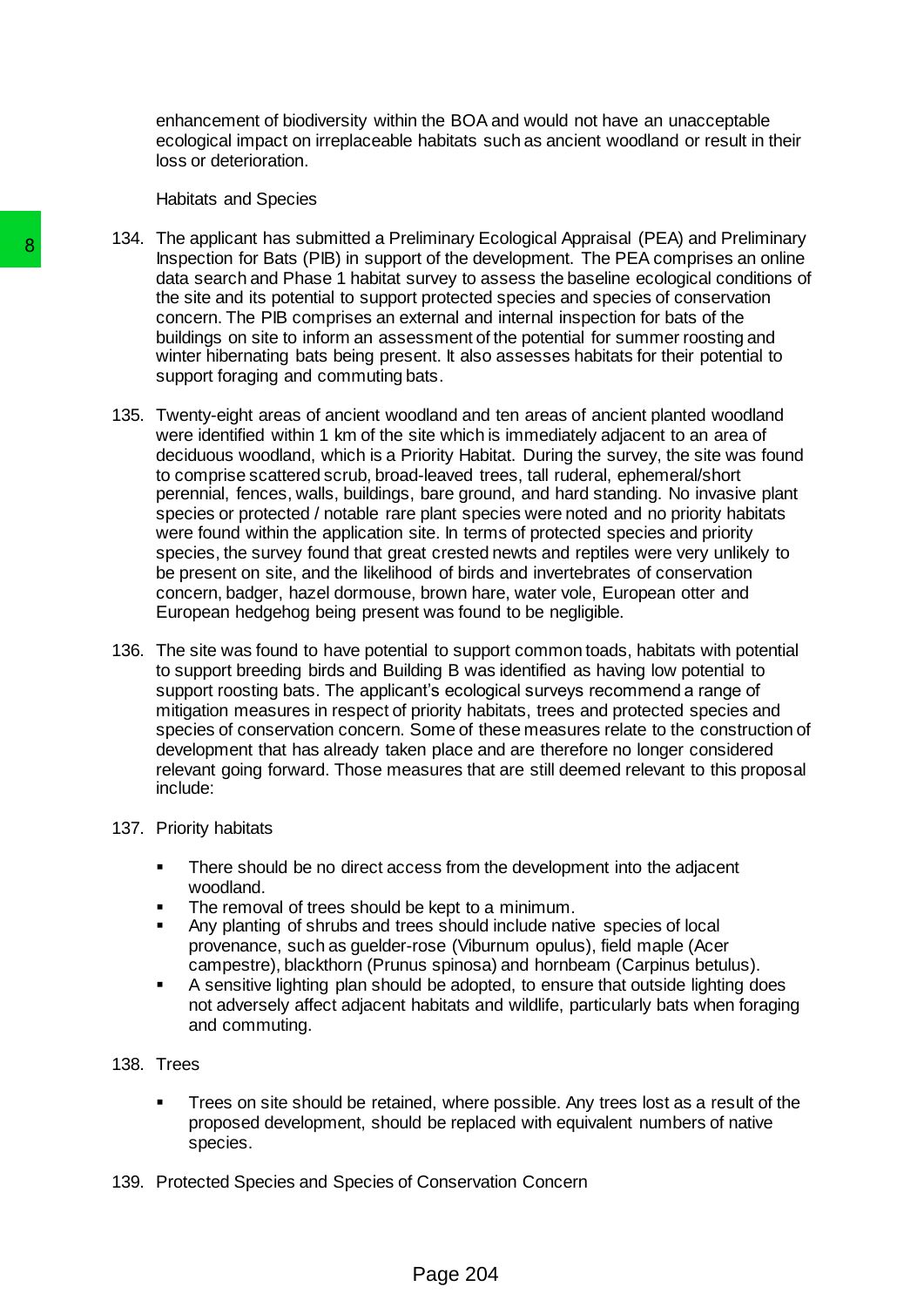- Habitats within the site should be carefully cleared, to ensure that any common toads, if present, can be safely moved away into surrounding habitats of their own accord.
- Any necessary clearance of trees and scrub should be undertaken outside of the breeding bird season (September to February inclusive). However, if works which are likely to damage bird nests need to be carried out during the nesting period, there is potential that nesting birds could be harmed and disturbed. To ensure legal compliance, a check should be undertaken by an ecologist within 48 hours of works commencing, to confirm the presence/absence of nest sites. If nests sites are identified, works to that feature should be delayed until the nest site becomes inactive (species specific, but approximately 4-6 weeks maximum).
- 140. In respect of ecological enhancements and the achievement of BNG, the applicant's PEA recommends the following 4 measures that should be included in a Biodiversity Management and Maintenance Scheme covering at least the first 10 years following completion of the development:
	- Planting of trees or shrubs should comprise as many native species as possible and should include species known to thrive in the local area.
	- Use of appropriate SuDS.
	- The installation of Schwegler 2F Bat Boxes (or similar) on existing retained trees, would be beneficial to common and widespread bat species that are likely to be present on site.
	- The installation of RSPB Robin and Wren Diamond Nest boxes and Apex Open-Front Nest boxes on buildings/retained trees would be beneficial to garden bird species.
- 141. The County Ecologist has raised no objection to the application advising that a condition should be sufficient to provide some biodiversity net-gain. This would also reflect the advice provided by the CLO. No views have been received by the County Arboriculturalist and no representations have been received in relation to ecology and biodiversity. Officers consider that the above mitigation measures in respect of priority habitats, trees and protected species and species of conservation concern can be suitably addressed through the inclusion of a suitably worded informative and that the measures recommended to achieve BNG can be secured by condition.

#### **Conclusion**

142. Having assessed the implications of the proposed development on ecological and biodiversity interests, Officers consider that subject to the imposition of a planning condition to secure the BNG measures proposed by the applicant, the proposal would not result in the loss or deterioration of irreplaceable habitats, important trees or hedgerows, have an unacceptable ecological impact on the natural environment or sites of national or local importance for biodiversity and would support the conservation and enhancement of biodiversity, provide for the planting of appropriate new trees and vegetation and contribute to the protection, management and improvement of the Chiddingfold and West Weald Woodlands BOA in which the site is situated. For these reasons, Officers are satisfied that the application is in accordance with the requirements of national planning policy and the local development plan in this respect. new to be cannel out aning the resumpt period of the cannel and disturbed. To ensure<br>this could be harmed and disturbed. To ensure<br>the presence/absence of nest sites. If nests is<br>the presence/absence of nest sites. If nest

*Public Amenity*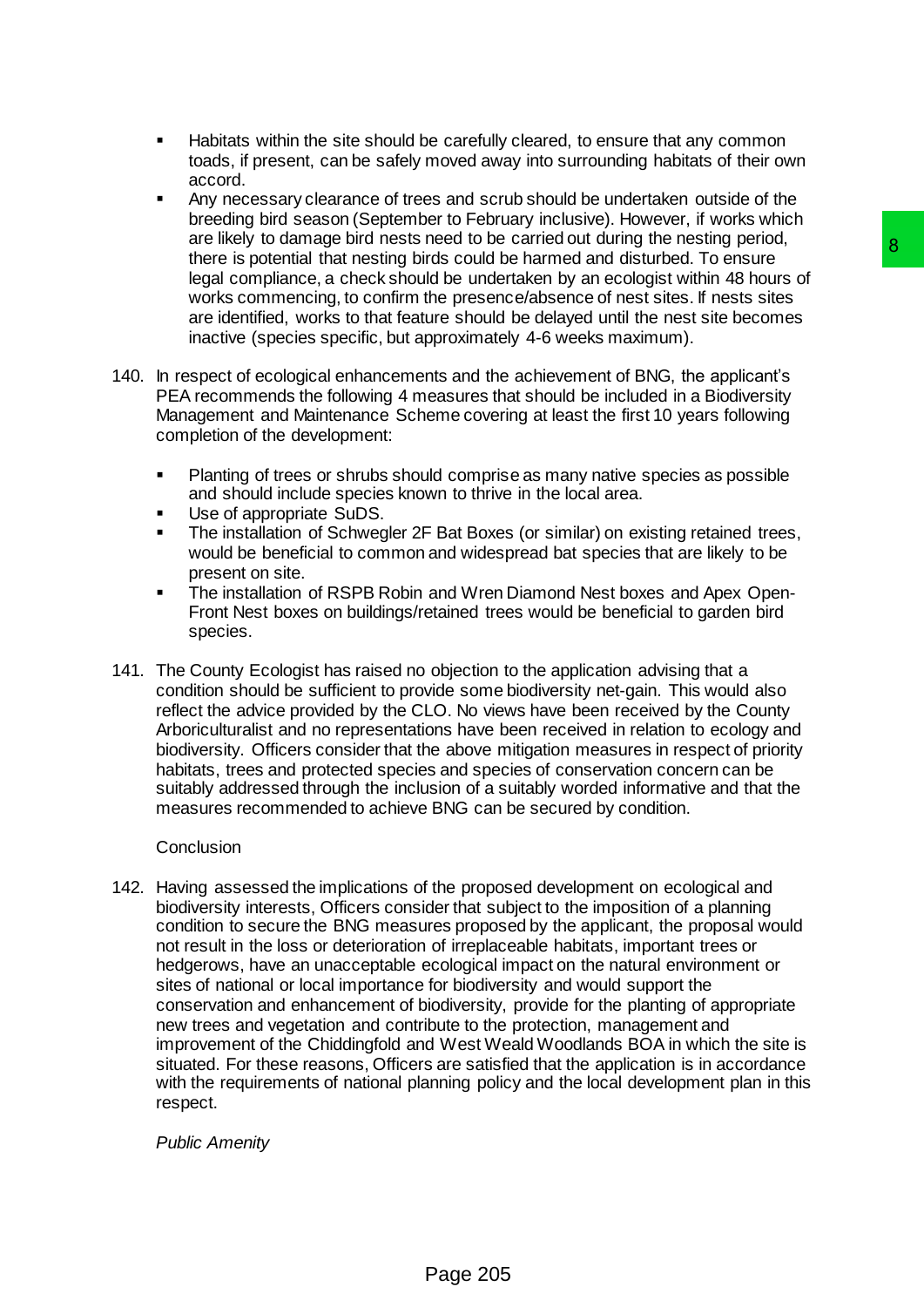- 143. Planning controls relating to the existing waste use taking place on the south-eastern two-thirds of the storage depot include a number of conditions intended to protect the amenity of residents. These relate to: controls over the hours of operation; the closure of doors at the rear of Building B when waste processing activities are being undertaken; preventing the sorting of waste materials in the open yard area; preventing the burning of waste or other materials; and ensuring the maintenance of all plant, machinery and vehicles.
- 144. Officers consider that these conditions are equally relevant to these proposals and should therefore be carried forward with suitable amendments where necessary to tailor them to the circumstances relating to this application. These controls are considered necessary by Officers in the interest of ensuring the continued protection of public amenity in the locality in accordance with SWLP Policy 14 and 'saved' WBLP Policy D1 and D2.

#### *Community Engagement*

- 145. SWLP Policy 16 states that applicants are encouraged to undertake suitable proportionate steps to engage with the local community before submitting their application and ensure that comments from the community have been taken into account. Officers understand that the applicant has a history of engaging with the local community although it is not clear whether engagement took place prior to the submission of the application.
- 146. In October 2021, the planning agent and site operator met with the local county councillor and local residents on site where four different methods for the tipping of metallic wase into the waste recycling skips were demonstrated in order to ascertain which method was deemed to be the quietest and least intrusive by local residents. This resulted in an amendment to the application to change to the quietest tipping method favoured by the local community.
- 147. This is considered to demonstrate positive local engagement with the local community in accordance with the spirit of this policy. Despite this engagement, the applicant subsequently amended the application in December 2021 to remove the proposal to relocate the tipping operation into the application site. The applicant explained that this was in order to simplify the planning considerations relating to the application. This amendment was received positively by one local resident and the local county councillor who subsequently wrote in to express their support for the changes proposed by the applicant. Martin, inatialities are and ventions are applicated that these conditions are equilibrican more the circumstances relating to this considered necessary by Officers in the interpretation of the properties of the properties

## **Other Matters**

#### *Utility Infrastructure*

- 148. In an automated response to an online query, the Health and Safety Executive (HSE) has advised that the proposed development does not intersect a pipeline or hazard zone and that HSE Planning Advice does not have an interest in the development. Similarly, in further automated responses to an online query, infrastructure plans shared by SGN and UK Power Networks do not identify any gas or electrical utility infrastructure within the application site.
- 149. However, UK Power Networks have identified the presence of an 11kV underground cable and a low voltage overhead line which terminate at a point a short distance to the north-east of Building B within the wider storage depot site as well as a low voltage overhead line which crosses over Chiddingfold Road at a point just to the south-east of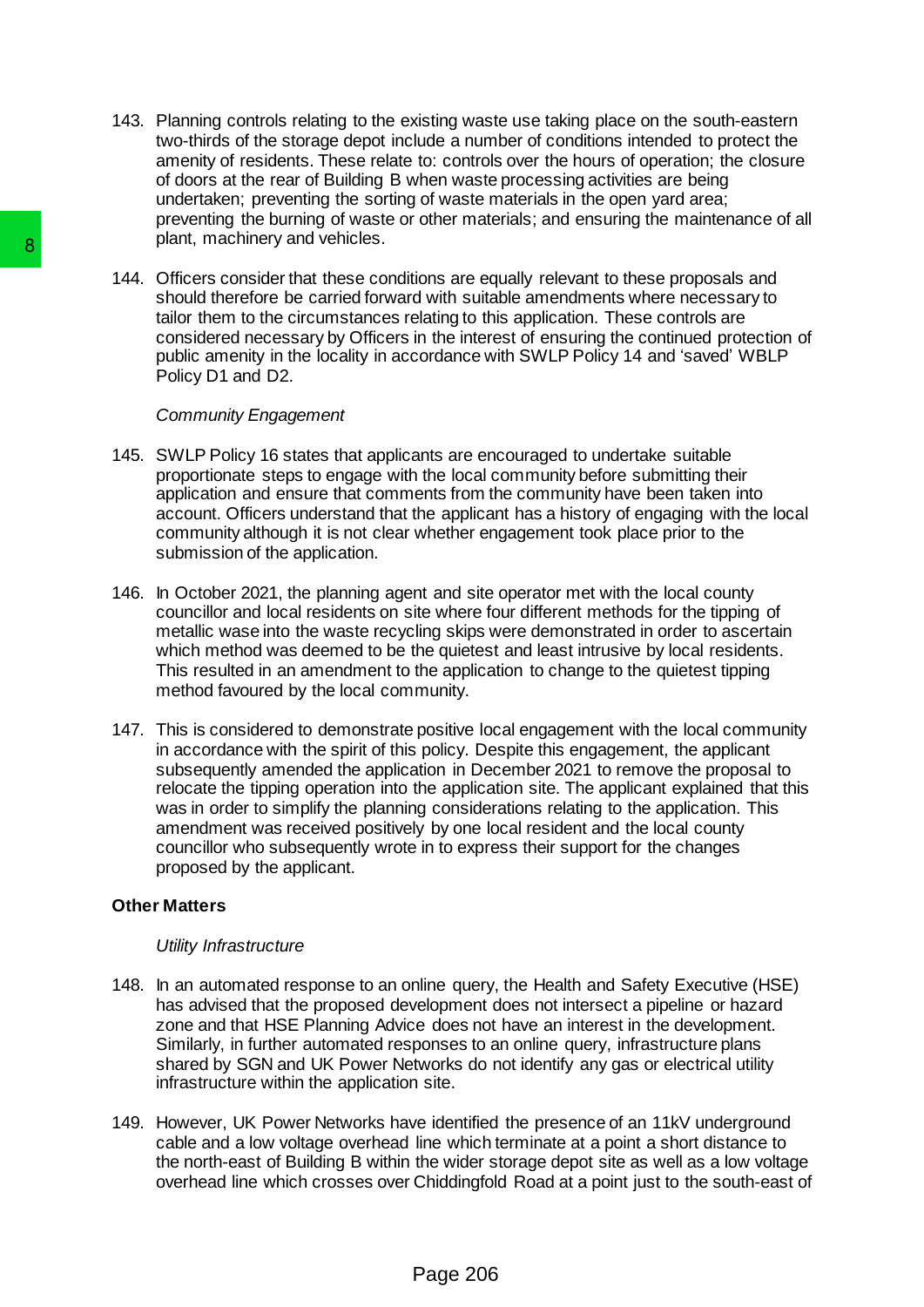the main entrance before continuing in both a north-westerly and a south-easterly direction along the opposite site of Chiddingfold Road.

150. To err on the side of caution, the relevant plans, symbols booklet and safety information / guidance documents provided by UK Power Networks have been forwarded to the planning agent to pass on to the site operator so that these can be brought to the attention of contractors in the event that any works are proposed in this part of the wider site in future.

# *Human Rights Implications*

- 151. The Human Rights Act Guidance for Interpretation, contained in the Preamble to the Agenda is expressly incorporated into this report and must be read in conjunction with the following paragraph.
- 152. Having considered the limited effects of the proposal on noise and public amenity, it is the Officers view that with the imposition of suitable planning conditions, any potential impacts are not considered sufficient to engage any of the articles of the Convention and that the proposal has no Human Rights Implications.

# *Conclusion*

- 153. The proposal is seeking to extend the existing waste use, which currently occupies the south-eastern two-thirds of Chiddingfold Storage Depot, over the north-western third of the site to create a single planning unit for waste development. It also aims to regularise some operational development which was built without the benefit of planning permission. In order to achieve this objective, the application is seeking the change of use of the north-western end of Building A from document storage (Class B8) to the storage of automotive parts and processing of catalytic converters and clutches. Retrospective planning permission is also being sought for the creation of an extended area of hardstanding and the erection of a retaining wall. It is the proposition, contrained in the Preamble to the Bridget and the Bridget and the Bridget and the Bridget and the state of the proposal on noise and public amenity, it is so the proposal on noise and public amenity,
- 154. The extension of the established waste management facility into the north-west of the site would make effective use of previously developed land and help an existing rural business to expand. The proposal would assist in the achievement of net selfsufficiency in the management of Surrey's waste by increasing waste management capacity within the county. It would also contribute to increased rates of re-use, recycling and recovery of automotive parts including catalytic convertors and clutches in accordance with objectives of the waste hierarchy.
- 155. Officers consider that the extended area of hardstanding would help to improve the operational efficiency of the site by providing a smoother surface that would be easier to clean, reducing any limited potential for dust during periods of warm dry weather and limiting noise from vehicles traversing over the surface. In respect of the retaining wall, Officers accept that this would provide an effective means of retaining soils within the existing woodland and consider that this will increase the stability of the adjoining land, protect adjoining soils and prevent earth and soil from slipping onto the application site.
- 156. No changes are proposed to the existing site access arrangements. The application would result in an additional 8 HGV movements per month. The CHA has assessed the application on highway safety, capacity and policy grounds and advised that the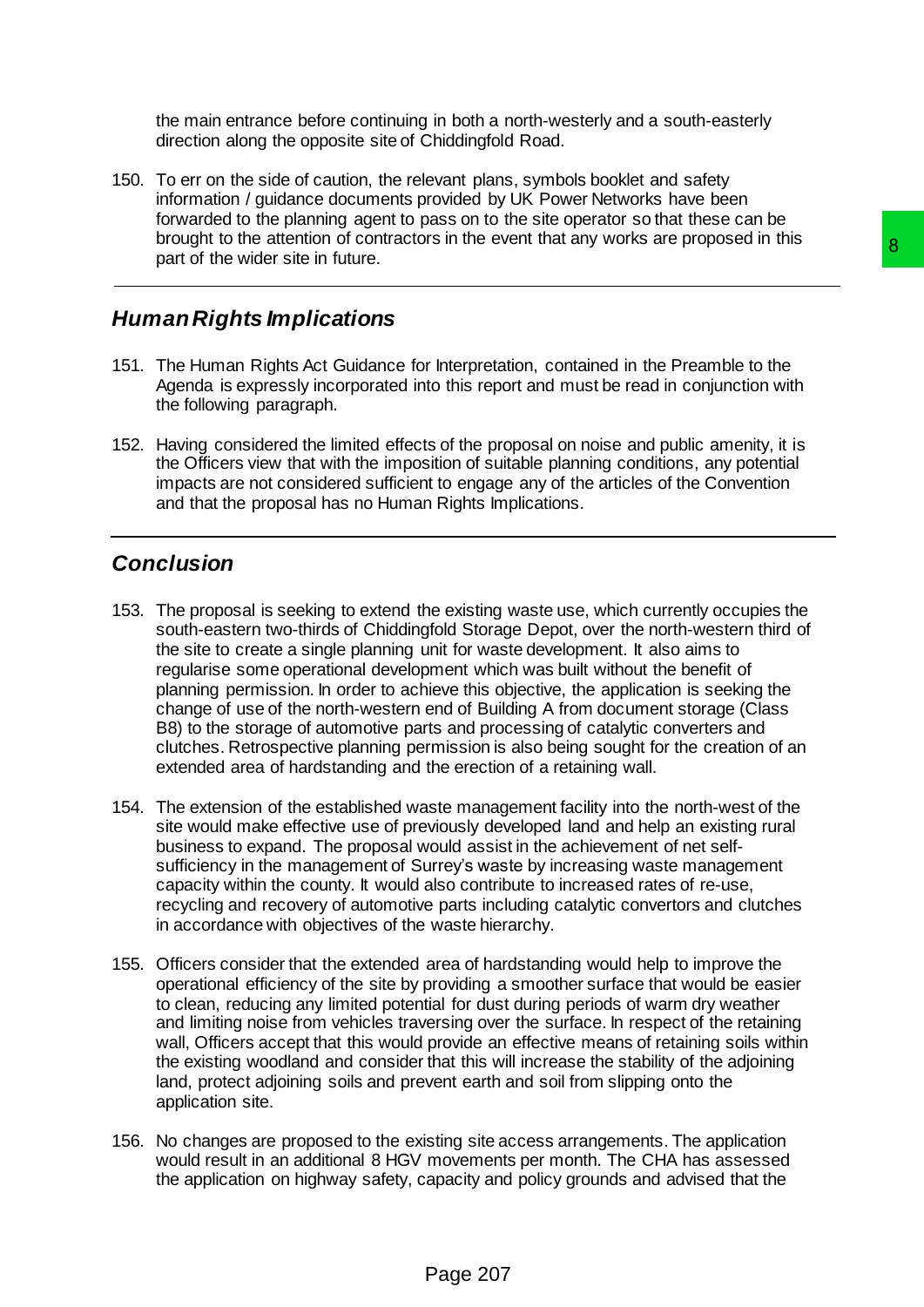proposal is unlikely to have a material impact on highway safety issues subject to a condition to ensure that maximum visibility splays are achieved at all times and any overgrown vegetation is maintained by the applicant.

- 157. Subject to the imposition of a condition requiring the high level windows in Building A to be secondary glazed or bricked up, the submitted Noise Assessment finds that any noise generated will be below background levels at the main sensitive receptor points and will have a low impact on residents. The County Noise Consultant has advised that the noise conditions imposed on the existing waste use should be carried forward so that the entire site operates under one set of noise conditions. Subject to the carrying forward of the existing noise conditions and the imposition of a condition in respect of the high-level windows in Building A, Officers are satisfied that the application will not result in unacceptable levels of noise disturbance.
- 158. The application site is located in Flood Zone 1 and has a low probability of flooding. The risk of groundwater flooding is low. To ensure the risk of surface water flooding remains low, a system of swales is proposed to channel any surface water into the existing drainage basin which is proposed to be enlarged. The LLFA has advised that they are satisfied with the surface water drainage strategy subject to conditions to ensure that the strategy is properly implemented and maintained throughout its lifetime.
- 159. The site is located within the AGLV and around 560m to the east of the AONB. The CLO has advised that the proposed change of use is not relevant to landscape considerations and has no landscape concerns over the hardstanding and retaining wall in view of their limited scale and discreet location. The CLO would support a landscape condition to secure the management of adjoining woodland and provide for enhanced planting around the periphery of the site. Subject to the imposition of a landscape condition, it is considered that the proposal would not have an unacceptable impact on the AGLV or visual amenity.
- 160. The assessment finds that the application would not result in an unacceptable ecological impact on either Chiddingfold Forest SSSI, the closest SNCIs or irreplaceable habitats such as ancient woodland or result in their loss or deterioration. The applicant's ecological surveys recommend a range of mitigation measures in respect of priority habitats, trees and protected species and species of conservation concern. The County Ecologist has advised that a condition should be sufficient to provide some BNG. Subject to a condition to secure the BNG measures proposed in the submitted PEA, it is considered that the proposal would contribute to the protection, management and enhancement of biodiversity within the Chiddingfold and West Weald Woodlands BOA where the application site is situated and not have an unacceptable impact on ecological or biodiversity interests. The state the noise of the entire that the best will have a low impact on residents. The that the noise on the conditions impact on the state operates under one set carrying forward of the existing noise condition, applica
	- 161. Waverley Borough Council has raised no objection to the application and has drawn attention to the Parish Council's suggestion of a condition to restrict the permitted number of tips of metallic waste into the waste recycling skips. Six objections have been received from local residents with the impact of noise being the primary matter of concern. These concerns have been addressed by the applicant following amendments made to the application which remove the original proposals to make changes to the existing metallic waste tipping operation situated within the wider site including its relocation into the application site.
	- 162. Taking the above findings into consideration, Officers are satisfied that the proposed development is acceptable and complies with national planning policy and local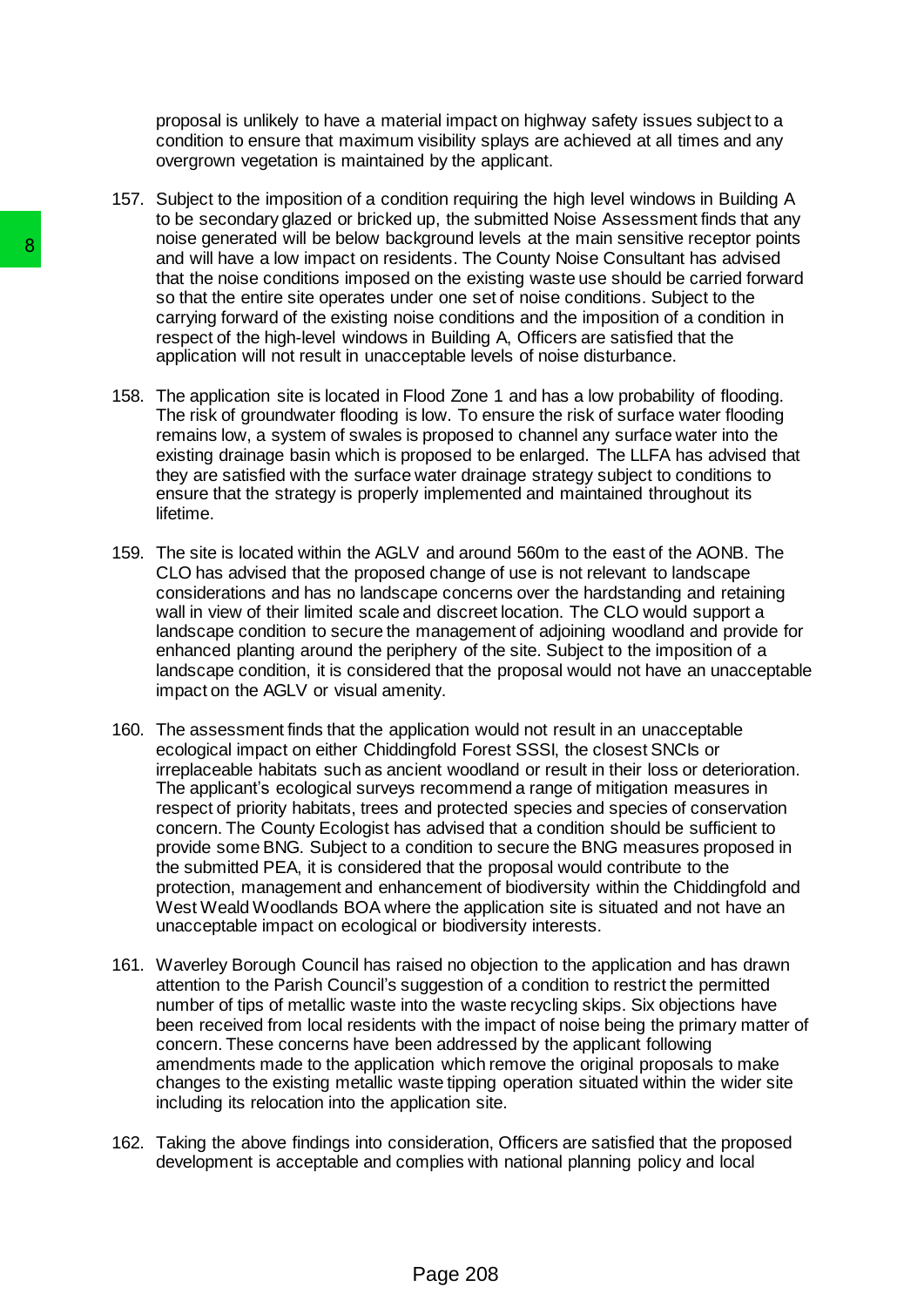development plan policy requirements subject to the imposition of conditions to control the impact of the development on local amenity and the environment.

# *Recommendation*

163. The recommendation is to **PERMIT** planning application WA/2021/0286 subject to the following conditions:

# *Conditions*

CONDITIONS 5, 6, 7, 11 and 12 MUST BE DISCHARGED PRIOR TO THE COMMENCEMENT OF WASTE OPERATIONS.

## **Approved Plans and Drawings**

1. The development hereby permitted shall be carried out in all respects strictly in accordance with the following plans/drawings:

Drawing Ref: 0801 – SK20-04 rev. B Location Plan dated February 2021 Drawing Ref: 0801 – SK20-03 rev. B Existing Site Plan dated February 2021 Drawing Ref: 0801 – SK-01 rev. J Existing and Proposed Floor Plans dated October 2020 Drawing Ref: 0801 – SK20-02 rev. 0 Retaining Wall Elevations Plan and Section dated May 2020 Drawing Ref: 0801 – SK20-01 rev. D Proposed Retaining Wall and Hard Standing dated December 2021 planning application with all respects strictly in<br>E DISCHARGED PRIOR TO THE<br>TIONS.<br>Shall be carried out in all respects strictly in<br>dirawings:<br>B Location Plan dated February 2021<br>E Existing and Proposed February 2021<br>Skis

## **Commencement**

2. The operator shall notify the County Planning Authority in writing within seven working days of the completion of the change of use of the north-west of Building A from document storage to waste use.

## **Hours of Operation**

3. With the exception of the carrying out of emergency operations for safety and security purposes which must be notified to the County Planning Authority in writing within 5 working days of those emergency operations taking place, no operations or activities authorised or required by this permission shall take place other than during the hours of:

0800 to 1800 hours Monday to Friday 0800 to 1300 hours on Saturday

No operations or activities shall take place at any time on Sundays, Bank Holidays, Public or National Holidays.

## **Restriction of Permitted Development Rights**

4. Notwithstanding any provision to the contrary under Part 7 (Class L) of the Town and Country Planning (General Permitted Development) (England) Order 2015 or any subsequent Order: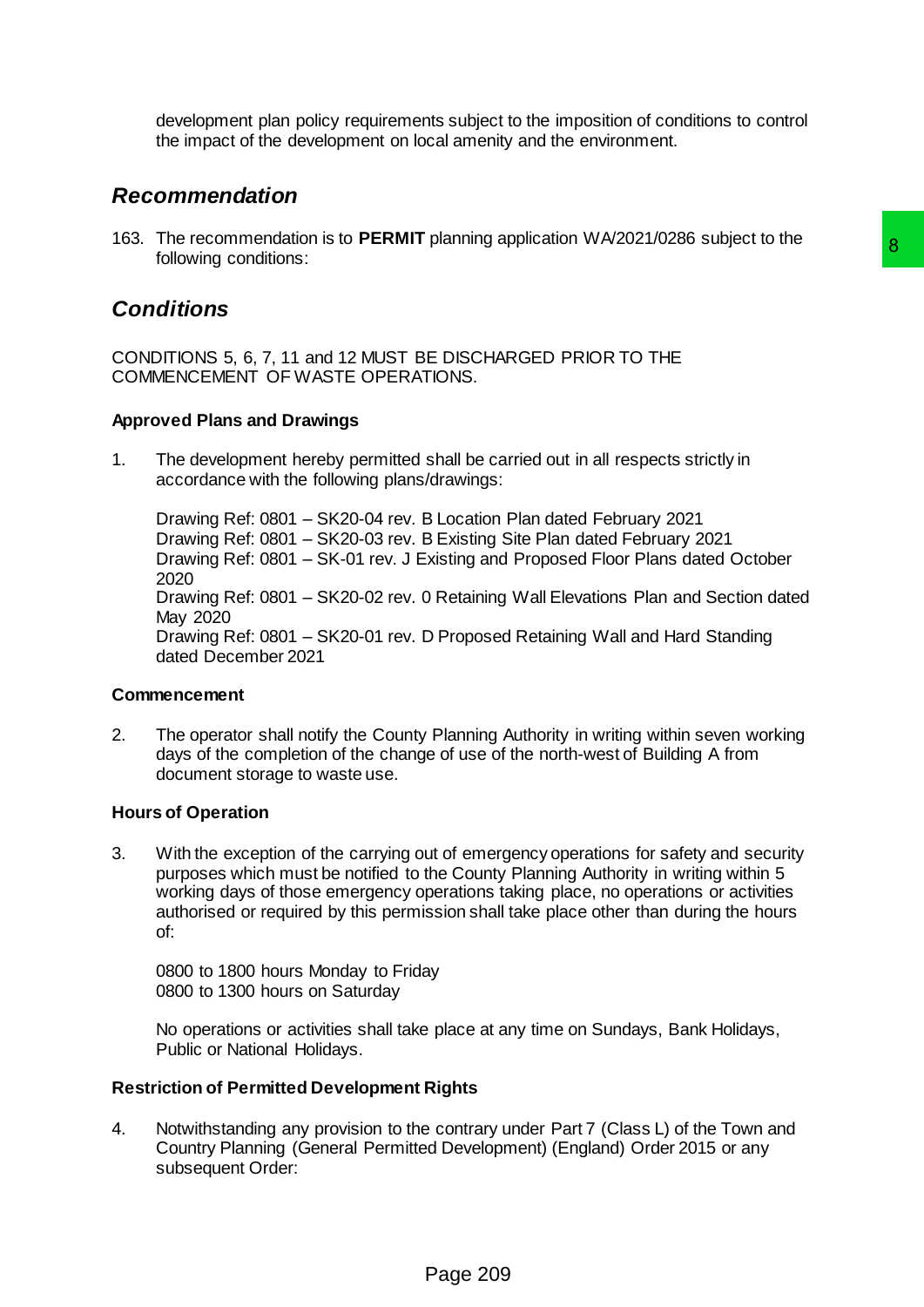- i) no plant, buildings, structures or machinery whether fixed or moveable, other than those expressly authorised by this permission, shall be stationed, erected or constructed on the application site without the prior written approval of the County Planning Authority in respect of the location, design, measurements, specification and appearance of the installation.
- ii) no external lighting or fencing other than that already permitted shall be installed or erected at the site of the development hereby permitted.

## **Highways, Traffic and Access**

- 5. Prior to commencement of waste operations, the vehicular access to Chiddingfold Road shall be provided with visibility zones in accordance with a scheme to be submitted to and approved in writing by the County Planning Authority and thereafter the visibility zones shall be kept permanently clear of any obstruction over 1.0 metre high.
- 6. Prior to commencement of waste operations, facilities for the secure, covered parking of bicycles shall be provided in accordance with a scheme to be submitted to and approved in writing by the County Planning Authority and thereafter retained and maintained to the satisfaction of the County Planning Authority.
- 7. Prior to commencement of waste operations, at least 10% of the available parking spaces shall be provided with a fast charge socket (current minimum requirement: 7kw Mode 3 with Type 2 connector - 230 v AC 32 amp single phase dedicated supply) and a further 10% of the available spaces shall be provided with power supply for future additional fast charge sockets in accordance with a scheme to be submitted to and approved in writing by the County Planning Authority. or or exceled at the slie of the development<br>or or erected at the slie of the development<br>Highways, Traffic and Access<br>5. Prior to commencement of wastele perations,<br>Road shall be provided with visibility zones in<br>the wisi

### **Noise**

- 8. The Rating Level, Lar,Tr, of the noise emitted from all plant, equipment and machinery (including on site vehicle movements) associated with the development shall not exceed 42 dB at any time at the nearest noise sensitive receptor. Any assessment carried out in pursuance of this condition shall be undertaken in accordance with British Standard (BS) 4142:2014 'Methods for rating and assessing industrial and commercial sound'.
- 9. Within 3 months of the date of this decision, a Noise Monitoring Scheme shall be submitted to the County Planning Authority for approval in writing. This scheme shall:
	- (a) take account of the noise limit set in Condition 8 above.
	- (b) be consistent with the Noise Monitoring Scheme approved under reference: WA/2019/0368 dated 31 July 2019.
	- (c) specify details of how noise monitoring shall be carried out within 3 months of completion of the development to demonstrate compliance with the noise limit set in Condition 8.
	- (d) specify details of how noise monitoring shall be carried out at the request of the County Planning Authority following receipt of a complaint to demonstrate compliance with the noise limit set in Condition 8.

The results of the noise monitoring (on each occasion) shall be reported in writing to the County Planning Authority within 14 days.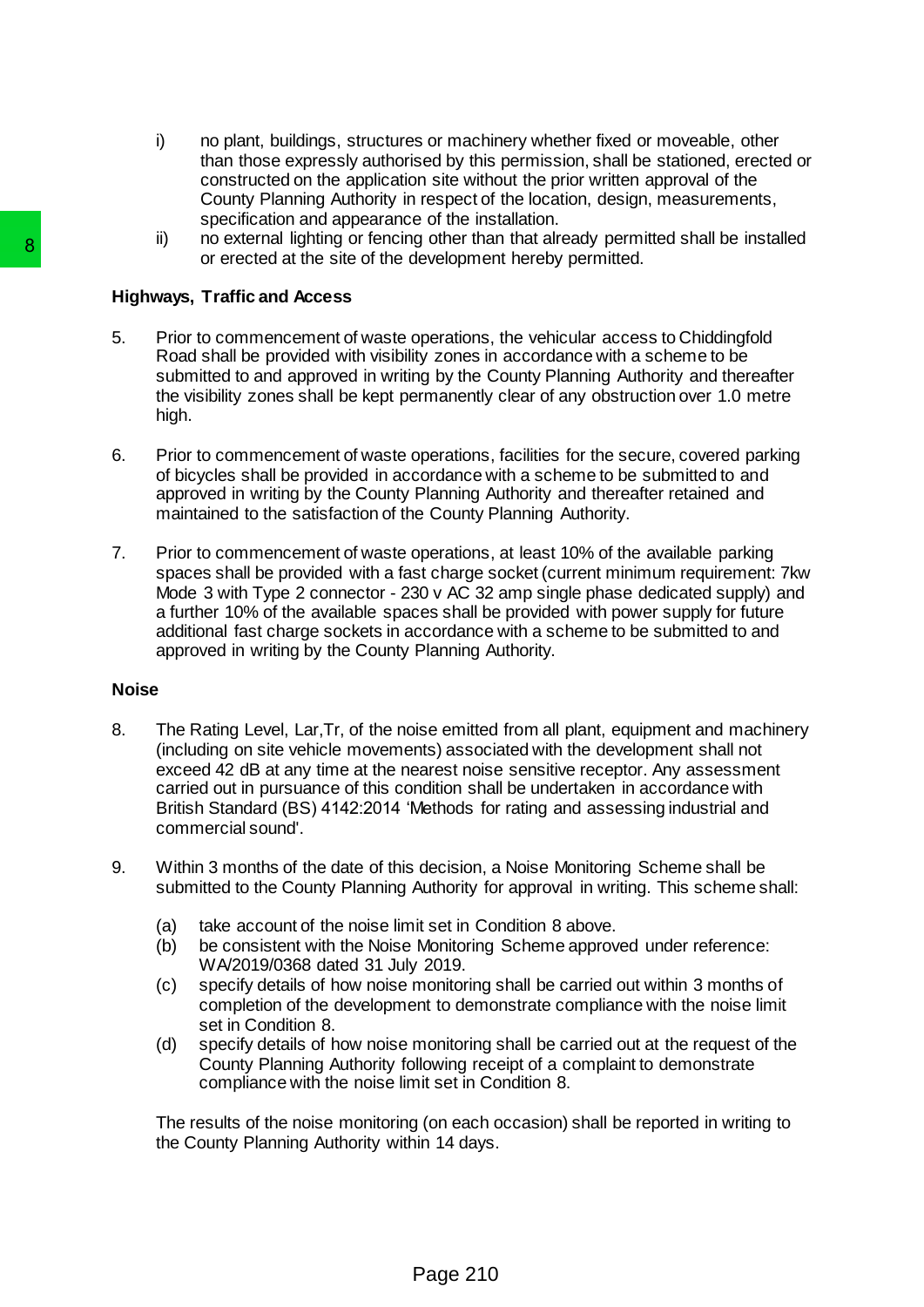Should the development fail to comply with the noise limits set in Condition 8 the applicant shall:

- a) write to the County Planning Authority within 7 days specifying how working practices are to be amended to comply with the noise limit set in Condition 8 within a specified period, or
- b) submit a scheme to the County Planning Authority for approval providing details of how the noise levels are to be attenuated to the required limit set in Condition 8 within a specified period.
- 10. No machinery shall be operated and no processing shall take place unless and until the high levels windows in Building A have been secondary glazed with 10mm laminated glass set back at least 100mm or permanently bricked up in accordance with the recommendation for mitigating the impact of noise outlined in section 6.4 of the submitted Industrial Noise Impact Assessment dated October 2020 (report reference: SA - 6377/3).

### **Water Environment**

- 11. Within 3 months of the date of this permission, details of the design of a surface water drainage scheme shall be submitted to the County Planning Authority for approval in writing. The design must satisfy the Sustainable Drainage System (SuDS) Hierarchy and be compliant with the national Non-Statutory Technical Standards for Sustainable Drainage Systems, NPPF and Ministerial Statement on Sustainable Drainage Systems. The required drainage details shall include: y Familing Youtubry to "explorate the method of the attention of the attention of the reduced limit set in Condition<br>The attention of processing shall take place unless and until<br>A have been secondary glazed with 10mm<br>of t
	- i. Evidence that the proposed solution will effectively manage the 1 in 30 and 1 in 100 (+40% allowance for climate change) storm events during all stages of the development following the principles set out in the approved Flood Risk Assessment and Surface Water Management Strategy dated October 2020.
	- ii. Detailed drainage design drawings and calculations to include: a finalised drainage layout detailing the location of drainage elements, pipe diameters, levels, and long and cross sections of the proposed swale and surface water detention basin extension.
	- iii. A plan showing exceedance flows (i.e. during rainfall greater than design events or during blockage) and how property on and off site will be protected from increased flood risk.
	- iv. Details of drainage management responsibilities and maintenance regimes for the drainage system.
- 12. Following the completion of the surface water swale and extension of the existing attenuation basin and prior to the commencement of waste operations, a verification report carried out by a qualified drainage engineer shall be submitted to the County Planning Authority and approved in writing. The report shall demonstrate that:
	- i. the surface water drainage system has been constructed as per the agreed scheme (or detail any minor variations).
	- ii. provide the details of any management company.
	- iii. state the national grid reference of any key drainage elements (surface water attenuation devices/areas, flow restriction devices and outfalls).
	- iv. confirm that any defects have been rectified.

#### **Landscape and Visual Impact**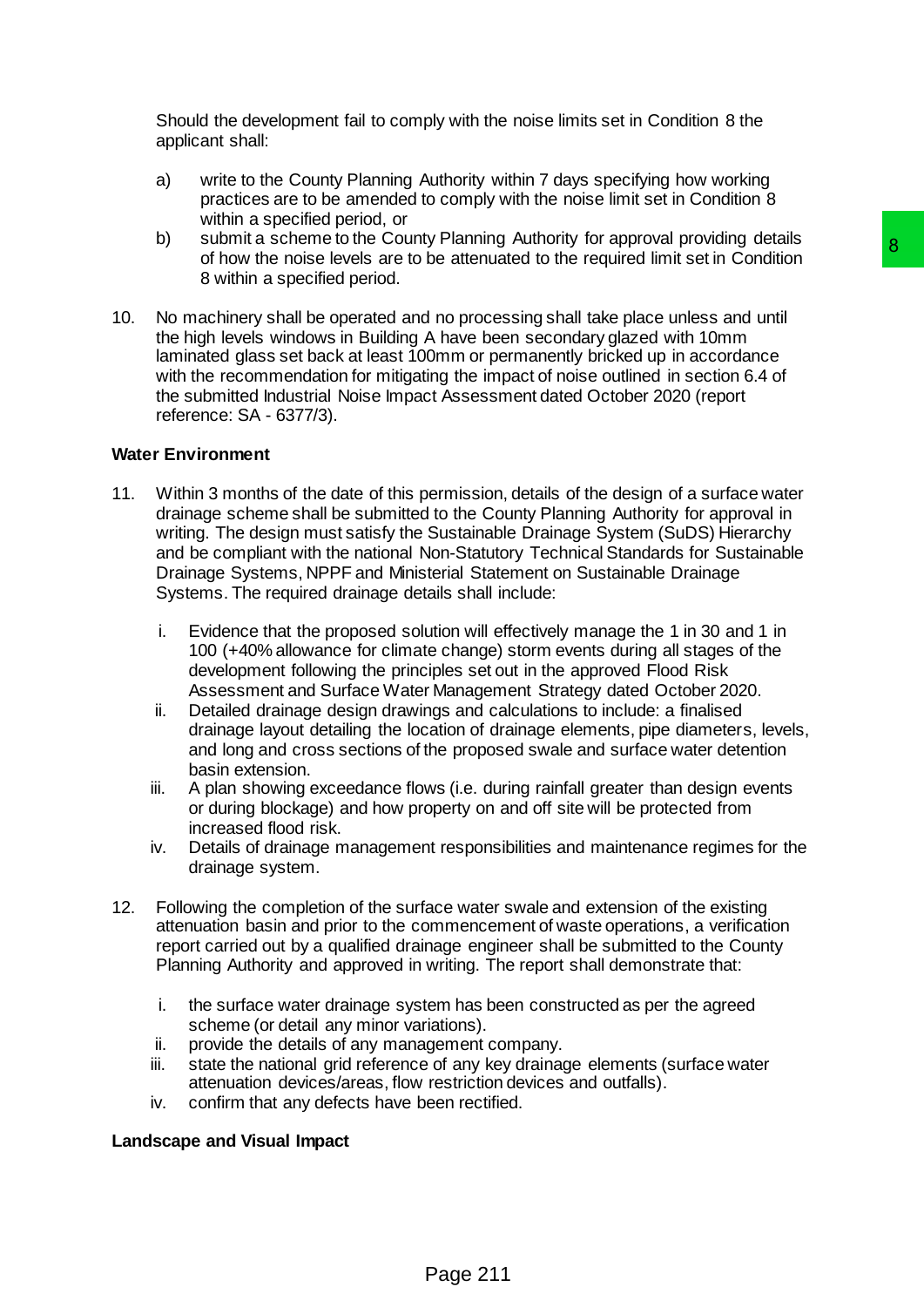- 13. Within 3 months of the date of this permission, a Landscape Management Plan shall be submitted to the County Planning Authority for approval in writing. The Landscape Management Plan shall include details of:
	- i. provision for the enhancement of the existing woodland environment utilising native species based on the recommendations for woodland management contained in paragraphs 4.9, 4.10 and Appendix 3 of the submitted Tree Survey and Impact Assessment dated June 2020;
	- ii. provision for landscape enhancements through new native planting around the site boundary;
	- iii. planting specification including details of species, planting sizes and proposed numbers/quantities/seed mix and application;
	- iv. an aftercare regime including a requirement that all planting implemented pursuant to this permission shall be maintained in good, healthy condition and be protected from damage for a period of five years following the implementation of the new planting scheme and that any trees or shrubs which die, or are severely damaged or diseased during this five year period, shall be replaced in the next available planting season with others of a similar size and species.

The Landscape Management Plan shall be implemented in accordance with the approved details.

14. The areas of concrete hardstanding within the application site and the retaining wall shall be suitably maintained and kept in a good state of repair at all times.

## **Ecology and Biodiversity**

15. Within 3 months of the date of this permission, a Biodiversity Management and Maintenance Scheme based on the recommendations contained in Section 7 of the submitted Preliminary Ecological Appraisal and Preliminary Inspection for Bats dated 19 November 2020 in respect of priority habitats, trees, protected species and species of conservation concern, and biodiversity net-gain covering a period of 10 years from the completion of the change of use of the north-west of Building A from document storage to waste use shall be submitted to the County Planning Authority for approval in writing. **S**<br>
and Impact Assessment dated June 2022<br>
in and Impact Assessment dated June 2022<br>
ii. provision for landscape enhancements the<br>
stile boundary,<br>
iii. planting specification including details of<br>
iv. an antercare regime

## **Public Amenity**

- 16. The doors situated on the north-west façade of Building A shall be kept closed at all times when processing activities are undertaken within this building.
- 17. All sorting of waste materials or any other materials shall take place within Building A. No sorting of waste materials or any other materials shall take place in the open yard area of the application site.
- 18. All plant, machinery and vehicles associated with the development hereby permitted shall be suitably maintained to the manufacturers' specifications for the duration of the development hereby permitted.
- 19. No burning of waste materials or any other materials shall take place on the application site.

# *Reasons*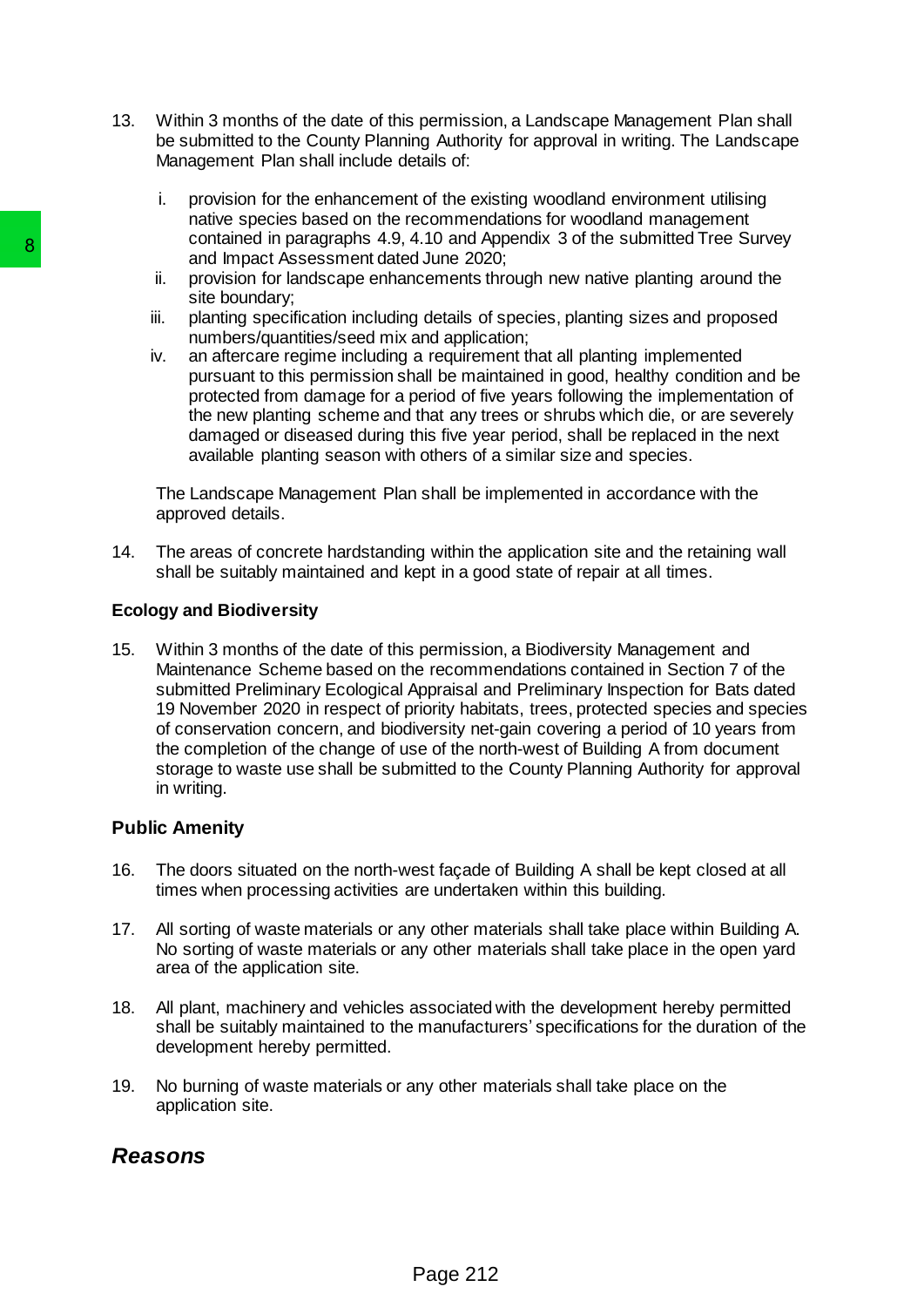- 1. For the avoidance of doubt and in the interests of proper planning and to ensure the permission is implemented in accordance with the terms of the application and to enable the County Planning Authority to exercise planning control over the development so as to minimise its impact on the local community, public amenity and the local environment in accordance with the terms of Policy 14 of the Surrey Waste Local Plan 2020, Policies RE1, RE3 and NE1 of the Waverley Borough Local Plan Part 1 2018 and 'saved' Policies D1 and D4 of the Waverley Borough Local Plan 2002.
- 2. To enable the County Planning Authority to exercise planning control over the development so as to minimise the impact on local amenity to comply with Surrey Waste Local Plan 2020 Policy 14.
- 3. To enable the County Planning Authority to exercise planning control over the development so as to minimise the impact on local amenity to comply with Surrey Waste Local Plan 2020 Policy 14.
- 4. To enable the County Planning Authority to exercise control over the development in the interests of the landscape character of the area, the local community and to protect public amenity in accordance with Policy 14 of the Surrey Waste Local Plan 2020, Policy RE1 and RE3 of the Waverley Borough Local Plan Part 1 2018 and 'saved' Policy D1 of the Waverley Borough Local Plan 2002.
- 5. In the interests of ensuring safe and suitable means of access to the highway network and improving highway safety in accordance with paragraph 110 of the National Planning Policy Framework 2021 and Policy 15 of the Surrey Waste Local Plan 2020.
- 6. To minimise the number of vehicle movements, encourage non-car use, promote sustainable transport modes and improve conditions for cyclists in accordance with paragraphs 110 and 112 of the National Planning Policy Framework 2021, Policy 15 of the Surrey Waste Local Plan 2020, Policy ST1 of the Waverley Borough Local Plan Part 1 2018 and 'saved' Policy M5 of the Waverley Borough Local Plan 2002. Det of the twaveley botouglin Locar Hari 2002.<br>
Impact on local amenting control over the<br>
impact on local amentity to comply with Surrey<br>
Impact on local amentity to comply with Surrey<br>
Impact on local amentity to comply
- 7. To promote sustainable transport modes and the use of low or zero emission vehicles in accordance with paragraphs 110 and 112 of the National Planning Policy Framework 2021, Policy 15 of the Surrey Waste Local Plan 2020 and Policy ST1 of the Waverley Borough Local Plan Part 1 2018.
- 8. To mitigate noise emissions in the interests of the local community and public amenity in accordance with Policy 14 of the Surrey Waste Local Plan 2020 and 'saved' Policy D1 of the Waverley Borough Local Plan 2002.
- 9. To mitigate noise emissions in the interests of the local community and public amenity in accordance with Policy 14 of the Surrey Waste Local Plan 2020 and 'saved' Policy D1 of the Waverley Borough Local Plan 2002.
- 10. To comply with the terms of the application and to mitigate noise emissions in the interests of the local community and public amenity in accordance with Policy D14 of the Surrey Waste Local Plan 2020 and 'saved' Policy D1 of the Waverley Borough Local Plan 2002.
- 11. To ensure the detailed design of the surface water drainage scheme is consistent with the national Non-Statutory Technical Standards for Sustainable Drainage System and that the final drainage design does not increase flood risk on or off site in accordance with paragraph 167 of the National Planning Policy Framework 2021, Policy 14 of the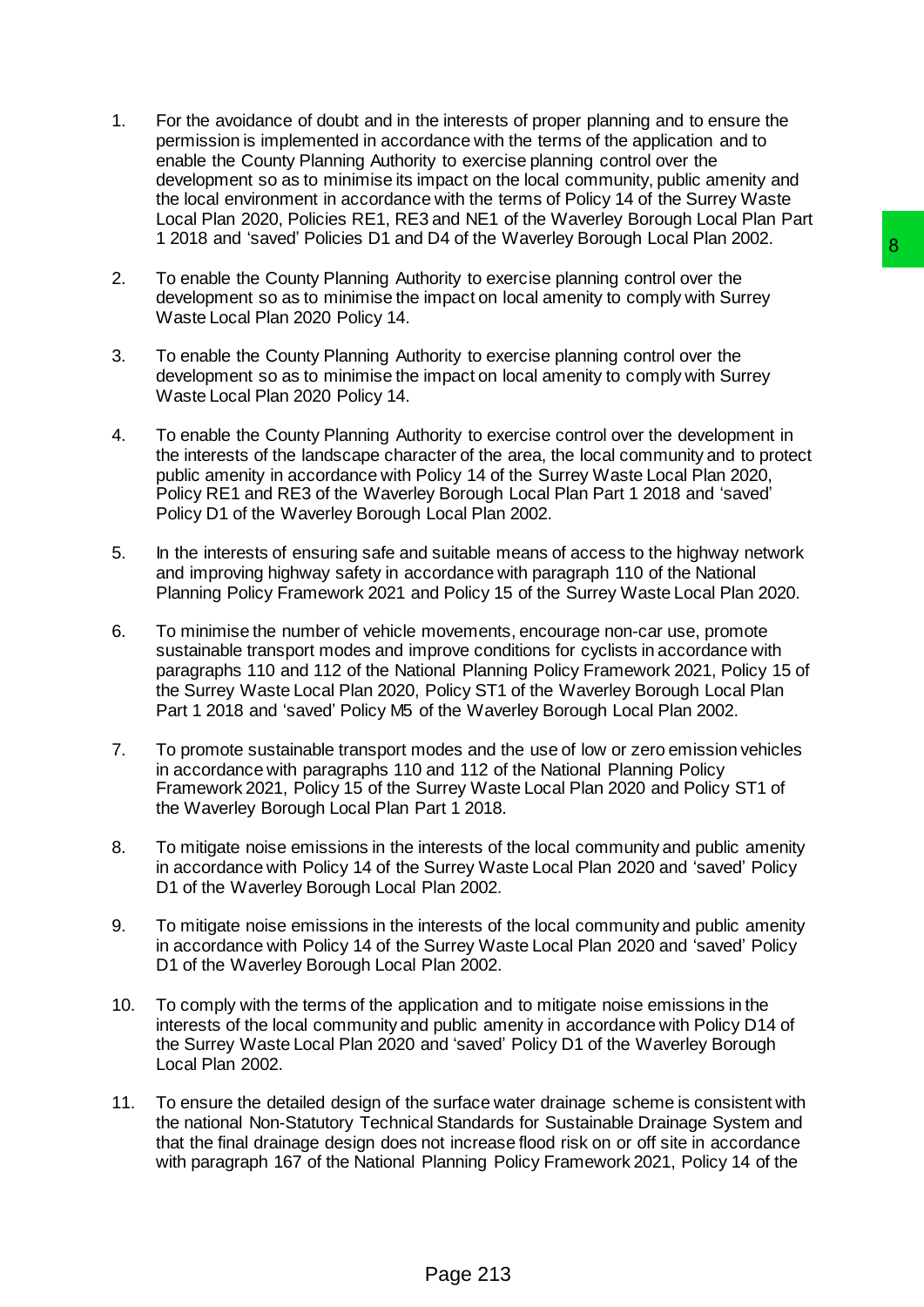Surrey Waste Local Plan 2020, Policy CC1 and CC4 of the Waverley Borough Local Plan Part 1 2018 and 'saved' Policy D1 of the Waverley Borough Local Plan 2002.

- 12. To enable the County Planning Authority to exercise planning control over the development and to minimise the impact of the development on the local community and the local environment in terms of preventing the risk of flooding in accordance with Policy 14 of the Surrey Waste Local Plan 2020 and Policy CC4 of the Waverley Borough Local Plan Part 1 2018.
- 13. To contribute to the natural and local environment, maximise landscape enhancements and safeguard the intrinsic character and beauty of the countryside in accordance with paragraph 174 of the National Planning Policy Framework 2021, Policy 13 of the Surrey Waste Local Plan 2020 and Policy RE1 of the Waverley Borough Local Plan Part 1 2018.
- 14. In the interests of the local community, public amenity and the local landscape in accordance with Policy 14 of the Surrey Waste Local Plan 2020 and 'saved' Policy D1 of the Waverley Borough Local Plan 2002.
- 15. To minimise the impact on and protect, enhance, and improve the resilience of sites of biodiversity value, maximise net-gains for biodiversity and safeguard the natural environment in accordance with paragraph 174 of the National Planning Policy Framework 2021, Policy 13 and 14 of the Surrey Waste Local Plan 2020, Policy NE1 and NE2 of the Waverley Borough Local Plan Part 1 2018 and 'saved' Policy D7 of the Waverly Borough Local Plan 2002. 8<br>
Polytoph Local Pian Part 12018.<br>
Borocuph Local Pian Part 12018.<br>
13. To contribute to the natural and local environmentals and stellaguard the interinse chemic accordance with paragraph 174 of the Nation Policy 13 of t
	- 16. To mitigate noise emissions in the interests of the local community and public amenity in accordance with Policy 14 of the Surrey Waste Local Plan 2020 and 'saved' Policy D1 of the Waverley Borough Local Plan 2002.
	- 17. In the interests of public amenity and to protect the amenities of the local community in accordance with Policy 14 of the Surrey Waste Local Plan 2020.
	- 18. In the interests of the local community and public amenity in accordance with Policy 14 of the Surrey Waste Local Plan 2020 and 'saved' Policy D1 of the Waverley Borough Local Plan 2002.
	- 19. In the interests of the local community and public amenity in accordance with Policy 14 of the Surrey Waste Local Plan 2020 and 'saved' Policy D2 of the Waverley Borough Local Plan 2002.

# *Informatives*

- 1. The applicant is advised to contact the Lead Local Flood Authority via SUDS@surreycc.gov.uk and obtain prior written consent if proposed works affect an Ordinary Watercourse.
- 2. If the proposed works result in infiltration of surface water to ground within a Source Protection Zone the Environment Agency will require proof of surface water treatment to achieve water quality standards. (www.gov.uk/government/organisations/environmentagency)
- 3. The applicant's attention is drawn to paragraph 5.1 of the submitted Flood Risk Assessment and Surface Water Management Strategy which advises the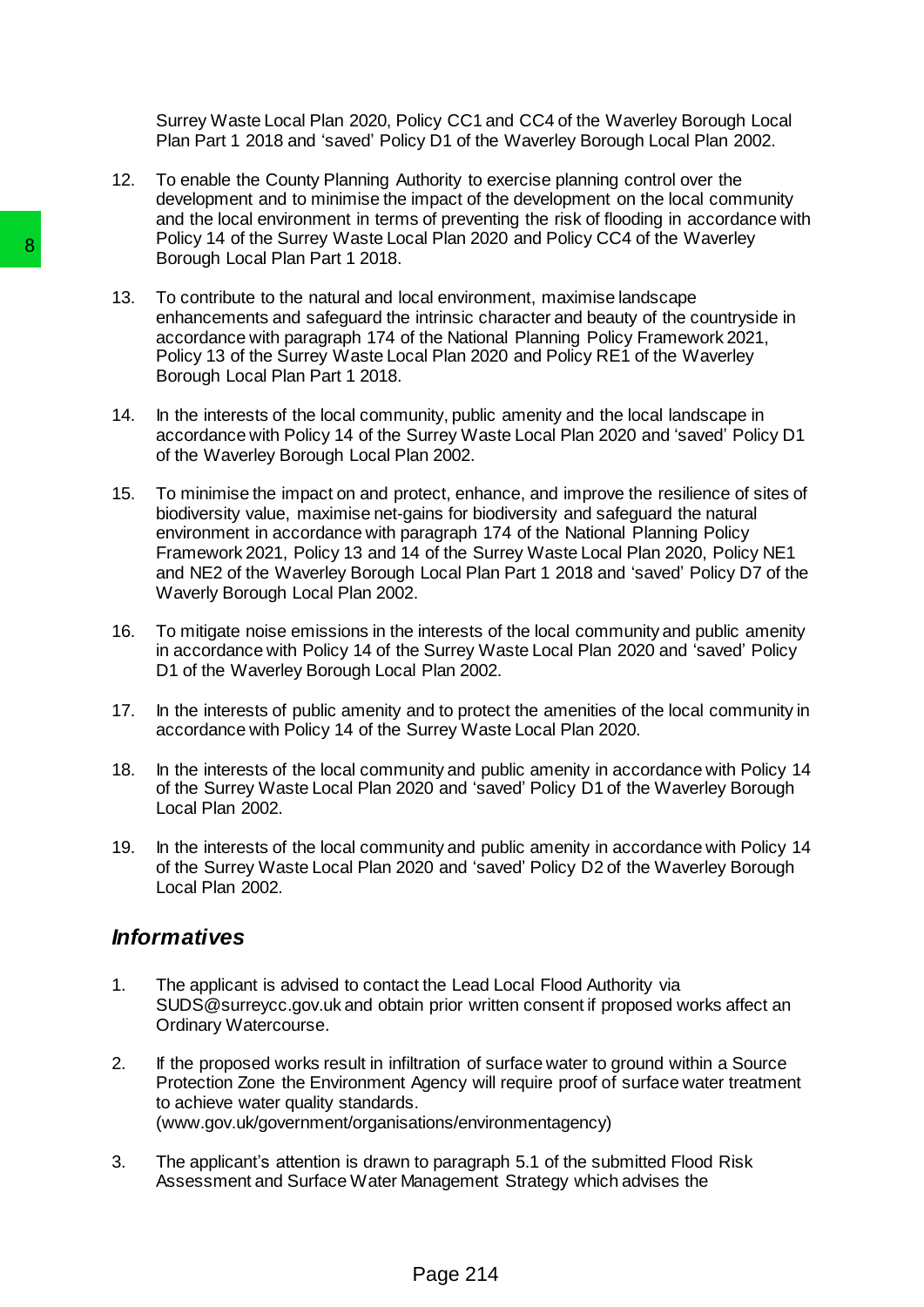owners/manager of the site to regularly check local weather forecasts and the Met Office weather warnings ( [https://www.metoffice.Gov.uk/weather/warnings-and-advice](https://www.metoffice.gov.uk/weather/warnings-and-advice) ) during times of heightened flood risk to ensure they are aware of the potential for an extreme rainfall event which could result in the shallow accumulation of floodwater across the areas of hardstanding.

- 4. The applicant's attention is drawn to the recommendations contained in Chapter 7 of the submitted Preliminary Ecological Appraisal and Preliminary Inspection for Bats dated 19 November 2020 including the mitigation and avoidance measures necessary to ensure Priority Habitats should not be negatively impacted upon, the advice in relation to trees and the recommendations made in respect of protected species and species of conservation concern including common toads and breeding birds.
- 5. The applicant is reminded that, under the Wildlife and Countryside Act 1981, as amended (Section 1), it is an offence to remove, damage or destroy the nest of any wild bird while that nest is in use or is being built. Planning consent for a development does not provide a defence against prosecution under this Act. Trees and scrub are likely to contain nesting birds between 1 March and 31 August inclusive. Trees and scrub are present on the application site, and on land adjacent to the site where woodland management is proposed and are assumed to contain nesting birds between the above dates, unless a recent survey has been undertaken by a competent ecologist to assess the nesting bird activity during this period, and shown it is absolutely certain that nesting birds are not present.
- 6. The operator is requested to provide the County Planning Authority with prior notification before any maintenance or repair work to the concrete surface takes place. This would allow the County Planning Authority to notify the occupiers of nearby properties before any repair works commence.
- 7. Attention is drawn to the requirements of Sections 7 and 8A of the Chronically Sick and Disabled Persons Act 1970 and to the Code of Practice for Access of the Disabled to Buildings (British Standards Institution Code of Practice BS 8300:2009) or any prescribed document replacing that code.
- 8. The applicant's attention is drawn to the advice, guidance and safety information provided by UK Power Networks in relation to electricity infrastructure, copies of which have been provided to the applicant or can be obtained from the County Planning Authority on request.
- 9. In determining this application, the County Planning Authority has worked positively and proactively with the applicant by: assessing the proposals against relevant Development Plan policies and the National Planning Policy Framework including its associated planning practice guidance and European Regulations and providing feedback to the applicant where appropriate. Further, the County Planning Authority has identified all material considerations, forwarded consultation responses to the applicant, considered representations from interested parties, liaised with consultees and the applicant to resolve identified issues and determined the application within the timeframe agreed with the applicant. Issues have been raised with the applicant including impacts of traffic, noise, surface water management, landscape and visual impact and ecology and biodiversity and addressed through negotiation and acceptable amendments to the proposals. The applicant has also been given advance sight of the draft planning conditions. This approach has been in accordance with the requirements of paragraph 38 of the National Planning Policy Framework 2021. In the recommendations contained in Christmatic Christmas (and Applyrial in Christmas (and Applyrial in Applyrial and Preliminary Inspection for Bats<br>of the mitigation and avoidance measures necessary<br>the meitgation of Bat